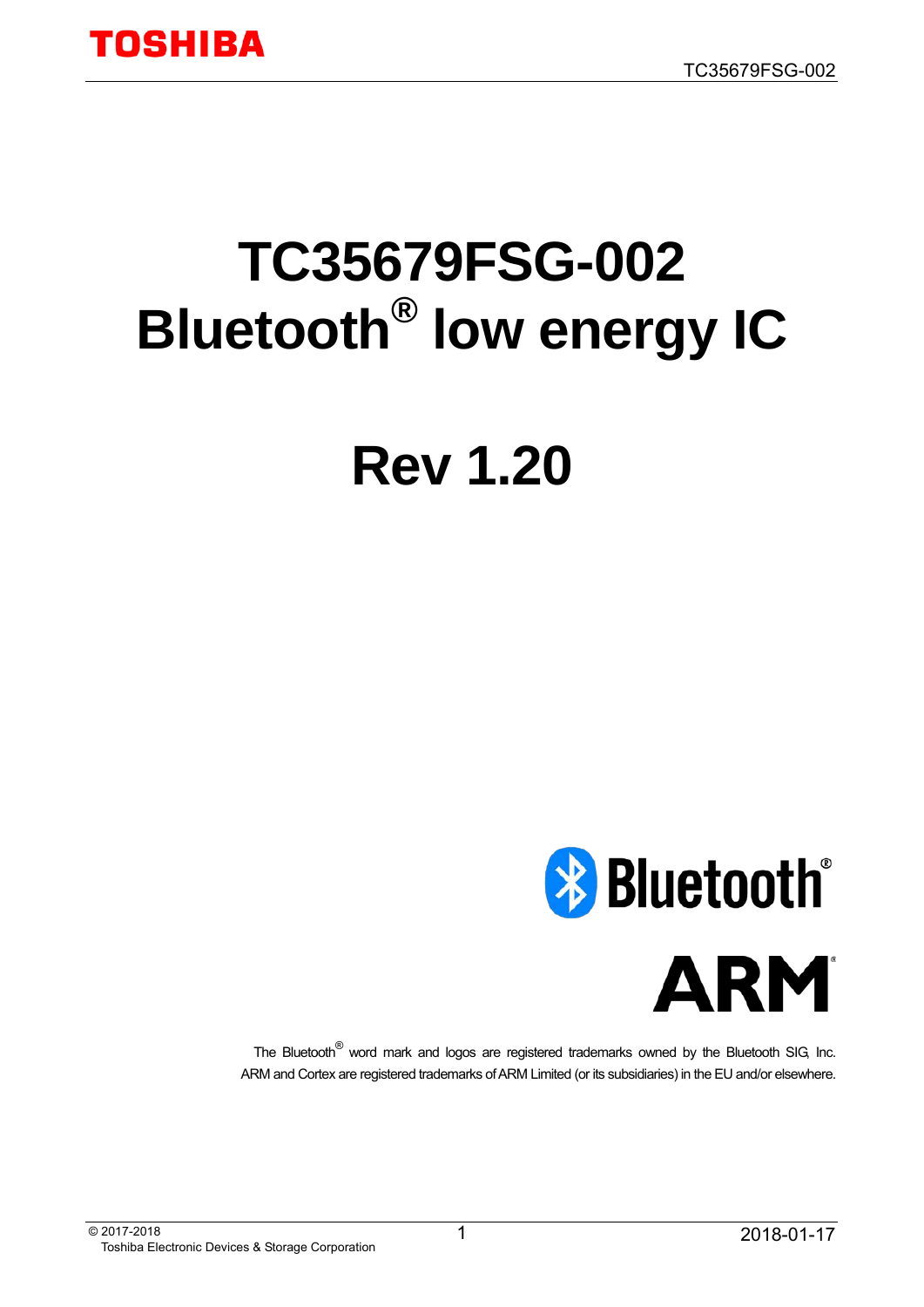# Contents

| 1.1.              |    |  |  |  |  |  |
|-------------------|----|--|--|--|--|--|
|                   |    |  |  |  |  |  |
| 1.2.              |    |  |  |  |  |  |
| 2.                |    |  |  |  |  |  |
| 2.1.              |    |  |  |  |  |  |
| 2.2.              |    |  |  |  |  |  |
| 2.3.              |    |  |  |  |  |  |
| 2.4.              |    |  |  |  |  |  |
| 3.<br>3.1.        |    |  |  |  |  |  |
| 4.                |    |  |  |  |  |  |
| 4.1               |    |  |  |  |  |  |
| 4.1.1.            |    |  |  |  |  |  |
| 4.1.2.            |    |  |  |  |  |  |
| 4.1.3.            |    |  |  |  |  |  |
| 4.1.4.            |    |  |  |  |  |  |
| 4.2.              |    |  |  |  |  |  |
| 4.2.1.            |    |  |  |  |  |  |
| 4.2.2.            |    |  |  |  |  |  |
| 4.3.              |    |  |  |  |  |  |
| 4.3.1.            |    |  |  |  |  |  |
| 4.3.2.            |    |  |  |  |  |  |
| 4.3.3.            |    |  |  |  |  |  |
| 4.3.4.            |    |  |  |  |  |  |
| 4.3.5.            |    |  |  |  |  |  |
| 4.3.6.            |    |  |  |  |  |  |
| 4.3.7.            |    |  |  |  |  |  |
| 4.3.8.            |    |  |  |  |  |  |
| 4.3.9.            |    |  |  |  |  |  |
| 4.3.9.1           |    |  |  |  |  |  |
| 4.4 SPI Interface | 21 |  |  |  |  |  |
| 4.4.1.            |    |  |  |  |  |  |
| 4.4.2.<br>4.4.3.  |    |  |  |  |  |  |
| 4.5.              |    |  |  |  |  |  |
| 4.5.1.            |    |  |  |  |  |  |
| 4.5.2.            |    |  |  |  |  |  |
| 4.5.3.            |    |  |  |  |  |  |
| 4.5.4.            |    |  |  |  |  |  |
| 4.6.              |    |  |  |  |  |  |
| 4.6.1.            |    |  |  |  |  |  |
| 4.6.2.            |    |  |  |  |  |  |
| 4.7.              |    |  |  |  |  |  |
| 4.7.1.            |    |  |  |  |  |  |
| 4.7.2.            |    |  |  |  |  |  |
| 4.8.              |    |  |  |  |  |  |
| 4.8.1.            |    |  |  |  |  |  |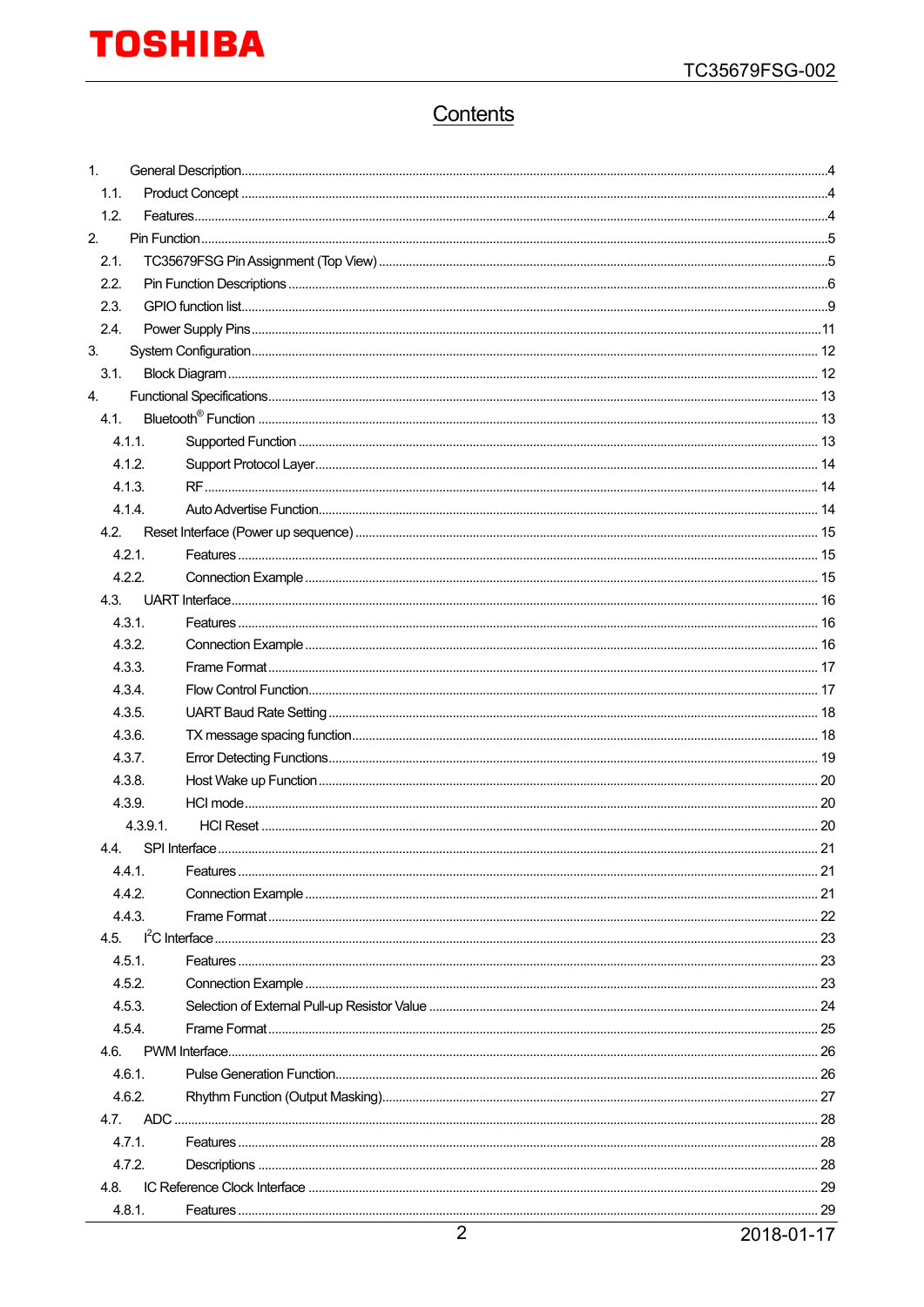| 4.8.2.         |          |  |
|----------------|----------|--|
| 4.9.           |          |  |
| 4.9.1.         |          |  |
| 4.9.2.         |          |  |
| 5.             |          |  |
| 5.1.           |          |  |
| 5.2.           |          |  |
| 5.3.           |          |  |
| 5.3.1.         |          |  |
| 5.4.           |          |  |
| 5.5.           |          |  |
| 5.6.           |          |  |
| 5.7.           |          |  |
| 5.7.1          |          |  |
| 5.7.2          |          |  |
|                | 5.7.2.1  |  |
|                | 5.7.2.2. |  |
| 5.7.3.         |          |  |
| 6.             |          |  |
| 6.1.           |          |  |
| 6.2.           |          |  |
| 7 <sub>1</sub> |          |  |
| 7.1.           |          |  |
|                |          |  |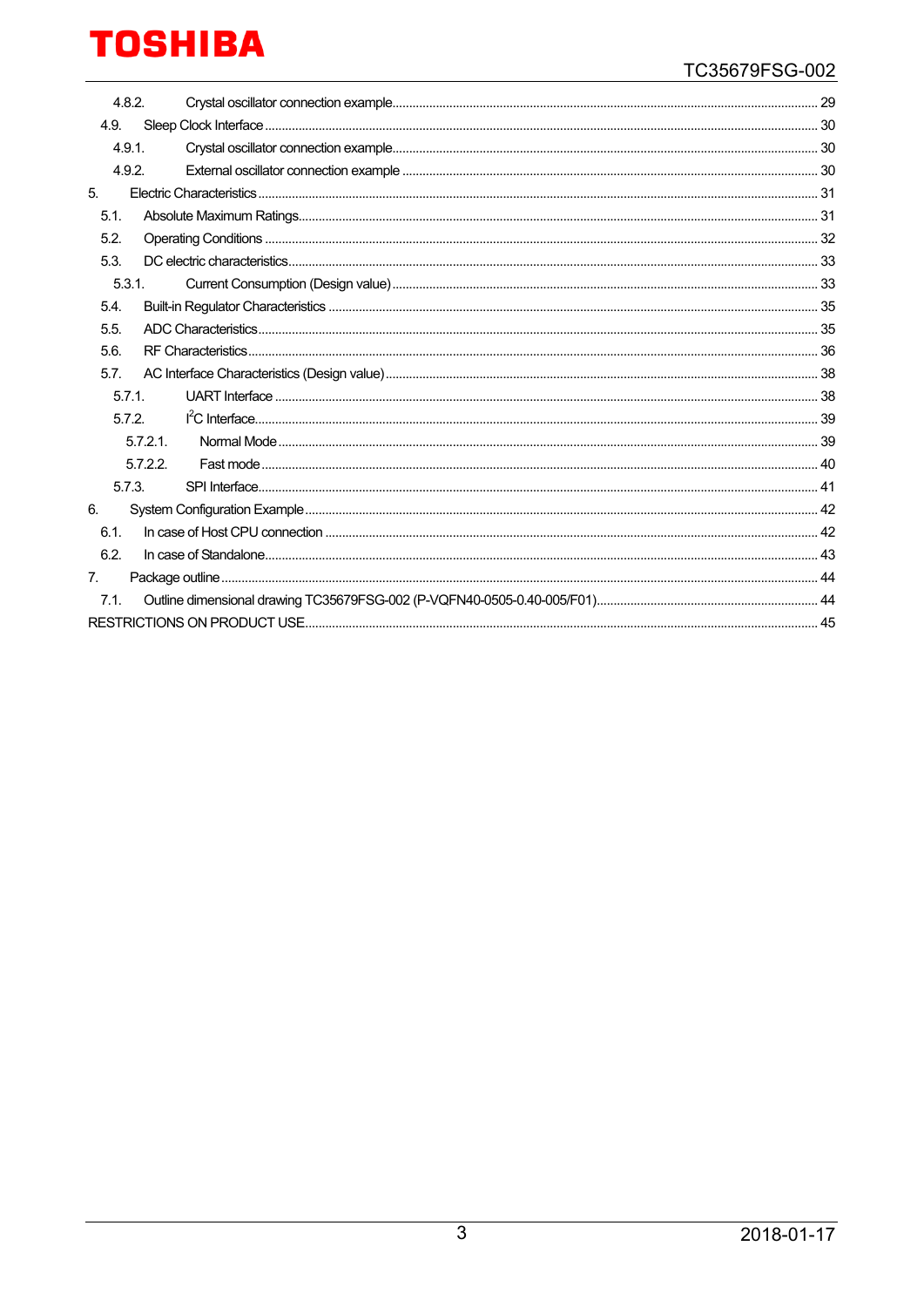# TOSHIRA

### <span id="page-3-0"></span>**1. General Description**

#### <span id="page-3-1"></span>**1.1. Product Concept**

TC35679FSG (Later omitted TC35679.) is compliant with Bluetooth® core specification 4.2. RF analog parts and baseband digital parts are built in it, and TC35679 provides Bluetooth<sup>®</sup> HCI (Host Control Interface) functions and Bluetooth<sup>®</sup> low energy GATT profile functions defined by Bluetooth<sup>®</sup> specifications. TC35679 works as an application using Bluetooth<sup>®</sup> low energy communication system by connected with external host processor or external non-volatile memory.

#### <span id="page-3-2"></span>**1.2. Features**

- $\triangleright$  Compliant with Bluetooth<sup>®</sup> Ver4.2 low energy
	- $\diamond$  Built-in ARM $^\circledR$  Cortex $^\circledR$ -M0 (13 MHz or 26 MHz operation frequency is able to select to run)
	- $\diamond$  On-chip mask ROM for Bluetooth  ${}^{\circledR}$  program (384 KB)
	- $\Diamond$  On-chip work RAM for Bluetooth<sup>®</sup> Baseband process (192 KB)
	- $\Diamond$  Supports patch program loader function
- General Purpose IO (17 ports)
- General Purpose Serial Interfaces
	- $\div$  SPI interface (1 ch shared with a General Purpose IO)
	- $\div$  I<sup>2</sup>C interface (1 ch shared with a General Purpose IO)
- Host CPU Interface
	- $\div$  UART interface (9600 bps to 921.6 kbps, 2 ch shared with GPIOs)
	- $\Leftrightarrow$  SPI interface
- Emulator debug control interface
	- $\diamond$  SWD (Serial Wire Debug) 2-wire (1 ch)
- Wake-up Interface (2 ch shared with General Purpose IOs)
	- $\Diamond$  Wake-up input function from sleep and deep sleep
	- PWM Interface (4 ch assigned to General Purpose IOs)
- Reference Clock Input (26 MHz)
	- $\Leftrightarrow$  Built-in oscillator for crystal oscillator connection
- Sleep Clock Input (32.768 kHz)
	- $\Leftrightarrow$  External oscillator input supported
	- $\Leftrightarrow$  Built-in oscillator for crystal oscillator connection
- $\triangleright$  Works as external host control and standalone (Please refer to the software application notes and programming guide for the method of control software design.)
- Sleep and Deep Sleep Functions
- Built-in DCDC converter and LDO
	- $\Diamond$  Wide range of input power supply voltages supported (1.8 to 3.6 V, Built-in low battery voltage detection.)
- Built-in general purpose ADC
	- $\div$  External analog inputs (5 ch shared with General Purpose IOs)
	- $\Diamond$  Internal Power supply voltage monitoring (1 ch connected inside)
- External radio front-end control
	- $\Diamond$  Radio transmitting and receiving timing signal output (1 ch shared with a General Purpose IO)
- Package:
	- $\div$  TC35679FSG: QFN Package [40 pin, 5 x 5 mm, 0.4 mm pitch, 0.9 mm thickness]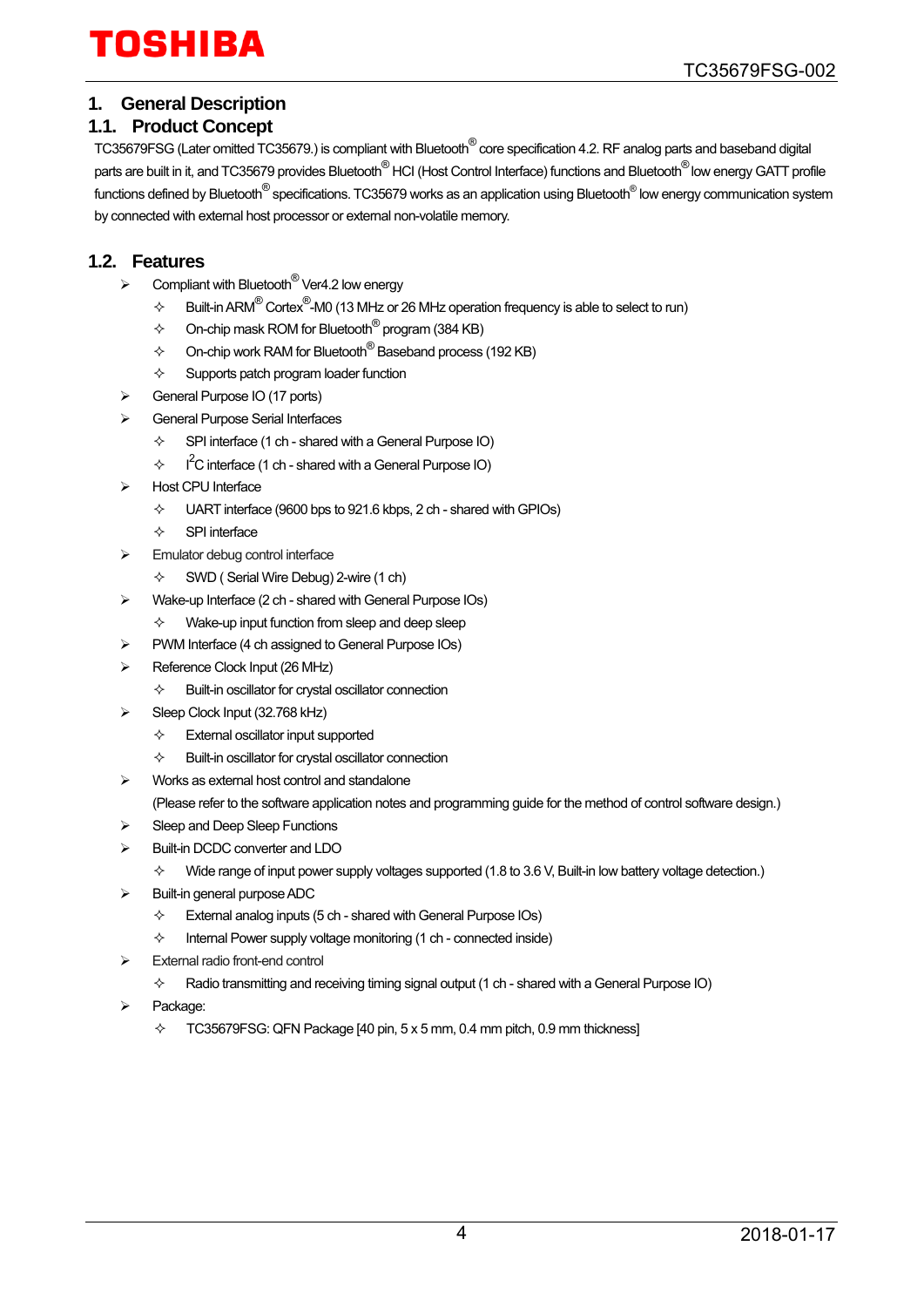# <span id="page-4-0"></span>**2. Pin Function**

<span id="page-4-1"></span>**2.1. TC35679FSG Pin Assignment (Top View)** 



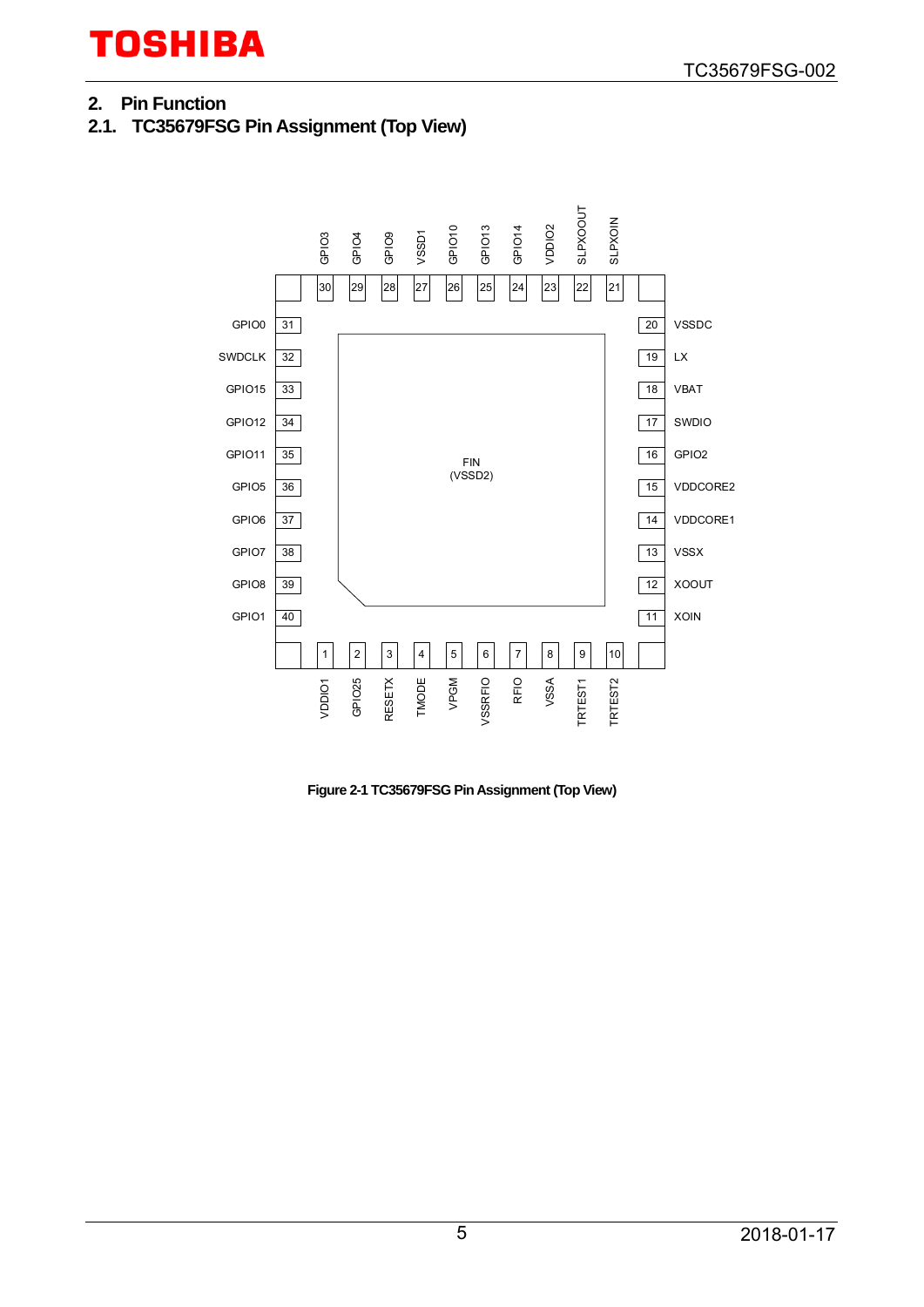### <span id="page-5-0"></span>**2.2. Pin Function Descriptions**

[Table 2-1 s](#page-5-1)hows attributes, input/output states for operating modes and descriptions for pin functions[. Table 2-4 s](#page-10-1)hows descriptions about power supply pins.

<span id="page-5-1"></span>

| Pin name        | Pin No. | Attribute        | Condition       | Functional description                                     |
|-----------------|---------|------------------|-----------------|------------------------------------------------------------|
|                 |         | VDD category     | Default         |                                                            |
|                 |         | <b>Direction</b> | (during reset)  |                                                            |
|                 |         | Type             |                 |                                                            |
|                 |         |                  | Reset interface |                                                            |
| <b>RESETX</b>   | 3       | <b>VDDIO</b>     |                 | Hardware reset input pin.                                  |
|                 |         | IN               |                 | Setting this pin to Low level put the system at reset      |
|                 |         | Schmitt trigger  |                 | state.                                                     |
|                 |         |                  | Clock interface |                                                            |
| <b>XOIN</b>     | 11      | <b>VDDCORE</b>   | IN              | Reference clock input pin. Please use oscillator with      |
|                 |         | IN               |                 | 26 MHz and < 50 ppm accuracy.                              |
|                 |         | <b>OSC</b>       |                 | A feedback resistor is built in between XOIN pin and       |
|                 |         |                  |                 | XOOUT pin and a capacity array which can set               |
|                 |         |                  |                 | parameters in the crystal oscillation circuit is built-in, |
|                 |         |                  |                 | so that external feedback resistances and                  |
|                 |         |                  |                 | capacities are unnecessary.                                |
| <b>XOOUT</b>    | 12      | <b>VDDCORE</b>   | <b>OUT</b>      | Oscillator output for Baseband and RF reference            |
|                 |         | <b>OUT</b>       |                 | clock (26 MHz) pin.                                        |
|                 |         | <b>OSC</b>       |                 | A feedback resistor is built in between XOIN pin and       |
|                 |         |                  |                 | XOOUT pin and a capacity array which can set               |
|                 |         |                  |                 | parameters in the crystal oscillation circuit is built-in, |
|                 |         |                  |                 | so that external feedback resistances and                  |
|                 |         |                  |                 | capacities are unnecessary.                                |
| <b>SLPXOIN</b>  | 21      | <b>VDDIO</b>     | IN              | Sleep clock input pin from oscillator. Please use an       |
|                 |         | IN               |                 | oscillator with 32.768 kHz and < 500 ppm accuracy.         |
|                 |         | <b>OSC</b>       |                 | A feedback resistor is built in between SLPXOIN pin        |
|                 |         |                  |                 | and SLPXOOUT pin and a capacity array which                |
|                 |         |                  |                 | can set parameters in the crystal oscillation circuit is   |
|                 |         |                  |                 | built-in, so that external feedback resistances and        |
|                 |         |                  |                 | capacities are unnecessary. An external clock can          |
|                 |         |                  |                 | be input from this pin. When the crystal oscillator is     |
|                 |         |                  |                 | not used and do not supply a clock from the                |
|                 |         |                  |                 | outside, this pin should be connected to the GND.          |
| <b>SLPXOOUT</b> | 22      | <b>VDDIO</b>     | <b>OUT</b>      | Sleep clock output pin from oscillator.                    |
|                 |         | <b>IN/OUT</b>    |                 | A feedback resistor is built in between SLPXOIN pin        |
|                 |         | <b>OSC</b>       |                 | and SLPXOOUT pin and a capacity array which                |
|                 |         |                  |                 | can set parameters in the crystal oscillation circuit is   |
|                 |         |                  |                 | built-in, so that external feedback resistances and        |
|                 |         |                  |                 | capacities are unnecessary.                                |
|                 |         |                  |                 | When the crystal oscillator is not used and do not         |
|                 |         |                  |                 | supply a clock from the outside, this pin should be        |
|                 |         |                  |                 | connected to the GND.                                      |

#### **Table 2-1 Pin Functions**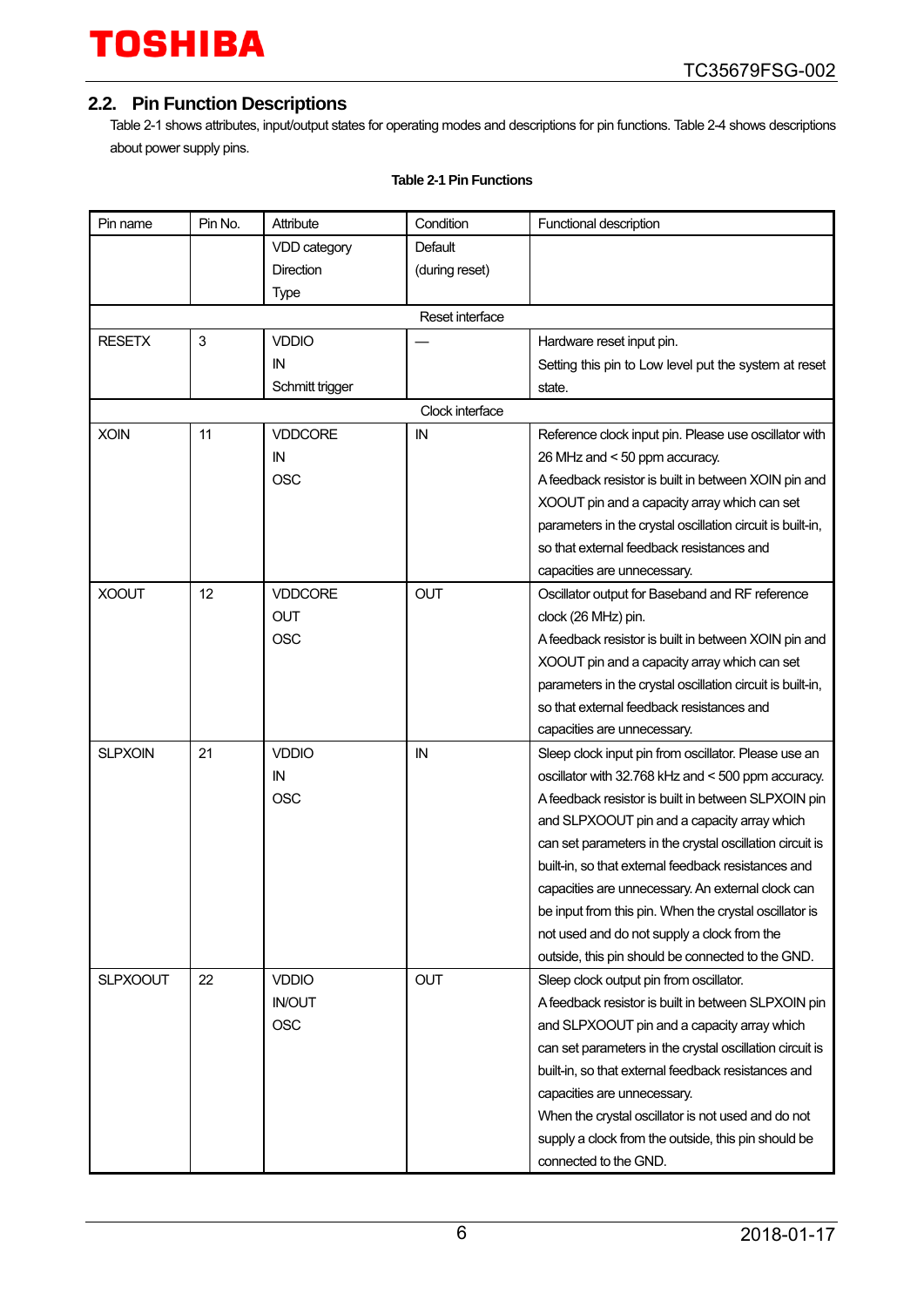| Pin name          | Pin No.        | Attribute       | Condition                | Functional description                                      |
|-------------------|----------------|-----------------|--------------------------|-------------------------------------------------------------|
|                   |                | VDD category    | Default                  |                                                             |
|                   |                | Direction       | (during reset)           |                                                             |
|                   |                | Type            |                          |                                                             |
|                   |                |                 | RF interface             |                                                             |
| <b>RFIO</b>       | $\overline{7}$ | <b>VDDCORE</b>  |                          | RF I/O pins.                                                |
|                   |                | <b>IN/OUT</b>   |                          | This product incorporates the 50 $\Omega$ matching circuit, |
|                   |                | Analog          |                          | so that external matching circuit is unnecessary.           |
|                   |                |                 |                          | The RF output pattern should wire with the 50 $\Omega$      |
|                   |                |                 |                          | transmission line.                                          |
|                   |                |                 |                          | For details, refer to the hardware application note of      |
|                   |                |                 |                          | this product.                                               |
|                   |                |                 | General purpose I/O port |                                                             |
| GPIO0             | 31             | <b>VDDIO</b>    | Hi-Z                     | General purpose I/O pin.                                    |
|                   |                | <b>IN/OUT</b>   |                          | During reset, the pull-up and pull-down resistors are       |
|                   |                | Pull-up         |                          | unconnected (input disable state). The same state           |
|                   |                | Pull-down       |                          | continues just after the reset is released, and it will     |
|                   |                | Schmitt trigger |                          | be controlled by software after that. After the pin         |
|                   |                |                 |                          | configuration by software processing, it works as a         |
|                   |                |                 |                          | GPIO pin of the input and output or Table 2-2               |
|                   |                |                 |                          | function.                                                   |
|                   |                |                 |                          | Pin processing when not using this function are             |
|                   |                |                 |                          | listed in Table 2-2. (Note)                                 |
| GPIO1             | 40             | <b>VDDIO</b>    | Pull-up                  | General purpose I/O pins.                                   |
| GPIO <sub>2</sub> | 16             | <b>IN/OUT</b>   |                          | During reset, the pull-up resistor is connected (input      |
| GPIO <sub>5</sub> | 36             | Pull-up         |                          | disable state). The pull-up resistor is connected           |
| GPIO6             | 37             | Pull-down       |                          | (input state) just after the reset is released, and it will |
| GPIO7             | 38             | Schmitt trigger |                          | be controlled by software after that. After the pin         |
| GPIO <sub>8</sub> | 39             |                 |                          | configuration by software processing, it works as a         |
| GPIO11            | 35             |                 |                          | GPIO pin of the input and output or Table 2-2               |
| GPIO12            | 34             |                 |                          | function.                                                   |
| GPIO25            | 2              |                 |                          | Pin processing when not using this function are             |
|                   |                |                 |                          | listed in Table 2-2. In addition, GPIO1 pin is used in      |
|                   |                |                 |                          | the case of switching operation modes. (Note)               |
| GPIO <sub>3</sub> | 30             | <b>VDDIO</b>    | Hi-Z                     | ADC input and general purpose I/O pins.                     |
| GPIO4             | 29             | <b>IN/OUT</b>   |                          | During reset, the pull-up and pull-down resistors are       |
| GPIO <sub>9</sub> | 28             | Pull-up         |                          | unconnected (input disable state). The same state           |
| GPIO10            | 26             | Pull-down       |                          | continues just after the reset is released, and it will     |
| GPIO14            | 24             | Schmitt trigger |                          | be controlled by software after that. Then the              |
|                   |                |                 |                          | software configures pull-up/pull-down resistors, and        |
|                   |                |                 |                          | the pin can function as general ADC input, or               |
|                   |                |                 |                          | general purpose IO.                                         |
|                   |                |                 |                          | Pin processing when not using this function are             |
|                   |                |                 |                          | listed in Table 2-2. (Note)                                 |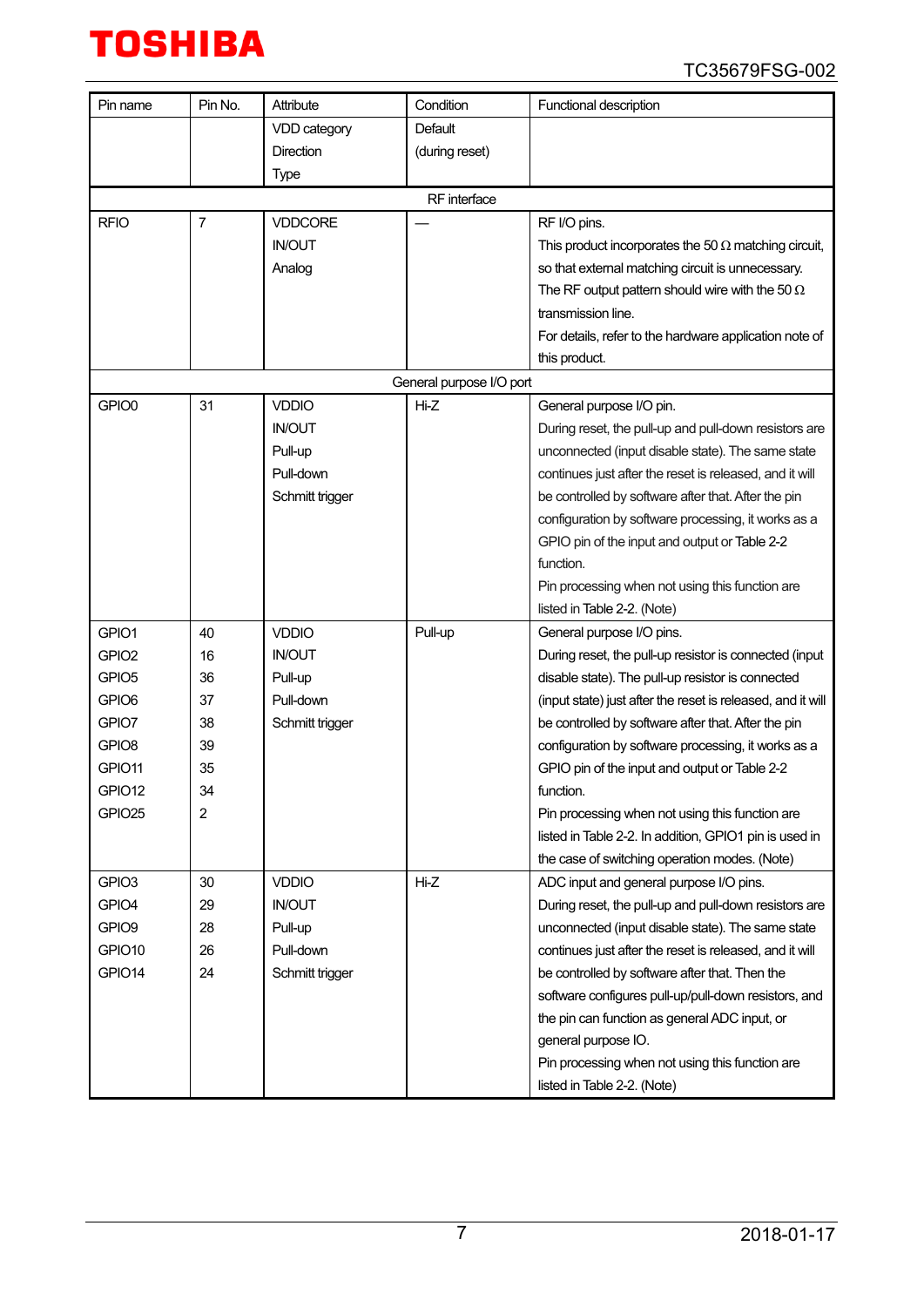| Pin name           | Pin No.        | Attribute        | Condition                        | Functional description                                   |
|--------------------|----------------|------------------|----------------------------------|----------------------------------------------------------|
|                    |                | VDD category     | Default                          |                                                          |
|                    |                | <b>Direction</b> | (during reset)                   |                                                          |
|                    |                | Type             |                                  |                                                          |
| GPIO <sub>13</sub> | 25             | VDDIO            | Pull-up                          | General purpose IO pin.                                  |
|                    |                | <b>IN/OUT</b>    |                                  | During reset, the pull-up resistor is connected (input   |
|                    |                | Pull-up          |                                  | disable state). The pull-up and pull-down resistors      |
|                    |                | Pull-down        |                                  | are unconnected (input disable state) just after the     |
|                    |                | Schmitt trigger  |                                  | reset is released, and it will be controlled by          |
|                    |                |                  |                                  | software after that.                                     |
|                    |                |                  |                                  | After the pin configuration by software processing, it   |
|                    |                |                  |                                  | works as a GPIO pin of the input and output or           |
|                    |                |                  |                                  | Table 2-2 function. (Note)                               |
| GPIO15             | 33             | <b>VDDIO</b>     | $Hi-Z$                           | General purpose I/O pin.                                 |
|                    |                | <b>IN/OUT</b>    |                                  | During reset, the pull-up and pull-down resistors are    |
|                    |                | Pull-up          |                                  | unconnected (input disable state). The pull-up           |
|                    |                | Pull-down        |                                  | resistor is connected (input state) just after the reset |
|                    |                | Schmitt trigger  |                                  | is released, and it will be controlled by software after |
|                    |                |                  |                                  | that. After the pin configuration by software            |
|                    |                |                  |                                  | processing, it works as a GPIO pin of the input and      |
|                    |                |                  |                                  | output or Table 2-2 function.                            |
|                    |                |                  |                                  | Pin processing when not using this function are          |
|                    |                |                  |                                  | listed in Table 2-2. (Note))                             |
|                    |                |                  | Emulator debug control interface |                                                          |
| <b>SWDCLK</b>      | 32             | <b>VDDIO</b>     | Pull-down                        | Serial Wire debugger clock pin.                          |
|                    |                | IN               |                                  | During reset, the pull-down resistor is connected        |
|                    |                | Pull-up          |                                  | (input state). After the reset is released, the serial   |
|                    |                | Pull-down        |                                  | wire debugger clock is inputted.                         |
|                    |                | Schmitt trigger  |                                  | When not used, this pin should be open.                  |
| <b>SWDIO</b>       | 17             | <b>VDDIO</b>     | Pull-up                          | Serial Wire Debugger data pin and operation              |
|                    |                | <b>IN/OUT</b>    |                                  | switching pin.                                           |
|                    |                | Pull-up          |                                  | During reset, the pull-up resistor is connected (input   |
|                    |                | Pull-down        |                                  | state). After the reset is released, the serial wire     |
|                    |                | Schmitt trigger  |                                  | debugger data is inputted and outputted.                 |
|                    |                |                  |                                  | When not used, this pin should be open.                  |
|                    |                |                  | IC test interface                |                                                          |
| <b>TMODE</b>       | $\overline{4}$ | <b>VDDIO</b>     |                                  | Test mode setting pin.                                   |
|                    |                | ΙN               |                                  | This pin is used for IC manufacturing test and           |
|                    |                | Schmitt trigger  |                                  | needs to be connected to GND when assembled              |
|                    |                |                  |                                  | on a board.                                              |
| TRTEST1            | 9              | VDD12A           |                                  | Analog test pins.                                        |
| TRTEST2            | 10             | <b>IN/OUT</b>    |                                  | These pins are used for IC manufacturing test and        |
|                    |                | Analog           |                                  | need to be connected to GND when assembled on            |
|                    |                |                  |                                  | a board.                                                 |
|                    |                |                  |                                  |                                                          |

Note: The state of the GPIO pin corresponds to the usage state in the user application mode. Since states differ partially when the operation is powered on with the HCI mode, please refer to the software application note about the detailed state and its setting method of each pin.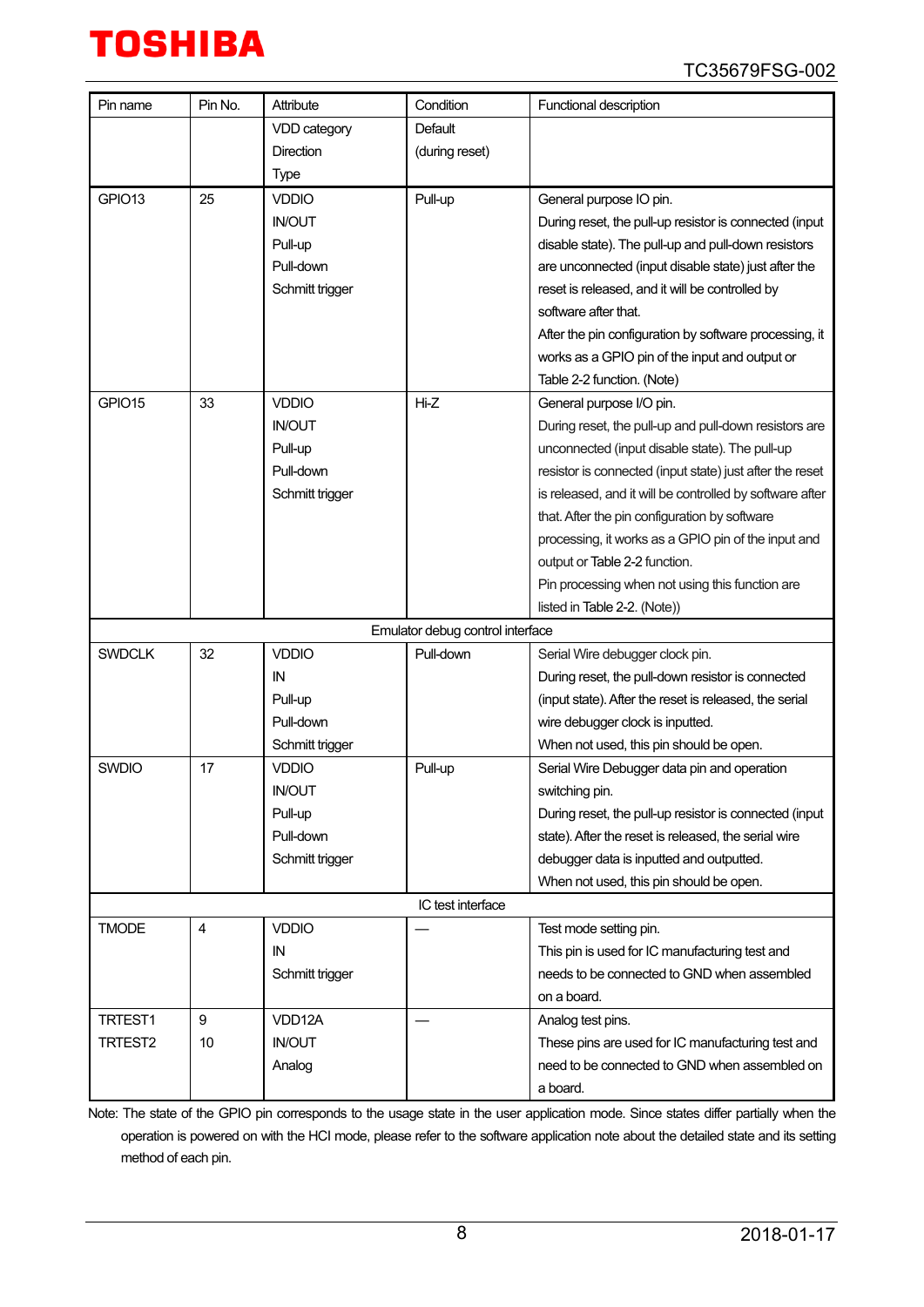#### <span id="page-8-0"></span>**2.3. GPIO function list**

GPIO pins can be assigned to UART I/Fs, serial memory I/Fs and etc. by TC35679 firmware or command from the external Host[. Table](#page-8-1)  [2-2 s](#page-8-1)hows available functions for each GPIO pin, an[d Table 2-3](#page-9-0) examples of GPIO function settings. About what function name shown in [Table 2-2 i](#page-8-1)s assigned to a plurality of pins in the same, please note that it cannot be assigned to select a plurality of pins at the same time.

<span id="page-8-1"></span>

| Pin name           | Function 1              | Function 2             |                 | Function 4        | Analog input | The pins of |
|--------------------|-------------------------|------------------------|-----------------|-------------------|--------------|-------------|
|                    |                         |                        |                 |                   |              | Unused      |
| GPIO0              | WakeUp0 Input           |                        |                 |                   |              | Open        |
| GPIO1              | PWM0 Output             |                        |                 |                   |              | Open (Note) |
| GPIO <sub>2</sub>  | PWM1 Output             |                        |                 |                   |              | Open        |
| GPIO <sub>3</sub>  | PWM2 Output             | SPI-DOUT Output        |                 |                   | ADC1 Input   | Open        |
| GPIO4              | PWM3 Output             | SPI-DIN Input          |                 |                   | ADC2 Input   | Open        |
| GPIO <sub>5</sub>  | <b>UART1-TX Output</b>  | SPI-DOUT Output        |                 |                   |              | Open        |
| GPIO <sub>6</sub>  | UART1-RX Input          | SPI-DIN Input          |                 |                   |              | Open        |
| GPIO7              | I2C-SCL Output          | <b>UART2-TX Output</b> | SPI-SCS         | <b>UART1-RTSX</b> |              | Open        |
|                    |                         |                        | Output          | Output            |              |             |
| GPIO <sub>8</sub>  | I2C-SDA I/O             | UART2-RX Input         | <b>SPI-SCLK</b> | UART1-CTSX        |              | Open        |
|                    |                         |                        | Output          | Input             |              |             |
| GPIO9              |                         |                        |                 |                   | ADC3 Input   | Open        |
| GPIO10             |                         |                        |                 |                   | ADC4 Input   | Open        |
| GPIO11             | <b>I2C-SCL Output</b>   | SPI-DOUT Output        |                 |                   |              | Open        |
| GPIO12             | I2C-SDA I/O             | SPI-DIN Input          |                 |                   |              | Open        |
| GPIO <sub>13</sub> | <b>UART1-RTSX</b>       |                        |                 |                   |              | Open        |
|                    | Output                  |                        |                 |                   |              |             |
| GPIO14             | <b>UART1-CTSX Input</b> |                        |                 |                   | ADC5 Input   | Open        |
| GPIO15             | WakeUp1 Input           |                        |                 |                   |              | Open        |
| GPIO25             |                         |                        |                 |                   |              | Open        |

#### **Table 2-2 Available functions for GPIO**

Note: Handle with care because of using operation mode switching.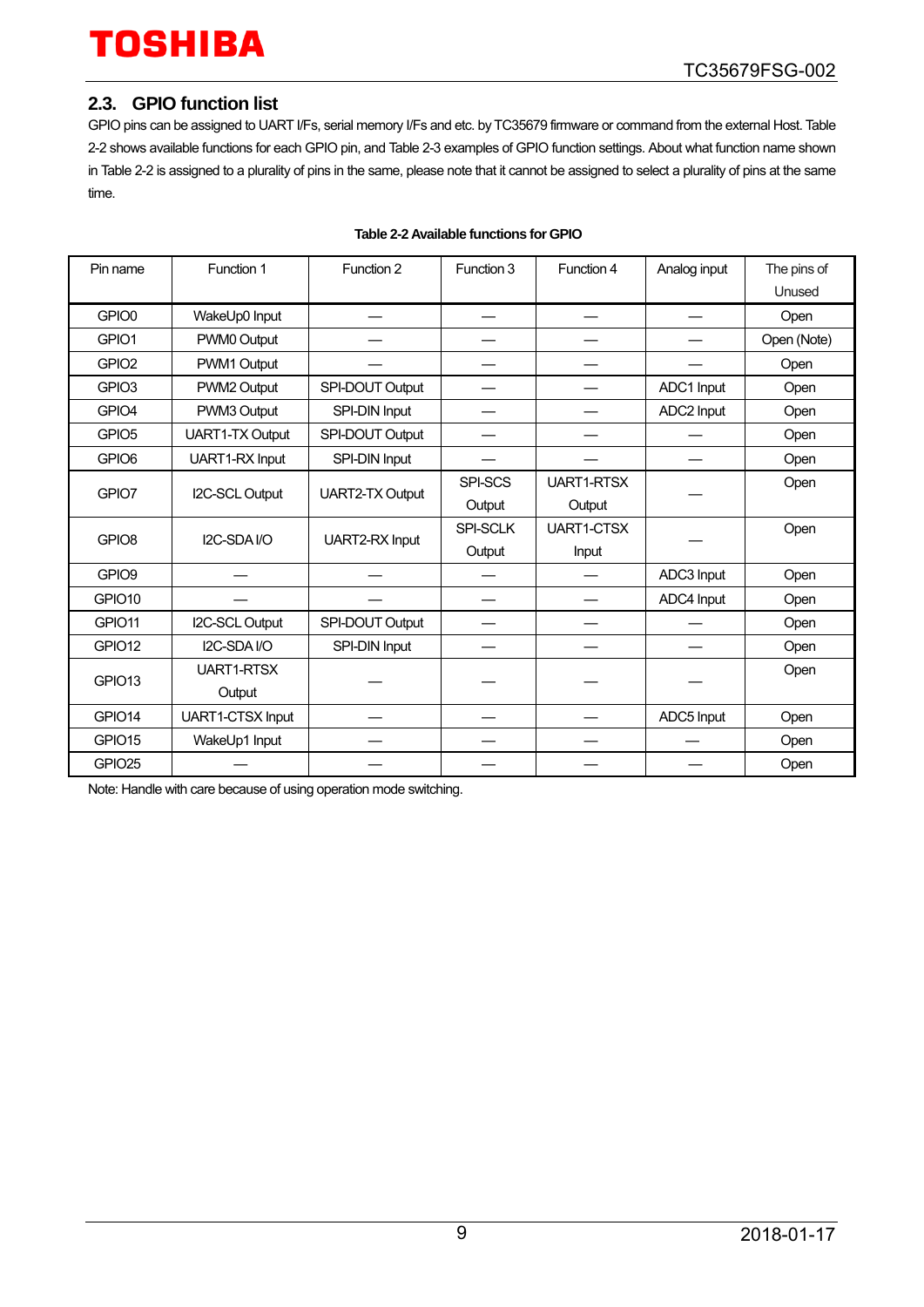<span id="page-9-0"></span>

| Pin name           | Basic example      | Example of         | Example of SPI +   | Example of          |
|--------------------|--------------------|--------------------|--------------------|---------------------|
|                    |                    | SPI unused         | $I^2C$             | UART + SPI + $I^2C$ |
| GPIO0              | WakeUp0            | WakeUp0            | WakeUp0            | WakeUp0             |
| GPIO1              | PWM <sub>0</sub>   | PWM <sub>0</sub>   | PWM <sub>0</sub>   | PWM <sub>0</sub>    |
| GPIO <sub>2</sub>  | PWM1               | PWM1               | PWM1               | PWM <sub>1</sub>    |
| GPIO <sub>3</sub>  | SPI-DOUT           | PWM <sub>2</sub>   | PWM <sub>2</sub>   | SPI-DOUT            |
| GPIO4              | <b>SPI-DIN</b>     | ADC <sub>2</sub>   | PWM3               | <b>SPI-DIN</b>      |
| GPIO <sub>5</sub>  | UART1-TX           | UART1-TX           | SPI-DOUT           | UART1-TX            |
| GPIO6              | UART1-RX           | UART1-RX           | <b>SPI-DIN</b>     | UART1-RX            |
| GPIO7              | SPI-SCS            | <b>UART1-RTSX</b>  | SPI-SCS            | SPI-SCS             |
| GPIO <sub>8</sub>  | SPI-SCLK           | <b>UART1-CTSX</b>  | SPI-SCLK           | SPI-SCLK            |
| GPIO9              | ADC <sub>3</sub>   | ADC3               | ADC <sub>3</sub>   | ADC3                |
| GPIO <sub>10</sub> | ADC4               | ADC4               | ADC4               | ADC4                |
| GPIO11             | I2C-SCL            | I2C-SCL            | I2C-SCL            | I2C-SCL             |
| GPIO12             | I2C-SDA            | I2C-SDA            | I2C-SDA            | I2C-SDA             |
| GPIO <sub>13</sub> | <b>UART1-RTSX</b>  | GPIO <sub>13</sub> | GPIO <sub>13</sub> | GPIO <sub>13</sub>  |
| GPIO14             | <b>UART1-CTSX</b>  | ADC <sub>5</sub>   | ADC <sub>5</sub>   | ADC <sub>5</sub>    |
| GPIO15             | WakeUp1            | WakeUp1            | WakeUp1            | WakeUp1             |
| GPIO25             | GPIO <sub>25</sub> | GPIO <sub>25</sub> | GPIO <sub>25</sub> | GPIO <sub>25</sub>  |

#### **Table 2-3 GPIO function list (example)**

Note: There are other functions than the above examples. About the detail of the other functions, refer to firmware specification.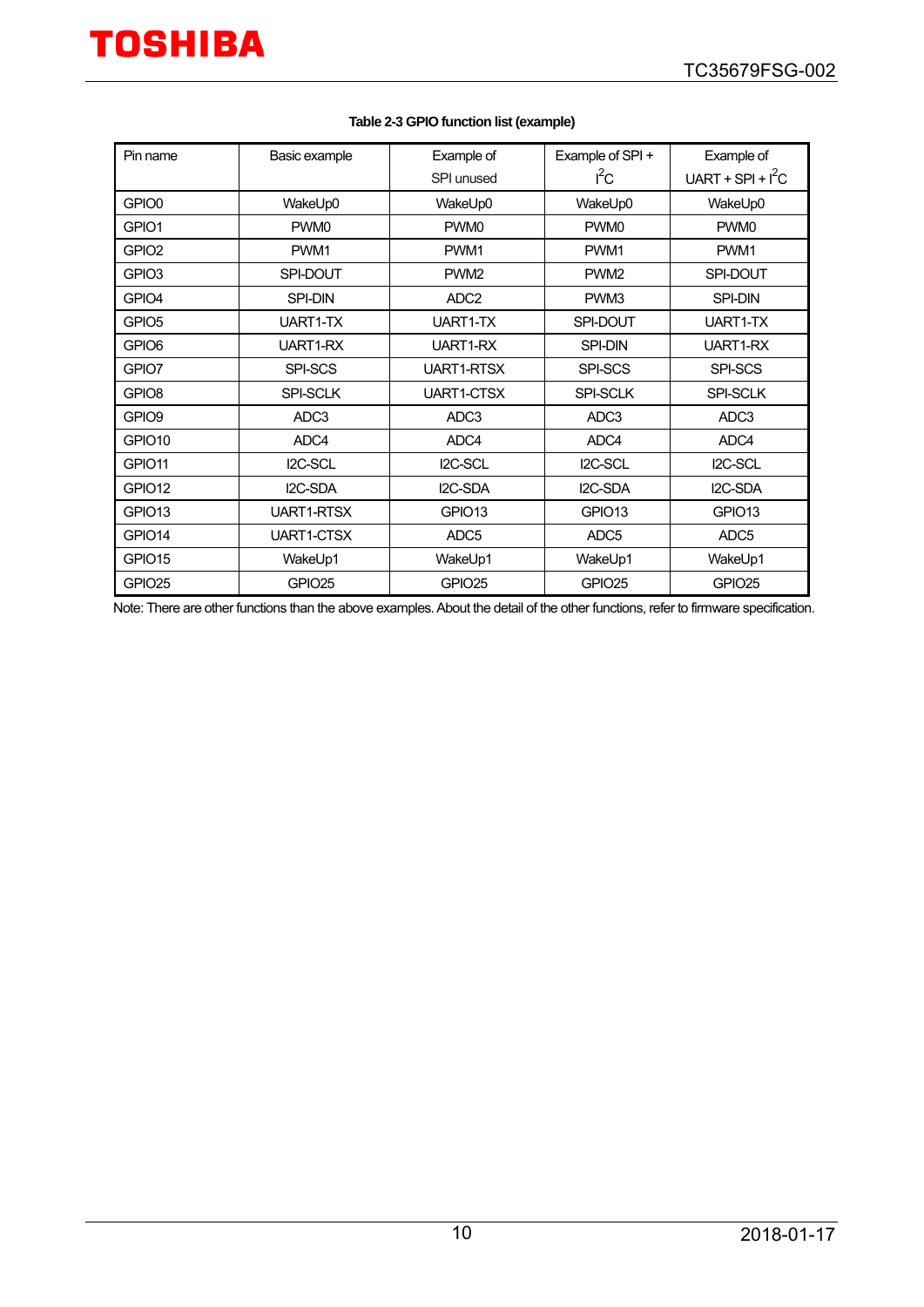### <span id="page-10-0"></span>**2.4. Power Supply Pins**

<span id="page-10-1"></span>[Table 2-4](#page-10-1) shows the attributes and descriptions of power supply pins for normal operations.

#### **Table 2-4 Power supply pins**

| Pin name           | Pin<br>number | Attribute                     | Description                                                |
|--------------------|---------------|-------------------------------|------------------------------------------------------------|
|                    |               | <b>Type</b><br><b>VDD/GND</b> |                                                            |
|                    |               |                               | VDD / GND                                                  |
| <b>VPGM</b>        | 5             | <b>TEST</b>                   | Test pin                                                   |
|                    |               |                               | Please connect VPGM to GND.                                |
| <b>VBAT</b>        | 18            | <b>VBAT</b>                   | Power supply pin for DCDC and sleep circuit.               |
|                    |               | <b>VDD</b>                    | Connect the external power source for DCDC and LDO built   |
|                    |               |                               | into the IC.                                               |
| LX                 | 19            | <b>VBAT</b>                   | DCDC output pin.                                           |
|                    |               | <b>VDD</b>                    | Please connect to external inductor for DCDC.              |
| VDDCORE1           | 14            |                               | DCDC for feedback input, analog circuit power supply pin.  |
|                    |               | <b>VDD</b>                    | Please connect to external inductor for DCDC.              |
| VDDCORE2           | 15            |                               | DCDC for feedback input, digital circuit power supply pin. |
|                    |               | <b>VDD</b>                    | Please connect to external inductor for DCDC.              |
| VDDIO1             | 1             | <b>VDDIO</b>                  | IO power supply.                                           |
| VDDIO <sub>2</sub> | 23            | <b>VDD</b>                    | Power supply pin for GPIO.                                 |
| <b>VSSA</b>        | 8             | Analog<br><b>GND</b>          | GND pin for analog, this pin needs to be connected to GND. |
| <b>VSSRFIO</b>     | 6             | Analog<br><b>GND</b>          | GND pin for RFIO, this pin needs to be connected to GND.   |
| <b>VSSX</b>        | 13            | Analog<br><b>GND</b>          | GND pin for OSC, this pin needs to be connected to GND.    |
| <b>VSSDC</b>       | 20            | Digital<br><b>GND</b>         | GND pin for DCDC, this pin needs to be connected to GND.   |
| VSSD1              | 27            | Analog, Digital               | GND pin for analog, digital common, this pin needs to be   |
| VSSD <sub>2</sub>  | <b>FIN</b>    | <b>GND</b>                    | connected to GND.                                          |
|                    |               |                               | Connect the exposed Die Pad to GND because this pad is     |
|                    |               |                               | digital ground as well.                                    |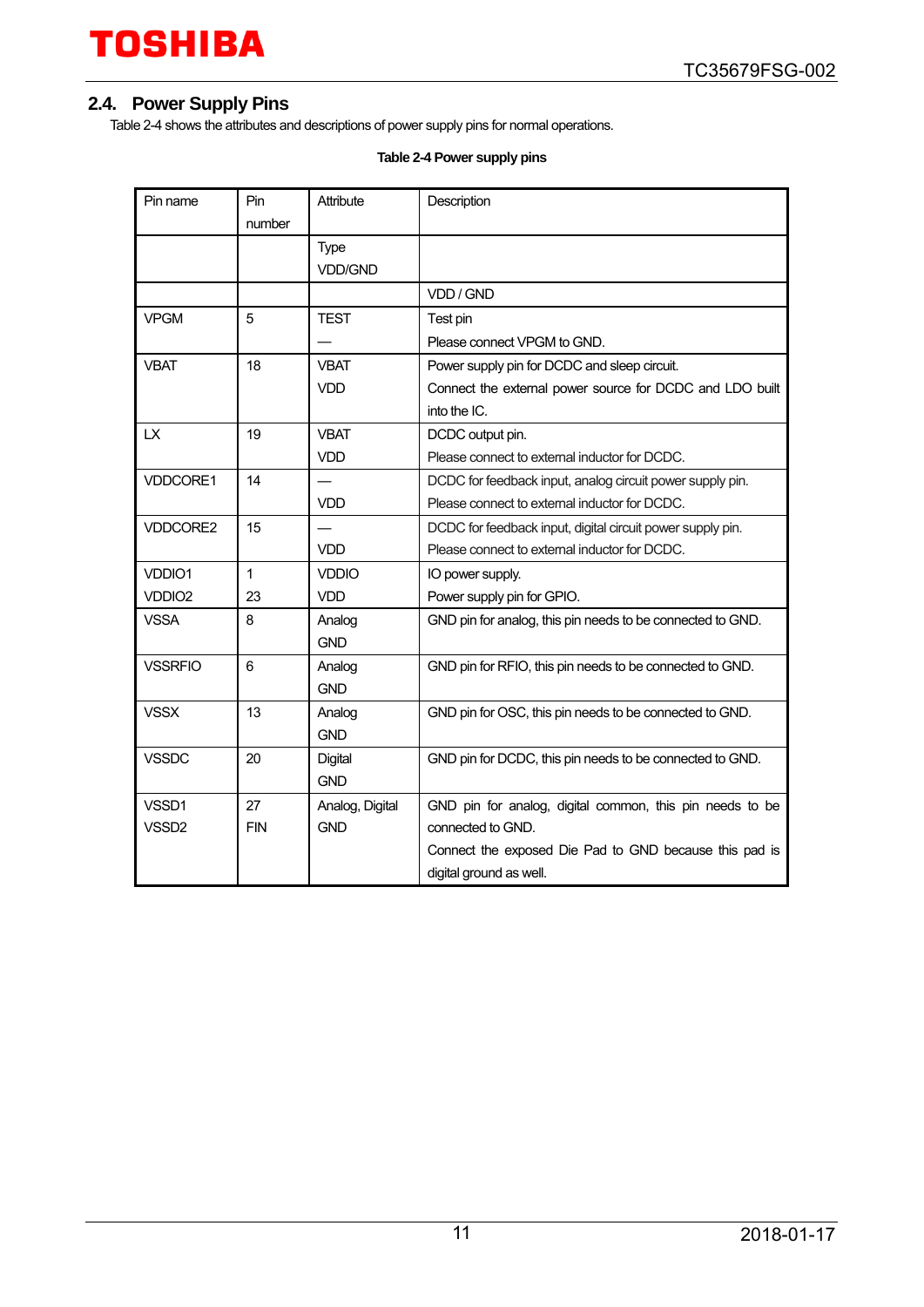#### <span id="page-11-0"></span>**3. System Configuration**

#### <span id="page-11-1"></span>**3.1. Block Diagram**

[Figure 3-1 s](#page-11-2)hows block diagram of TC35679. TC35679 is powered by single voltage between 1.8 V and 3.6 V. The chip has built-in DCDC and LDO requiring external capacitors. It uses 26 MHz reference clock and 32.768 kHz sleep clock. External memory Interface is SPI or  $I^2C$ , and host CPU interface is UART.



<span id="page-11-2"></span>**Figure 3-1 Example of the TC35679 internal block diagram and the peripheral components connection diagram**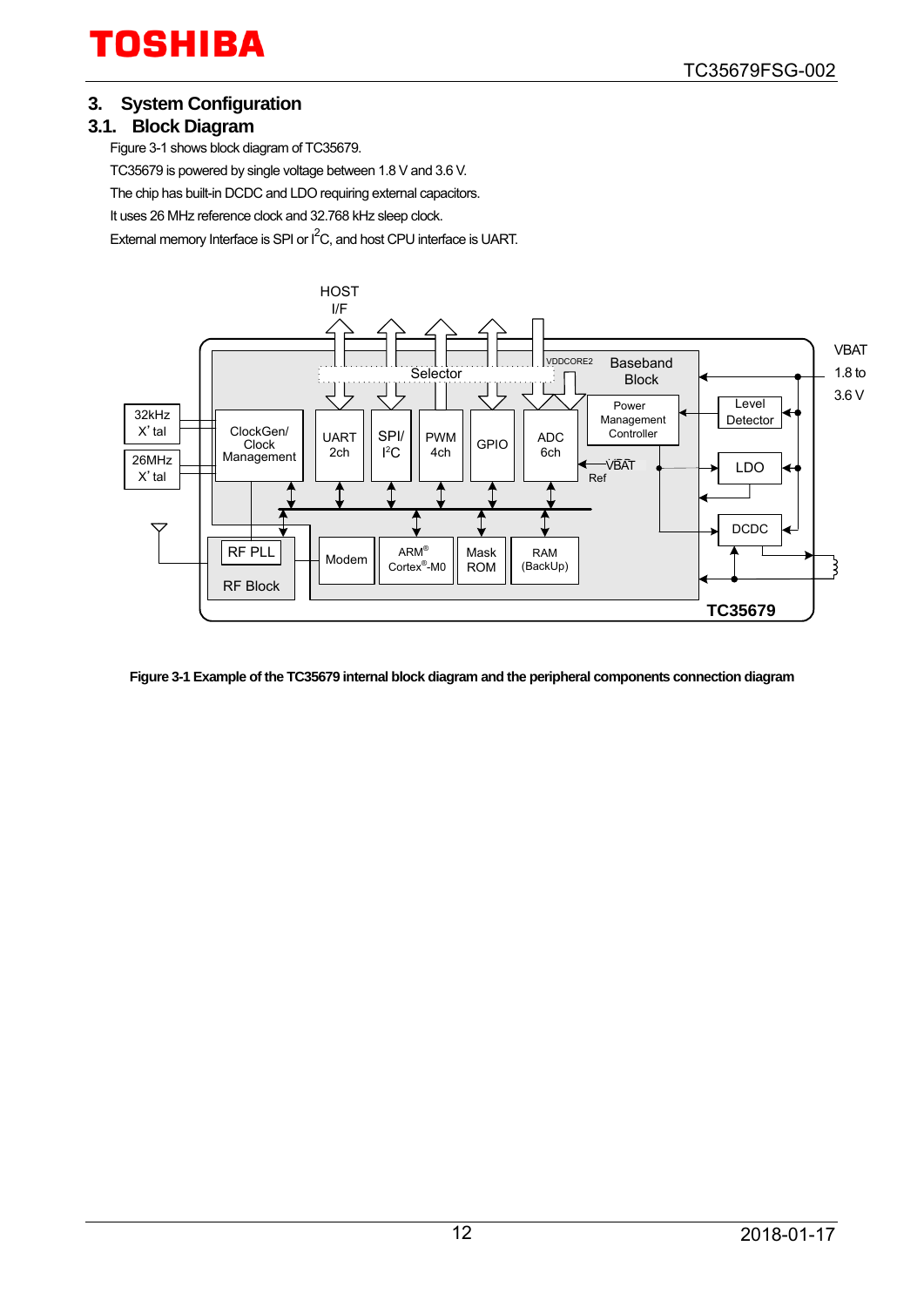### <span id="page-12-0"></span>**4. Functional Specifications**

# <span id="page-12-1"></span>**4.1. Bluetooth® Function**

The Bluetooth<sup>®</sup> function is realized by using the hardware which is configured with RF analog and baseband, and the software on a mask ROM. Only connecting a crystal oscillator and some discrete parts externally, the Bluetooth<sup>®</sup> wireless communication can work.

### <span id="page-12-2"></span>**4.1.1. Supported Function**

This function is compliant with Bluetooth® V4.2 low energy standard. Main supported functions are shown below.

| <b>Items</b>                | <b>Description</b>                                          | <b>Notes</b>     |
|-----------------------------|-------------------------------------------------------------|------------------|
| Bluetooth <sup>®</sup> Core | 4.2                                                         | LE is supported. |
| v <sub>4.0</sub> features   | Central                                                     | Supported        |
|                             | Peripheral                                                  | Supported        |
|                             | Multi Profile/point                                         | Supported        |
|                             | <b>Connection Update</b>                                    | Supported        |
|                             | <b>Random Address</b>                                       | Supported        |
|                             | WhiteList                                                   | Supported        |
|                             | Security Property (Just Works)                              | Supported        |
|                             | Security Property (PassKey Entry)                           | Supported        |
|                             | Security Property (OOB)                                     | Supported        |
|                             | Security Property (Numeric Comparison)                      | Supported        |
|                             | <b>GATT-Client</b>                                          | Supported        |
|                             | <b>GATT-Server</b>                                          | Supported        |
|                             | <b>Broadcaster</b>                                          | Supported        |
|                             | Observer                                                    | Supported        |
| v4.1 features               | Low Duty Cycle Directed Advertising                         | Supported        |
|                             | 32-bit UUID support in LE                                   | Supported        |
|                             | LE L2CAP Connection Oriented Channel Support                | Supported        |
|                             | LE Privacy v1.1                                             | Supported        |
|                             | <b>Connection Parameter Request Procedure</b>               | Supported        |
|                             | <b>Extended Reject Indication</b>                           | Supported        |
|                             | Slave-initiated Features Exchange                           | Supported        |
|                             | LE Ping                                                     | Supported        |
|                             | Act as LE Master and LE Slave at the same time              | Supported        |
|                             | Act as LE Slave to more than one LE Master at the same time | Supported        |
| v4.2 features               | LE Data Packet Length Extension                             | Supported        |
|                             | <b>LE Secure Connections</b>                                | Supported        |
|                             | <b>Link Layer Privacy</b>                                   | Supported        |
|                             | Link Layer Extended Scanner Filter Policies                 | Supported        |

#### Table 4-1 List of supported functions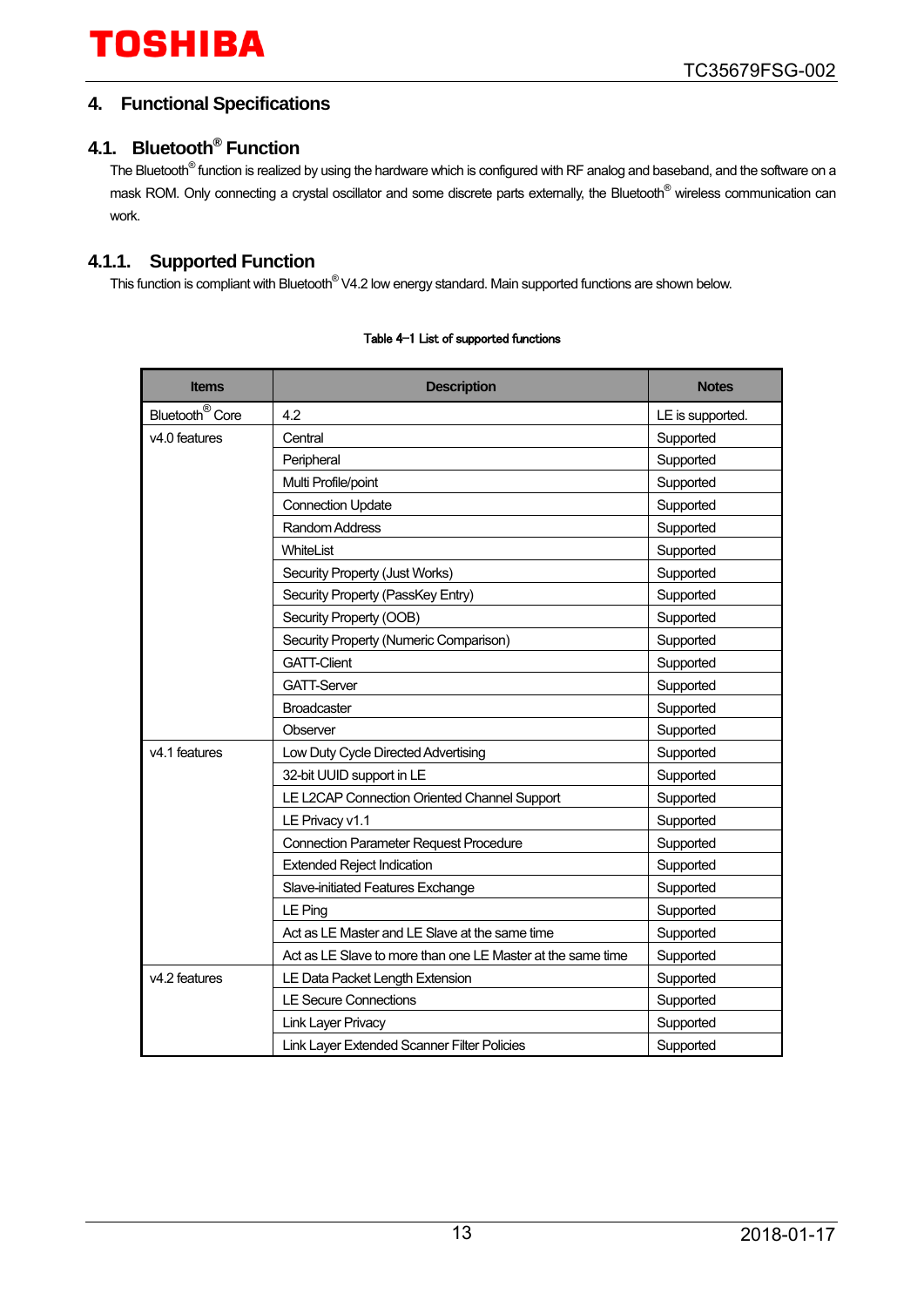#### <span id="page-13-0"></span>**4.1.2. Support Protocol Layer**

Following figure shows the Bluetooth Protocol and Profile Layer supported. It has RF control, Link layer, internal HCI, L2CAP, ATT, SMP and GATT.





#### <span id="page-13-1"></span>**4.1.3. RF**

Since the RF analog part of TC35679 builds in not only transmission and reception circuits but also the RF switch and the matching circuit, the RFIO pin which is a single I/O does not need an external matching circuit. The wireless device which suits for RF-PHY specifications of Bluetooth low energy can be realized easily by connecting to 50  $\Omega$  wiring.

The transmission power can be selected from intended power between 0 and -20 dBm (4 dB steps). Not only default transmission power but also transmission power to the specified destination can be set. The RSSI of reception block has an accuracy of ± 2 dB (typ.) to the input signal between -90 and -10 dBm.

#### <span id="page-13-2"></span>**4.1.4. Auto Advertise Function**

Using an auto advertise function enables repeating transmissions of advertise packets with very small power. The auto advertise function is a function which transmits intended advertise packets without waking CPU up in Backup mode. Then, a scan request and a connection request can be also received. The response to the remote device can be preset in case of receiving a scan request, and when one connection request is received, this function wakes CPU up and leaves a subsequent process to the user software.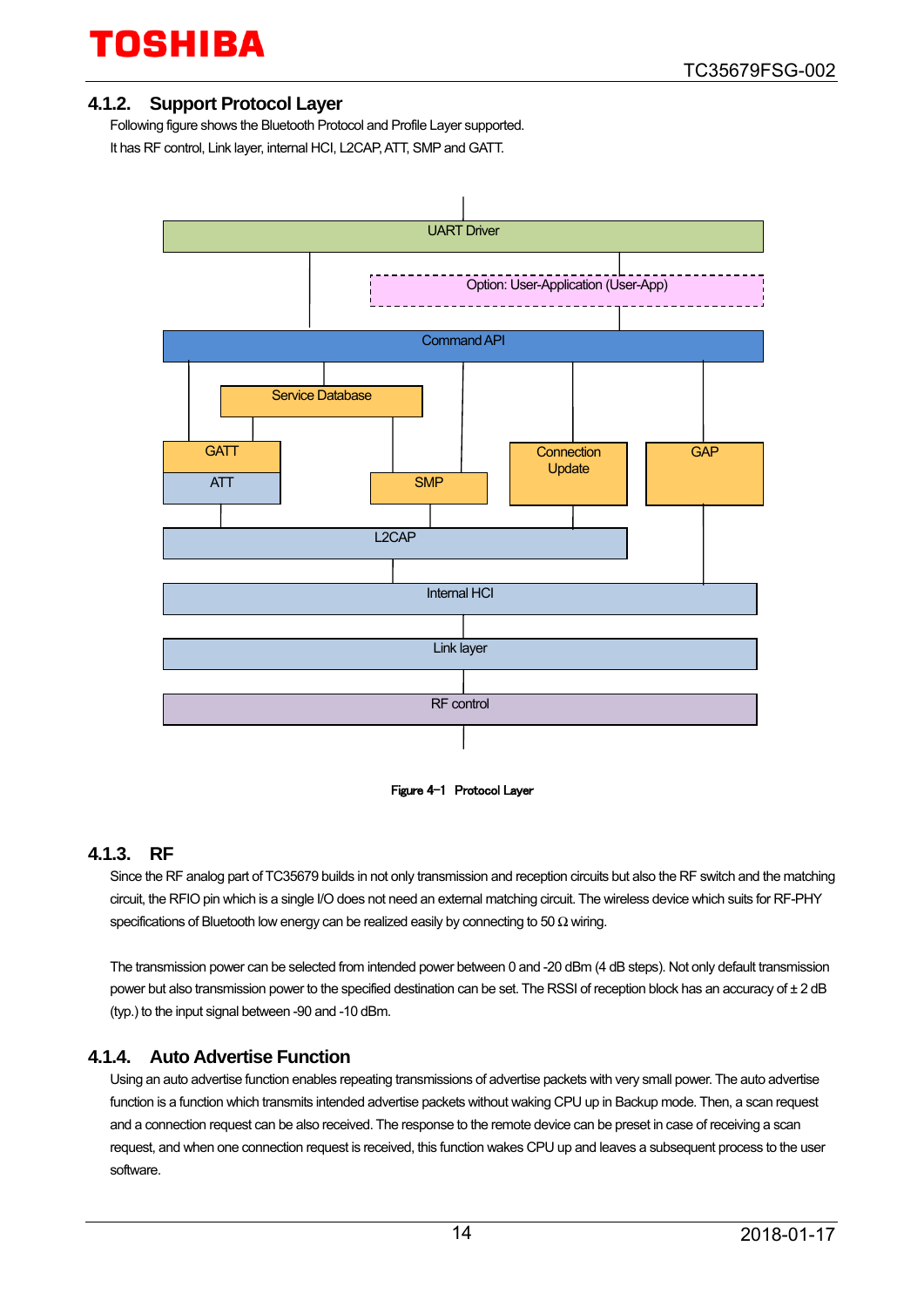### <span id="page-14-0"></span>**4.2. Reset Interface (Power up sequence)**

#### <span id="page-14-1"></span>**4.2.1. Features**

Reset interface has the following features.

- 1.8 to 3.6 V operation
- Level sensitive asynchronous reset (Low level: reset)

When the power supply is applied, the external reset signal connected to the TC35679 should be held the reset state (RESETX = Low). Please release the reset (RESETX = High) after the power supply voltage reaches 1.8 V or more and becomes stable. Then, the oscillation of a crystal oscillator is started, and the internal reset is released by the internal timer after the oscillation-stable time of the crystal oscillator is passed.

### <span id="page-14-2"></span>**4.2.2. Connection Example**

[Figure 4-2 s](#page-14-3)hows connection example where TC35679 is powered through RC time constant circuit.

Reset signal can be given from power supply through RC time constant circuit, or can be connected with an IC which has asynchronous and level sensitive reset function. [Figure 4-3](#page-14-4) shows the timings to reset and reset-release for the power supply.



#### **Figure 4-2 Reset signal connection example**

<span id="page-14-3"></span>

| <b>VBAT Power supply</b>                                      | 1.8 V or more at startup                                                                                                                    |
|---------------------------------------------------------------|---------------------------------------------------------------------------------------------------------------------------------------------|
| <b>VDDIO Power supply</b>                                     | So as not to VBAT <vddio< td=""></vddio<>                                                                                                   |
| Reset signal                                                  | -> Necessary for a reset release after VDDIO stabilization                                                                                  |
| Internal LDO<br>DC/DC converter                               | DC/DC On<br>LDO On<br>System changes an internal power after sleep clock detection<br>(It enters temporarily to Sleep mode.)<br>Boot starts |
| Reference clock                                               | Operation starts<br>Oscillation<br>Boot completion                                                                                          |
| Sleep clock<br>(in case of crystal<br>oscillator connection)  | Oscillation                                                                                                                                 |
| Sleep clock<br>(in case of external<br>oscillator connection) | It may be input after stabilization of reference clock<br>-> It can be input after VDDIO stabilization                                      |

#### <span id="page-14-4"></span>**Figure 4-3 Power-on reset release sequence**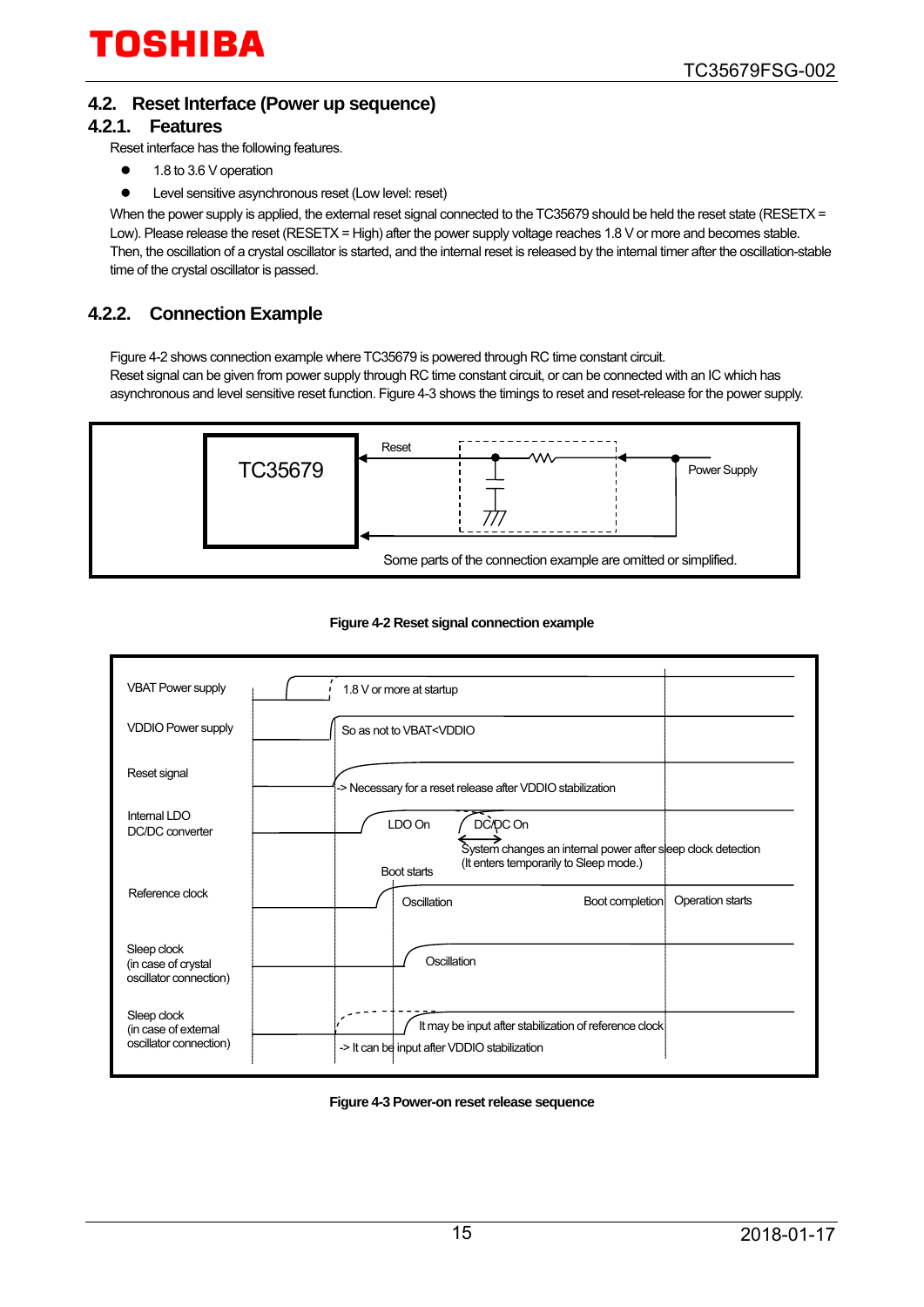## <span id="page-15-0"></span>**4.3. UART Interface**

#### <span id="page-15-1"></span>**4.3.1. Features**

TC35679 UART interface has the following features.

- $\geq$  1.8 to 3.6 V operation
- Full-duplex four-wire start-stop synchronization data transfer (Reception data, Transmission data, Reception flow control, and Transmission flow control)
- Selectable between 2-line start-stop synchronous transfer (Reception data and Transmission data) and 4-line start-stop synchronous transfer (Reception data, Transmission data, Reception flow control, and Transmission flow control)
- $\triangleright$  Start bit field (1 bit), data bit field (8 bits, LSB first), stop bit field (1 bit), no parity bit
- $\geq$  UART transmit and receive data pins can be switched by the command of HCI mode. (UART2 function)
- $\triangleright$  Programmable baud rate: 9600 bps to 921.6 kbps.
- $>$  3 (or more) character interval should be inserted between one transmission message and another transmission message. The length of the interval can be changed by a command.
- $\triangleright$  Error detection (Reception character timeout, Reception overrun error, Reception framing error)
- $\triangleright$  Host wake up function

TC35679 communicates commands, status, and data with a host CPU through UART interfaces. The UART interfaces are shared with GPIO pins, and during boot process after a reset, TC35679 firmware assigns UART functions to the GPIOs. The UART interfaces can operate at 1.8 to 3.6 V depending on the VDDIO power supply voltage. Because the power supply pin is shared with UART interface and the other hardware interfaces, UART interface cannot operate at a different voltage from the others.

### <span id="page-15-2"></span>**4.3.2. Connection Example**

TC35679 UART can be connected with an UART interface on a host CPU. [Figure 4-4](#page-15-3) shows an example of two-wire start-stop synchronization data transfer connection with an external host CPU. The timing chart to assign the GPIO pins to the UART function is shown in Figure 4-5.



#### **Figure 4-4 UART connection example**

<span id="page-15-3"></span>

<span id="page-15-4"></span>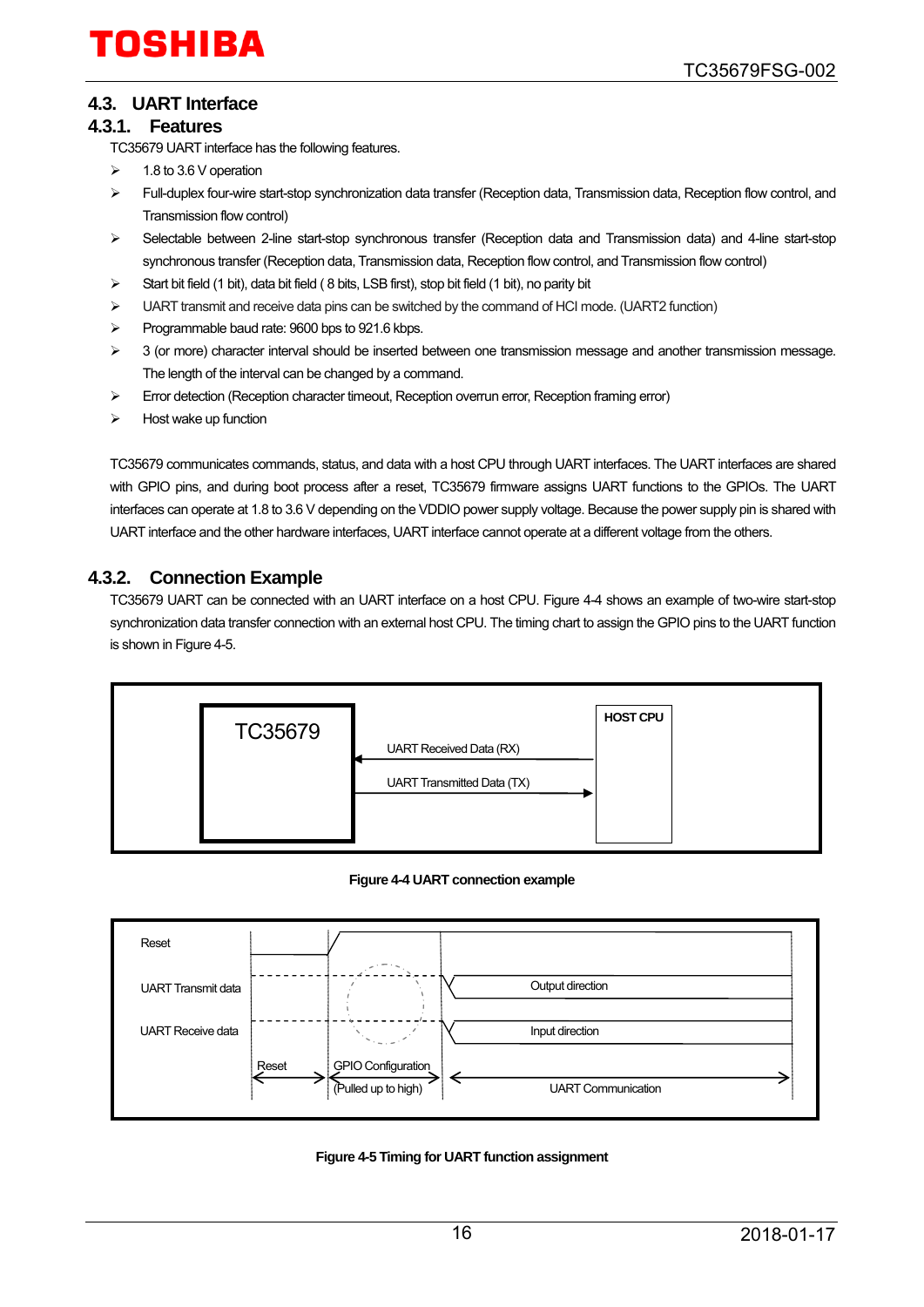#### <span id="page-16-0"></span>**4.3.3. Frame Format**

TC35679 supports the following format:

- Number of data bits: 8 bits (LSB first)
- Parity bit: no parity
- Stop bit: 1 stop bit
- Flow control: RTSX/CTSX

[Figure 4-6 s](#page-16-2)hows UART data frame.



#### **Figure 4-6 UART data frame**

#### <span id="page-16-2"></span><span id="page-16-1"></span>**4.3.4. Flow Control Function**

Hardware flow control is available when TC35679 UART interface is assigned to GPIO5 to GPIO8 (GPIO5, 6, 13, 14) as four-wire start-stop synchronization data transfer. Transmit flow control (CTSX) and receive flow control (RTSX)[. Figure 4-7 s](#page-16-3)hows signals input and output direction.



**Figure 4-7 UART connection example**

<span id="page-16-3"></span>CTSX (Clear to Send) input signal is used for UART transmitting. Low input indicates the peer device (for example, the host in the [Figure 4-7\)](#page-16-3) is ready to receive data, and TC35679 sends data if it has data to transmit. On the other hand, TC35679 stops transmitting on the basis of UART unit frame when CTSX input is high.

RTSX (Request to Send) output signal is used for UART receiving. Low output indicates TC35679 is ready to receive data and requests data to the peer device. TC35679 outputs RTSX low when ready to receive data. When the UART becomes busy and cannot receive data, TC35679 outputs RTSX high, and stops UART communication on the basis of UART unit frame.

Response time of UART transmitting and receiving to flow control signals is between 1 frame to 4 frames depending on the baud rate and internal process status of frame.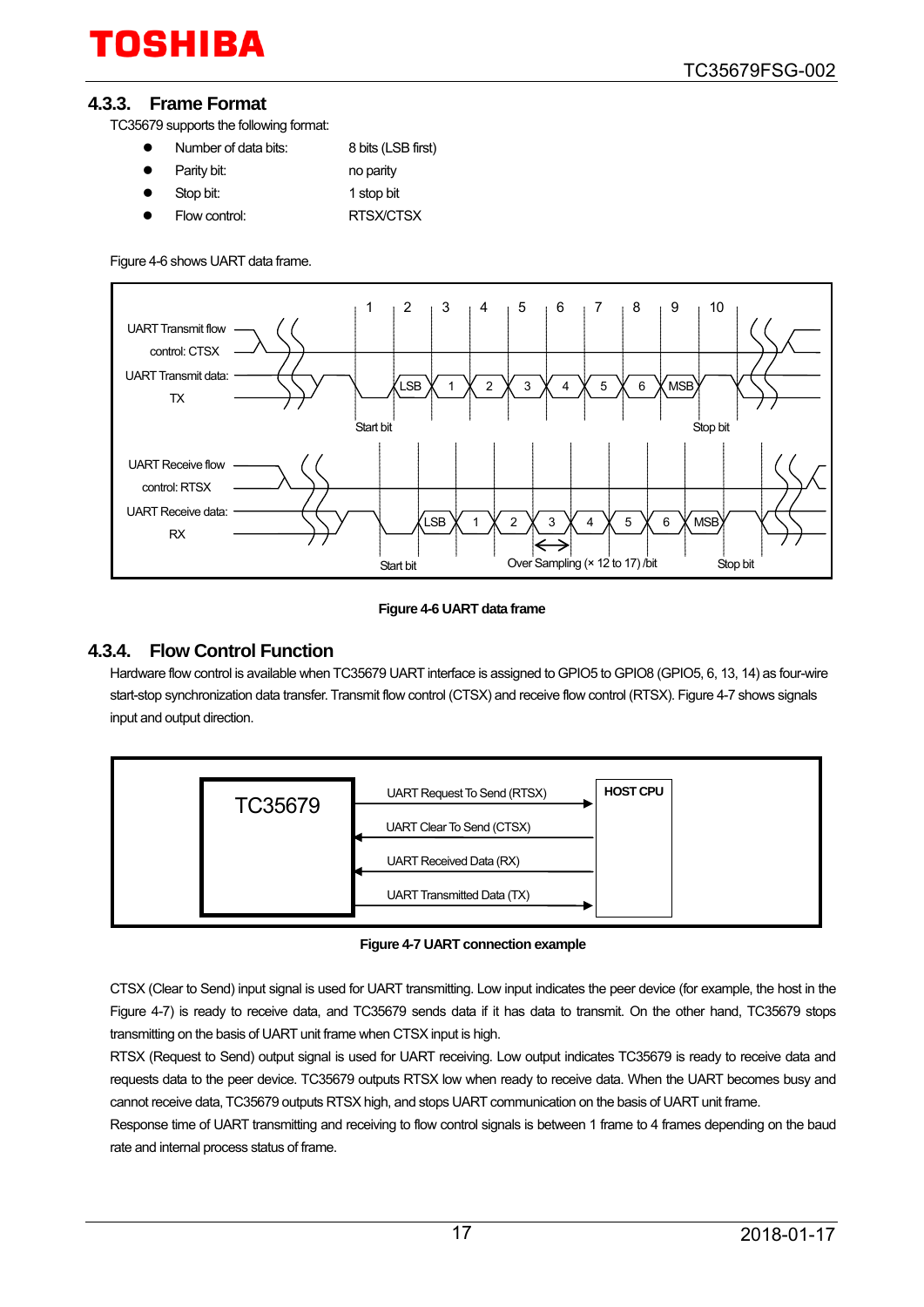#### <span id="page-17-0"></span>**4.3.5. UART Baud Rate Setting**

TC35679 UART interface has a programmable baud rate setting function. The UART baud rate is generated from 26 MHz clock, and can be set according to the following equation depending on over sampling number and dividing ratio.

$$
UARTBaudRate = \frac{BaudRate Generating Clock Frequency}{Over Sampling Number \times Dividing Ratio}
$$

<span id="page-17-2"></span>[Table 4-2](#page-17-2) shows examples of UART Baud rate settings. If other target baud rates are required, please contact our engineering department.

| Target baud rate<br>[bps] | Actual baud rate<br>[bps] | Over sampling rate | Frequency<br>dividing ratio |
|---------------------------|---------------------------|--------------------|-----------------------------|
| 9600                      | 9587.021                  | 12                 | 226                         |
| 14400                     | 14396.46                  | 14                 | 129                         |
| 19200                     | 19174.04                  | 12                 | 113                         |
| 28800                     | 28856.83                  | 17                 | 53                          |
| 38400                     | 38461.54                  | 13                 | 52                          |
| 57600                     | 57777.78                  | 15                 | 30                          |
| 76800                     | 76923.08                  | 13                 | 26                          |
| 115200                    | 115555.6                  | 15                 | 15                          |
| 153600                    | 153846.15                 | 13                 | 13                          |
| 230400                    | 232142.9                  | 16                 | 7                           |
| 307200                    | 305882.4                  | 17                 | 5                           |
| 460800                    | 464285.7                  | 14                 | 4                           |
| 921600                    | 928571.4                  | 14                 | $\overline{2}$              |

#### **Table 4-2 UART Baud rate settings**

Note: Error of target baud rate and the actual baud rate is to be set to within 1 %.

### <span id="page-17-1"></span>**4.3.6. TX message spacing function**

TC35679 spaces more than 12 time frames between different TX messages making less than 12 time frames between TX frames in a TX message when several TX frames belong to one TX message. Host CPU is able to know the boundaries between TX messages by measuring time frames between TX frames.



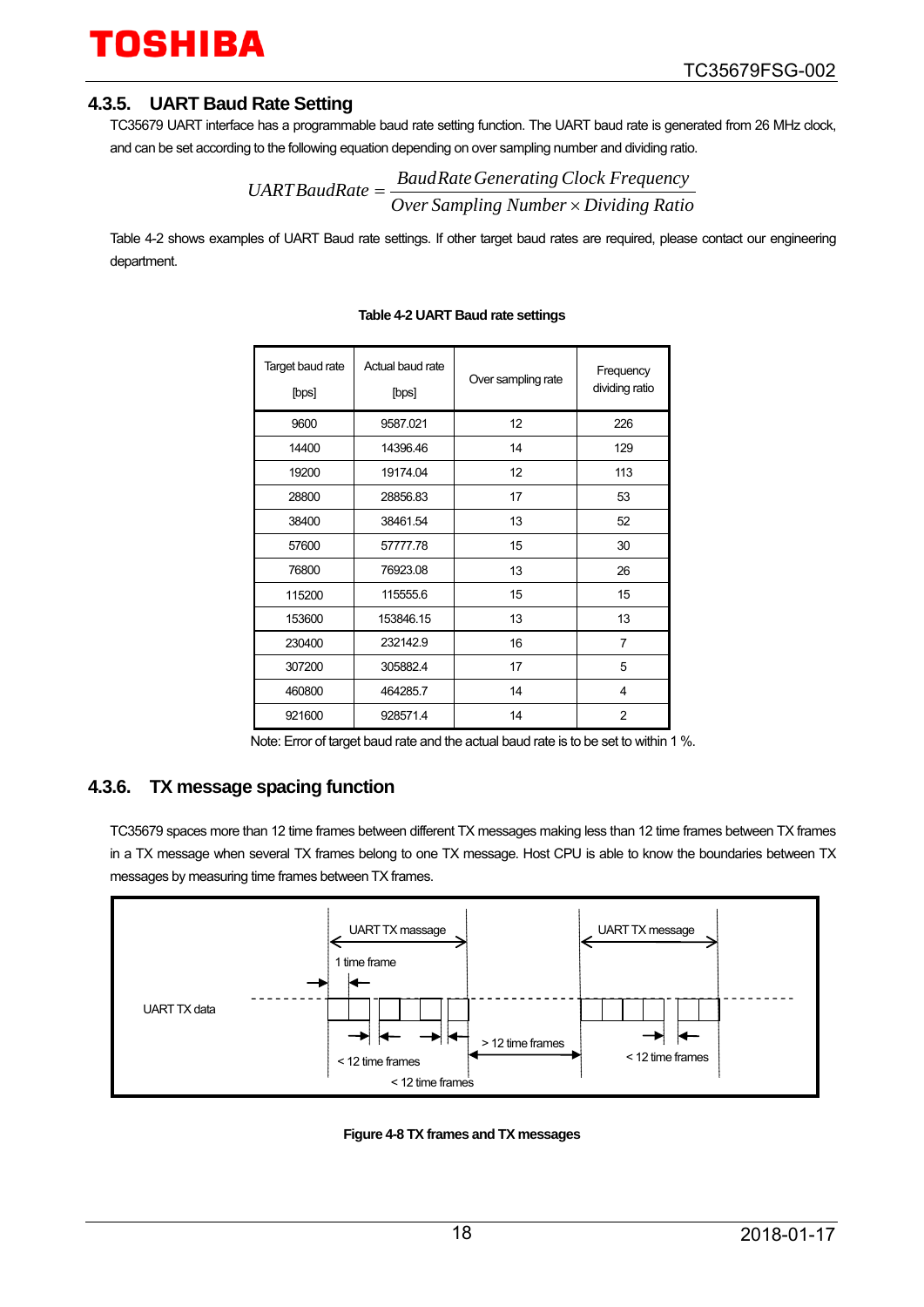### <span id="page-18-0"></span>**4.3.7. Error Detecting Functions**

TC35679 UART interface has 3 kinds of error detecting functions.

- $\triangleright$  Receiver timeout error
- $\triangleright$  Receiver over run error
- Receiver frame error

Receiver timeout error detection judges an error if an UART RX message made from several RX frames has an RX frame interval longer than a certain value. The interval is counted by internal timer. Keep the interval between RX frames less than 12 time frames that belong to an RX message. For UART1, keep intervals between different RX messages more than 12 time frames. For example, 115200 bps has 0.087 ms for 1 frame, the interval between RX messages should be longer than 0.087 ms × 12 = 1.04 ms. RX messages that has intervals less than 12 time frames gives an error because TC35679 sees them as one UART RX message. Interval of the received frame is the default in the 12 time frame, but it can be changed by the command. In the case of UART2, of different UART receive message interval is more than 14 ms.



#### **Figure 4-9 RX frames and RX messages**

Receiver over run error judges if UART receive frame buffer internal TC35679 is overflowed. Normally, this overflow does not happen when the flow control mentioned in 4.2.4 is activated for data communication.

Receiver frame error judges if failing recognize the unit frame. A frame formation is judged as failure when its start bit is detected and the corresponding stop bit is detected as "0".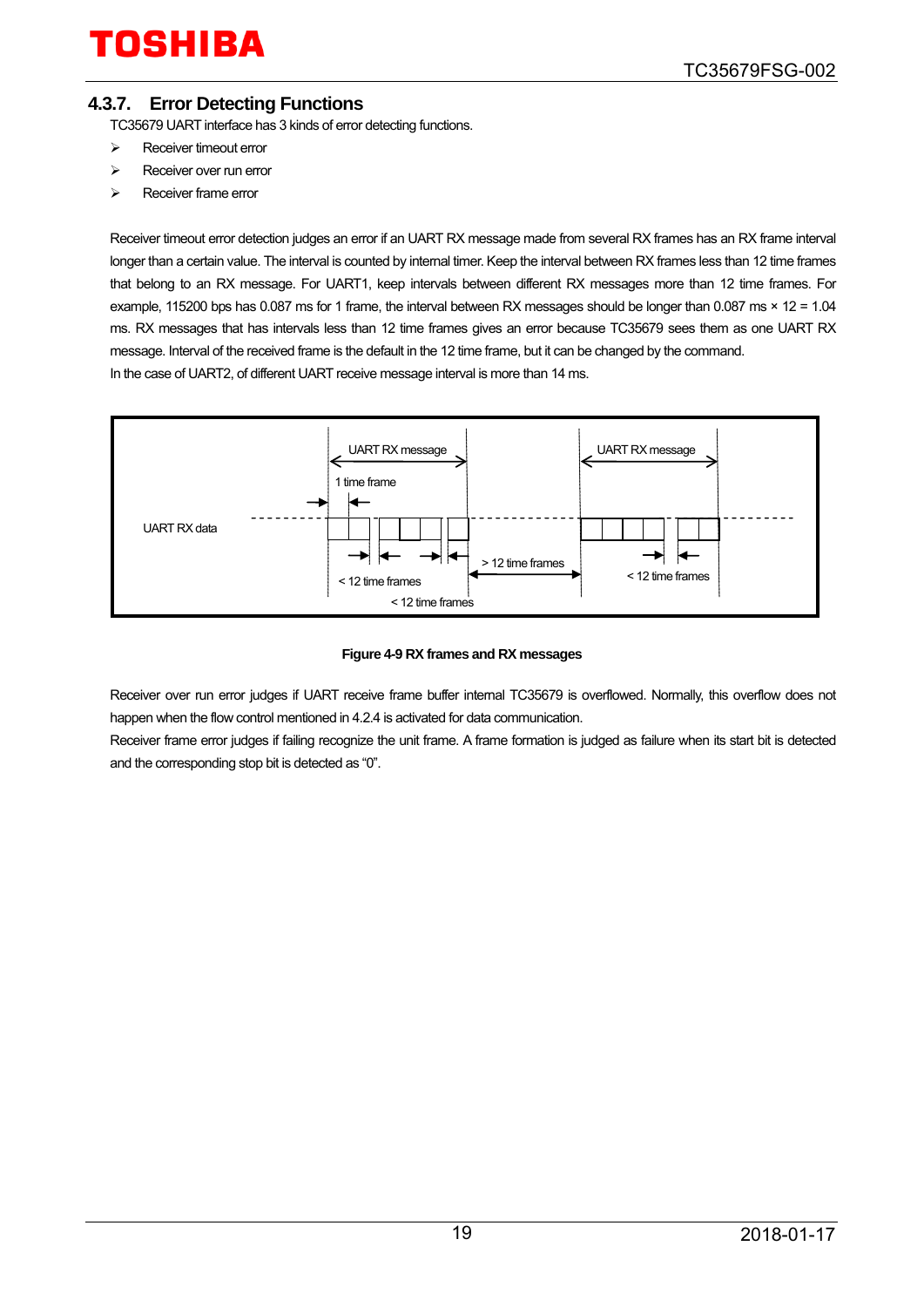#### <span id="page-19-0"></span>**4.3.8. Host Wake up Function**

TC35679 can wakes up its host before sending UART data to the host. This function is disabled by default, but can be assigned to GPIO by command. Host wake up time can be changed by command (10 ms by default).



#### **Figure 4-10 Host wake up**

#### <span id="page-19-1"></span>**4.3.9. HCI mode**

When TC35679 is used in the HCI mode, UART is the host interface to receive HCI commands.

The Bluetooth<sup>®</sup> wireless performance can be tested in HCI mode by the measurement equipment which connects the UART directly.

#### <span id="page-19-2"></span>**4.3.9.1. HCI Reset**

To process the following commands successfully, it is needed that the host waits at least 150 μs from the command complete event after sending a HCI reset command.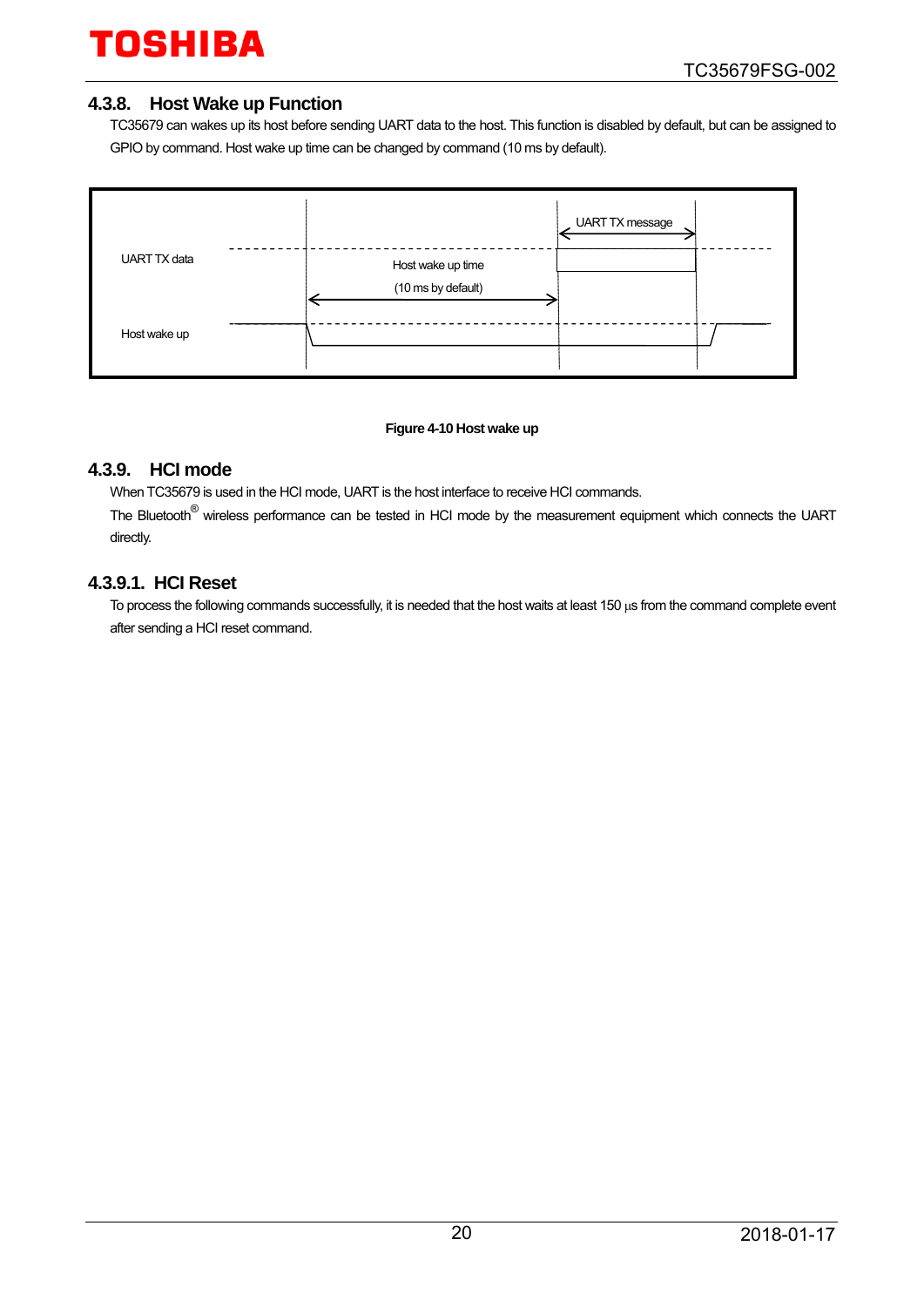## <span id="page-20-0"></span>**4.4. SPI Interface**

#### <span id="page-20-1"></span>**4.4.1. Features**

TC35679 has the following main features for a serial memory interface

| ⋗ | Operation voltage:                 |                            | 1.8 to 3.6 V                                                                                     |
|---|------------------------------------|----------------------------|--------------------------------------------------------------------------------------------------|
| ⋗ | SPI interface<br>Chip select:<br>⋗ |                            |                                                                                                  |
|   |                                    |                            | 1 ch                                                                                             |
|   | ⋗                                  | Chip select polarity:      | Selectable: High-active and Low-active                                                           |
|   | ⋗                                  |                            | Serial clock master operation: Polarity and phase are adjustable (4 combinations are selectable) |
|   | ⋗                                  | Serial clock frequency:    | 25 Hz to 6.5 MHz                                                                                 |
|   | ⋗                                  | Serial data transfer mode: | MSB-first, LSB-first                                                                             |
|   |                                    |                            |                                                                                                  |

SPI interface can operate at 1.8 to 3.6 V depending on VDDIO, however, because the power supply pin is shared with SPI interface and the other hardware interfaces, SPI interface cannot operate at a different voltage from the others.

### <span id="page-20-2"></span>**4.4.2. Connection Example**

TC35679 SPI interface can be connected to serial EEPROMs and serial Flash-ROMs and has 1 chip select port. [Figure 4-11](#page-20-3) shows a connection example, where a serial Flash-ROM is connected to TC35679 SPI interface.



<span id="page-20-3"></span>**Figure 4-11 Connection example for serial Flash-ROM using SPI interface**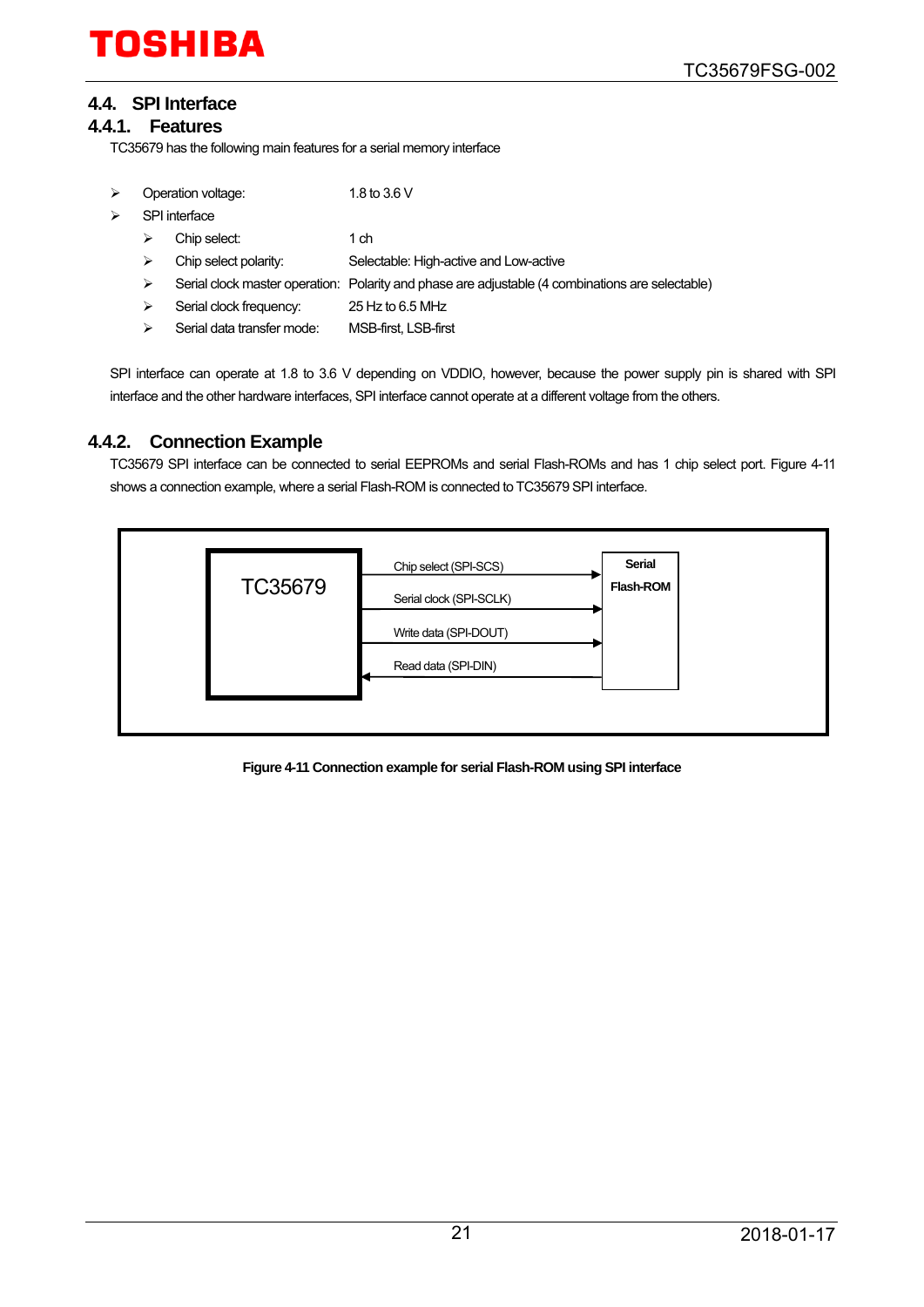### <span id="page-21-0"></span>**4.4.3. Frame Format**

When the SPI interface is connected to external ICs, the first 8 bit (X7 to X0) specifies the address and read or write mode. The command recognition code type and the address bit width should be determined by the external IC in use. For more information in detail, please refer to the technical documents for the external IC.

[Figure 4-12](#page-21-1) shows an example where 8-bit address is written and then 8-bit data is read. [Figure 4-13](#page-21-2) shows an example where 8-bit address is written and then 8-bit data is written.



#### **Figure 4-12 SPI format (single byte read)**

<span id="page-21-1"></span>

<span id="page-21-2"></span>**Figure 4-13 SPI format (single byte write)**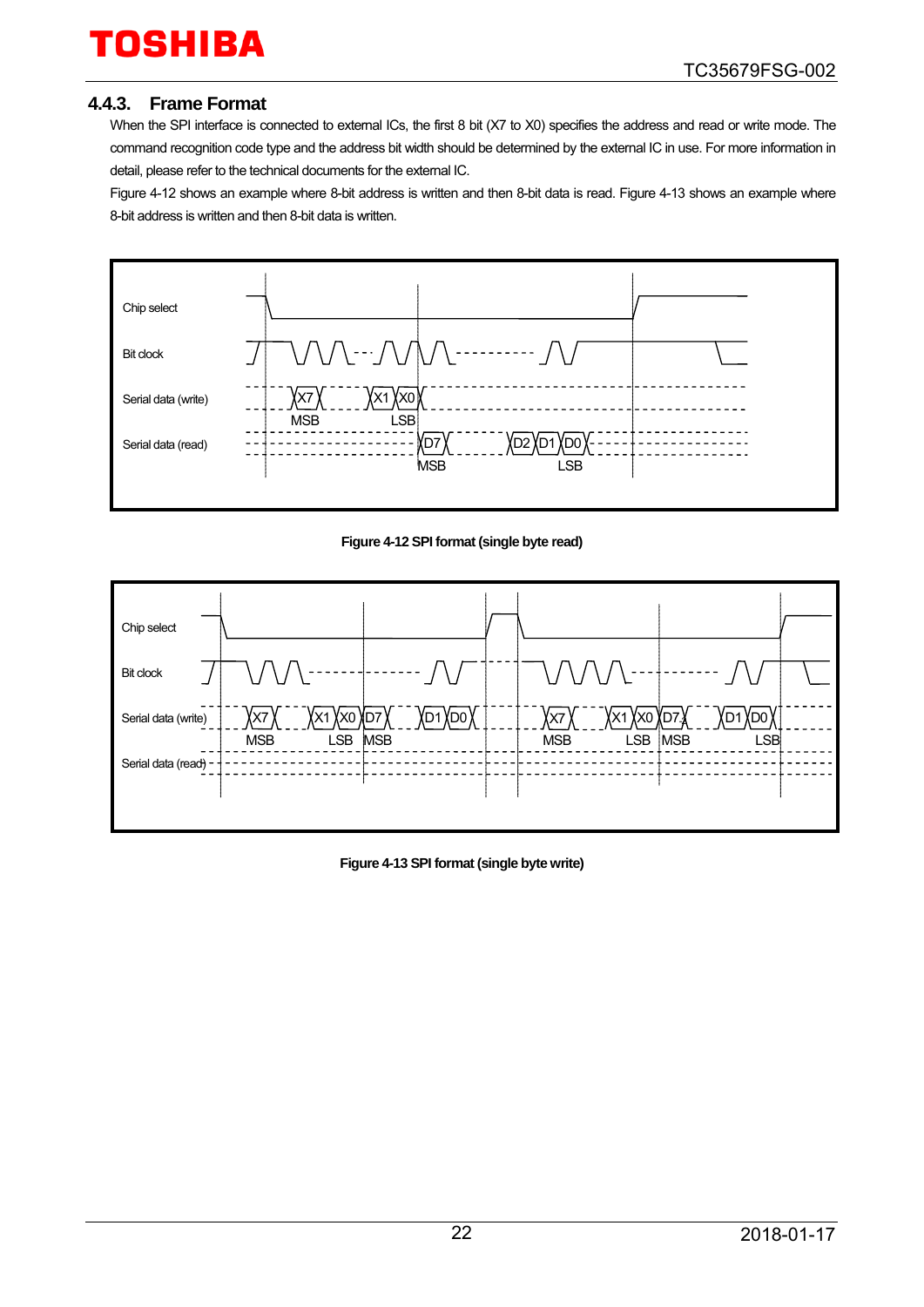# <span id="page-22-0"></span>**4.5. I2 C Interface**

#### <span id="page-22-1"></span>**4.5.1. Features**

TC35679 has the following main features for a serial memory interface.

- Operation voltage: 1.8 to 3.6 V
- $\triangleright$  I<sup>2</sup>C interface
- $I<sup>2</sup>C$  bus master
- ▶ Serial clock (I2C-SCL) frequency: Standard mode (Max 100 kHz), Fast mode (Min 100 kHz to Max 400 kHz)
- Output mode: Open-drain output, CMOS output
- Device address format: 7 bits address (10 bits address is not supported)

 $1^2$ C interface can operate at 1.8 to 3.6 V depending on VDDIO, however, because the power supply pin is shared with  $1^2$ C interface and the other hardware interfaces,  $I^2C$  interface cannot operate at a different voltage from the others.

### <span id="page-22-2"></span>**4.5.2. Connection Example**

 $\triangleright$  Operation mode:

[Figure 4-14](#page-22-3) shows a connection example of a serial EEPROM using  $I^2C$  bus interface of the open-drain mode. External pull-up resistors (Rext) are necessary for both serial clock line and serial data line.

[Figure 4-15](#page-22-4) shows another connection example where  $I^2C$  bus is in the CMOS output mode. Only the serial data line needs Rext because this line can be driven by neither TC35679 nor a serial EEPROM.



Figure 4-14 Connection example for serial EEPROM with I<sup>2</sup>C-bus interface (Open-drain output)

<span id="page-22-3"></span>

<span id="page-22-4"></span>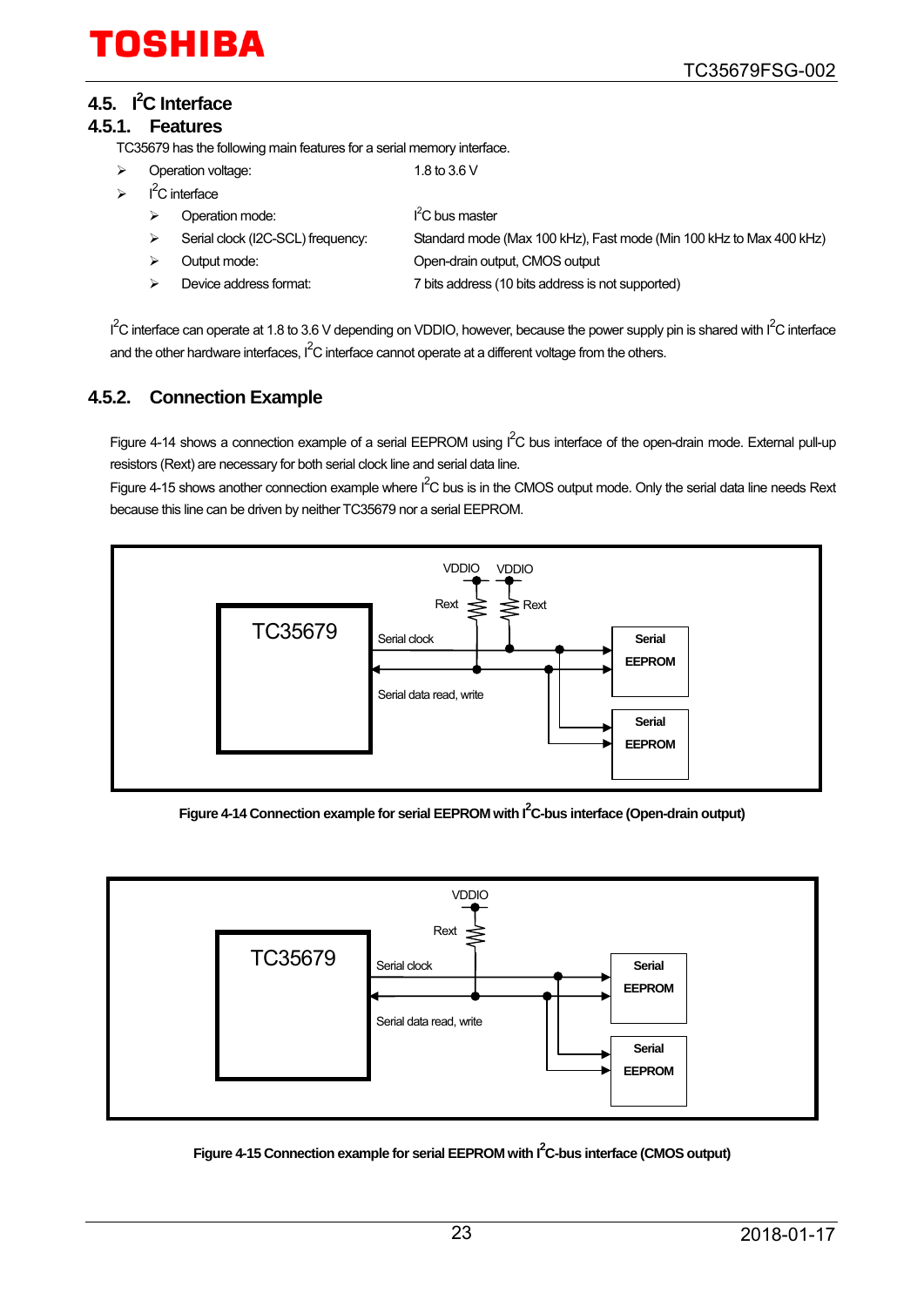# **TOSHIRA**

#### <span id="page-23-0"></span>**4.5.3. Selection of External Pull-up Resistor Value**

An external pull-up resistor value needs to be selected by the following equations in case of  $I^2C$  bus interface. Its maximum value is defined by equation (1), in which t<sub>r</sub> is rise time of serial clock and data and C<sub>b</sub> is I<sup>2</sup>C bus capacity. Its minimum value is defined by equation (2), in which VDDIO is a supply voltage for TC35679,  $V_{ol}$  max is the maximum value of low level output voltage, and  $I_{ol}$  is the low level output current. Please set the pull-up resistor value between these lower and upper limits.

$$
R_{\text{ext\_max}} = \frac{t_r}{0.8473 \times C_b}
$$
 (1)

$$
R_{\text{ext\_min}} = \frac{VDDIO - V_{ol_{\text{max}}}}{I_{ol}}
$$
 (2)

<span id="page-23-1"></span>TC35679 supports I<sup>2</sup>C bus standard mode (Max 100 kHz) and I<sup>2</sup>C bus fast mode (Min 100 kHz to Max 400 kHz). The rise time t<sub>r</sub> is 1000 ns for the standard mode and it is 300 ns for the fast mode.  $C_b$  can vary depending on the IC board and how it is implemented[. Table 4-3 a](#page-23-1)n[d Table 4-4 s](#page-23-2)how examples when  $I^2C$  bus capacity is 20 pF.

| $1^2$ C bus frequency |       | Max 100 kHz    |      |      |                |      |      |                |      |
|-----------------------|-------|----------------|------|------|----------------|------|------|----------------|------|
| tr[ns]                |       | 1000           |      |      |                |      |      |                |      |
| Cb [pF]               |       | 20             |      |      |                |      |      |                |      |
| VDDIO <sub>M</sub>    | 1.8   |                |      | 3.0  |                |      | 3.6  |                |      |
| Vol_max [V]           | 0.3   |                |      | 0.4  |                |      | 0.4  |                |      |
| lol [mA]              | 1     | $\overline{2}$ | 4    | 1    | $\overline{2}$ | 4    | 1    | $\overline{2}$ | 4    |
| Rext min $[k\Omega]$  | 1.50  | 0.75           | 0.38 | 2.60 | 1.30           | 0.65 | 3.20 | 1.60           | 0.80 |
| Rext max $[k\Omega]$  | 59.01 |                |      |      |                |      |      |                |      |
|                       |       |                |      |      |                |      |      |                |      |

#### Table 4-3 External pull-up resistor value for  $I^2C$  standard mode (Cb = 20 pF)

| Table 4-4 External pull-up resistor value for $I^2C$ fast mode (Cb = 20 pF) |  |
|-----------------------------------------------------------------------------|--|

<span id="page-23-2"></span>

| I <sup>2</sup> C bus frequency |       | Min 100 to Max 400 kHz |      |      |      |                |      |      |      |  |
|--------------------------------|-------|------------------------|------|------|------|----------------|------|------|------|--|
| tr[ns]                         |       | 300                    |      |      |      |                |      |      |      |  |
| $Cb$ [pF]                      |       | 20                     |      |      |      |                |      |      |      |  |
| VDDIO M                        |       | 1.8                    |      | 3.0  |      |                | 3.6  |      |      |  |
| Vol max M                      | 0.3   |                        |      | 0.4  |      |                | 0.4  |      |      |  |
| lol [mA]                       | 1     | 2                      | 4    | 1    | 2    | $\overline{4}$ | 1    | 2    | 4    |  |
| Rext min $[k\Omega]$           | 1.50  | 0.75                   | 0.38 | 2.60 | 1.30 | 0.65           | 3.20 | 1.60 | 0.80 |  |
| Rext max $[k\Omega]$           | 17.70 |                        |      |      |      |                |      |      |      |  |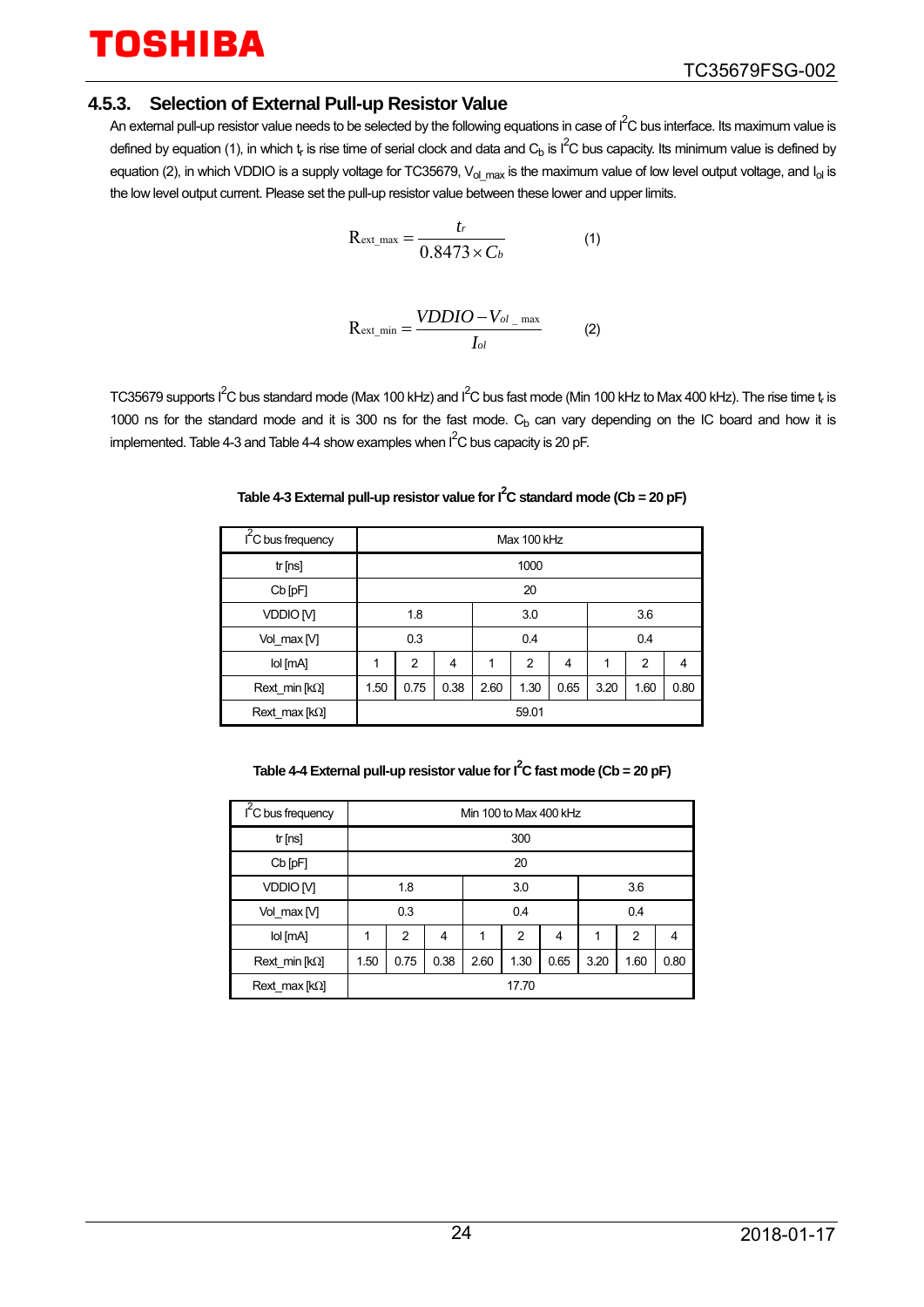# OSHIRA

### <span id="page-24-0"></span>**4.5.4. Frame Format**

For I<sup>2</sup>C format, TC35679 first generates start condition. Then, it sends device recognition address (7 bit: [A6:A0]) and the first byte address ([B7:B0]) for the access target. Next, it goes for read or write sequence. For  $I^2C$ , every data is sent as MSB first. How to specify the value and byte address of the device identification address, and it has been determined in accordance with the device to be connected. In order to be connected, it must match the device to be connected. For read operation, TC35679 returns to the serial memory either receive acknowledge bit (ACK) or receive not acknowledge bit (NACK) every time it receives one byte. For write operation, TC35679 receives either ACK or NACK from the serial memory every time it sends one byte. It can handle not only one byte but also several bytes in a row. TC35679 generates stop condition when it has finished all the read or write of data.

[Figure 4-16](#page-24-1) shows an example where TC35679 reads two-byte data. [Figure 4-17](#page-24-2) shows an example where TC35679 writes two-byte data. In these examples, gray texts and lines indicate signals that are given by the serial memory. For read operation, after having read the final byte data, TC35679 returns NACK with which the serial memory gets to know the completion of the read operation.



Figure 4-16 <sup>2</sup>C format (Serial memory, read)

<span id="page-24-2"></span><span id="page-24-1"></span>

**Figure 4-17 I2 C format (Serial memory, write)**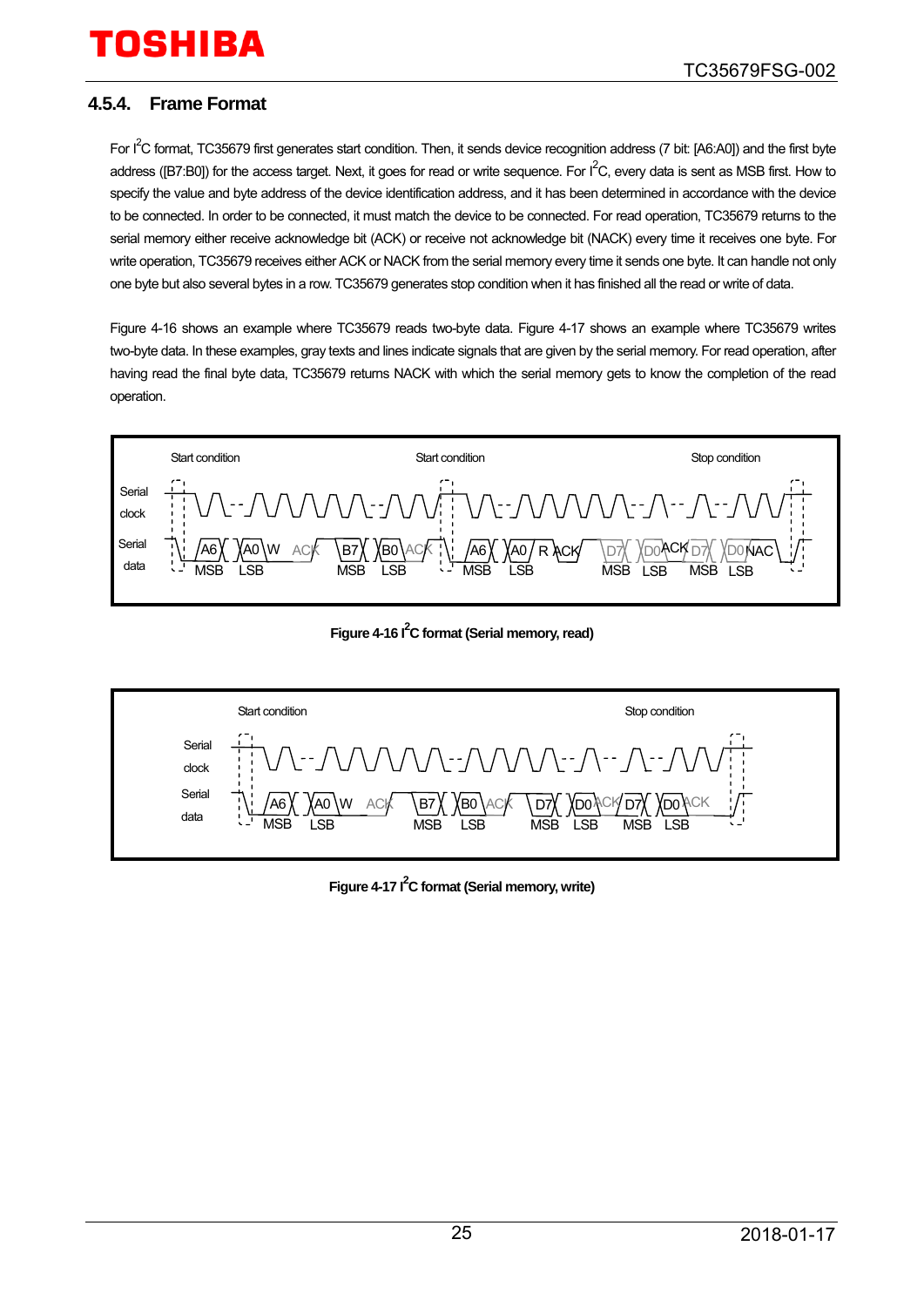### <span id="page-25-0"></span>**4.6. PWM Interface**

TC35679 has a PWM interface that can be used for LED, buzzer control, etc.

The PWM interface has the following features.

- **•** Arbitrary pulse generation function
- It can select the source clock from 13 MHz and 32.768 kHz
- $\bullet$  It has 12 bits clock division setting up to 1/4096  $\bullet$  8 Hz to 16.384 kHz (32.768 kHz), 3.17 kHz to 6.5 MHz (13 MHz)
- The pulse output can be masked by the regular pattern which period is one second with 50 ms unit width (rhythm function)
- The interrupt can be generated in synchronization with the cycle of 1 s rhythm pattern.
- $\bullet$  It can switch the pulse output to Low / High active
- Duty of the pulse output is adjustable.

#### <span id="page-25-1"></span>**4.6.1. Pulse Generation Function**

[Figure 4-18](#page-25-2) shows a brief explanation of the pulse generation. TC35679 can adjust output pulse frequency by changing its cycle. Also it can adjust on/off ratio by changing its duty.

<span id="page-25-2"></span>The frequency (cycle) can be set from 8 Hz to 16.384 kHz for 32.768 kHz clock, and from 3.17 kHz to 6.5 MHz for 13 MHz clock. The duty can be set from 0 % to 100 %.



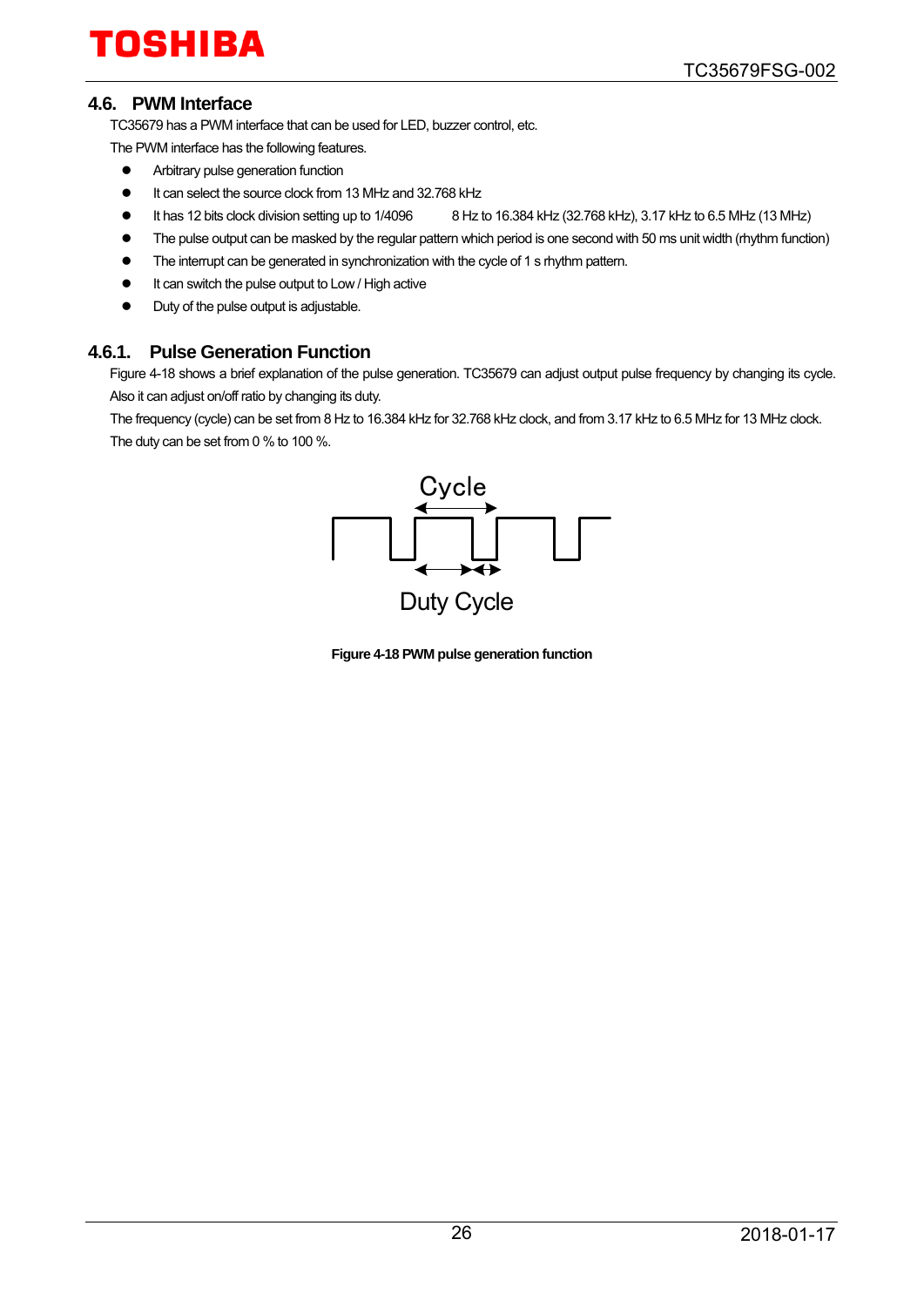### <span id="page-26-0"></span>**4.6.2. Rhythm Function (Output Masking)**

[Figure 4-19](#page-26-1) shows the brief explanation of PWM rhythm function. In addition to the one for pulse generation, TC35679 has another timer that has 50 ms × 20 = 1 s (rhythm counter). That timer has 20 bits register (pattern register), each bit corresponds to the rhythm counter that counts down in every 50 ms. When the pattern register is zero, the PWM output is masked to zero or one. Using this function, LED or buzzer can be on with 1 s periodical pattern.



<span id="page-26-1"></span>**Figure 4-19 PWM Rhythm Function**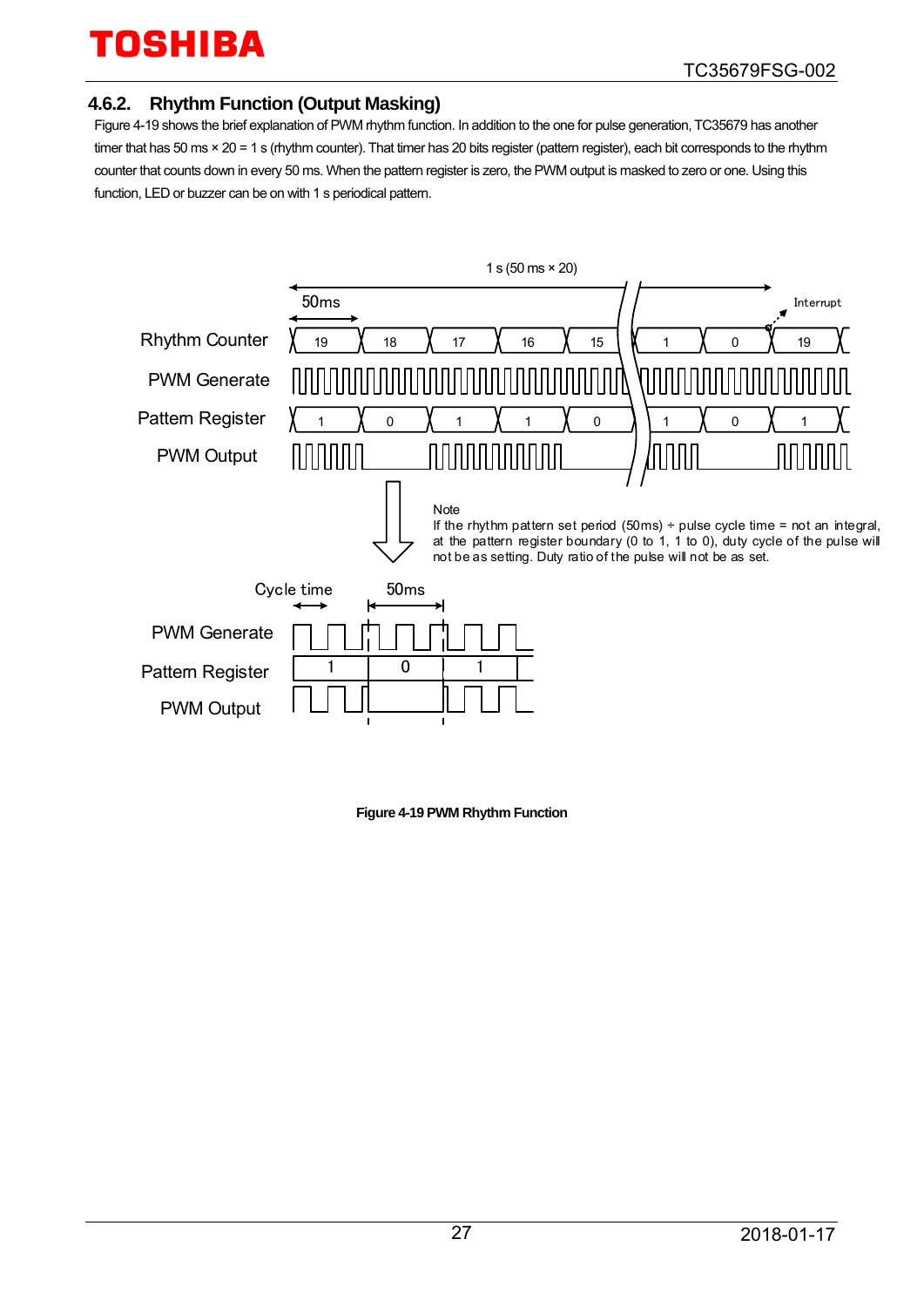# TOSHIRA

# <span id="page-27-0"></span>**4.7. ADC**

#### <span id="page-27-1"></span>**4.7.1. Features**

TC35679 has 6 ch of 10 bits ADCs for battery monitoring, analog inputs from external sensors, for example. The ADC has the following features.

- $\geq$  5 ch for analog inputs (shared with GPIO pins)
- $\geq$  1 ch for VBAT voltage monitor
	- Note: The reference input is internally connected to VBAT, and the analog input is to built-in VDDCORE2 output. Please refer t[o 4.7.2](#page-27-2) for how to calculate voltage value.
- A Maximum conversion rate: 1 MS/s

#### <span id="page-27-2"></span>**4.7.2. Descriptions**

The ADC has 10 bits conversion accuracy and can work for input voltages from 0 V to 3.6 V (VBAT). It has 6 ch of analog inputs, and the ch0 is connected to VDDCORE2 output, and the ch1 to ch5 are shared with GPIO pins.

When a battery is used as power source, the reference voltage can slide over time because the battery is connected as reference voltage. In that case, the VDDCORE2 output voltage connected to ch0 can be used as a reference voltage. The input voltage to ch1 to ch5 is converted by the reference voltage of ch0 and the converted value is used to calculate a correct digital value by the CPU. The following shows the conversion method of the input voltage.

Voltage A at time T can be calculated as follows

- (1) VDDCORE2 output voltage (VDDCORE2) on Ch0 should be converted by the ADC. The converted digital value is X.
- (2) The analog signal on Ch1 is converted and the converted digital value is Y.
- (3) When the absolute value of the analog signal on Ch1 is defined as A (V), VDDCORE2 (V) / A (V) =  $X$  / Y. So,

 $A(V) = VDDCORE2 (V) \times Y / X$ 

Calculation example:

Suppose ch0 (for ex. VDDCORE2 output is 1.1 V) is converted to 0x0134, and ch1 (measurement target) is converted to 0x0188, the absolute voltage at ch1 A (V) is given by 1.1 × 0x0188 / 0x0134 = 1.1 × 392 / 308 = 1.4 (V).

[Figure 4-20](#page-27-3) shows conceptual of voltage conversion.



**Figure 4-20 Voltage conversion concept**

<span id="page-27-3"></span>The ADC converts input voltage of ch selected by register settings. When a conversion has finished, the CPU detects it by the interrupt or register polling, and then reads the conversion results. The maximum sampling rate depends on software load on the CPU.

Note: The numerical values are expressed as follows.

Hexadecimal number: 0xABC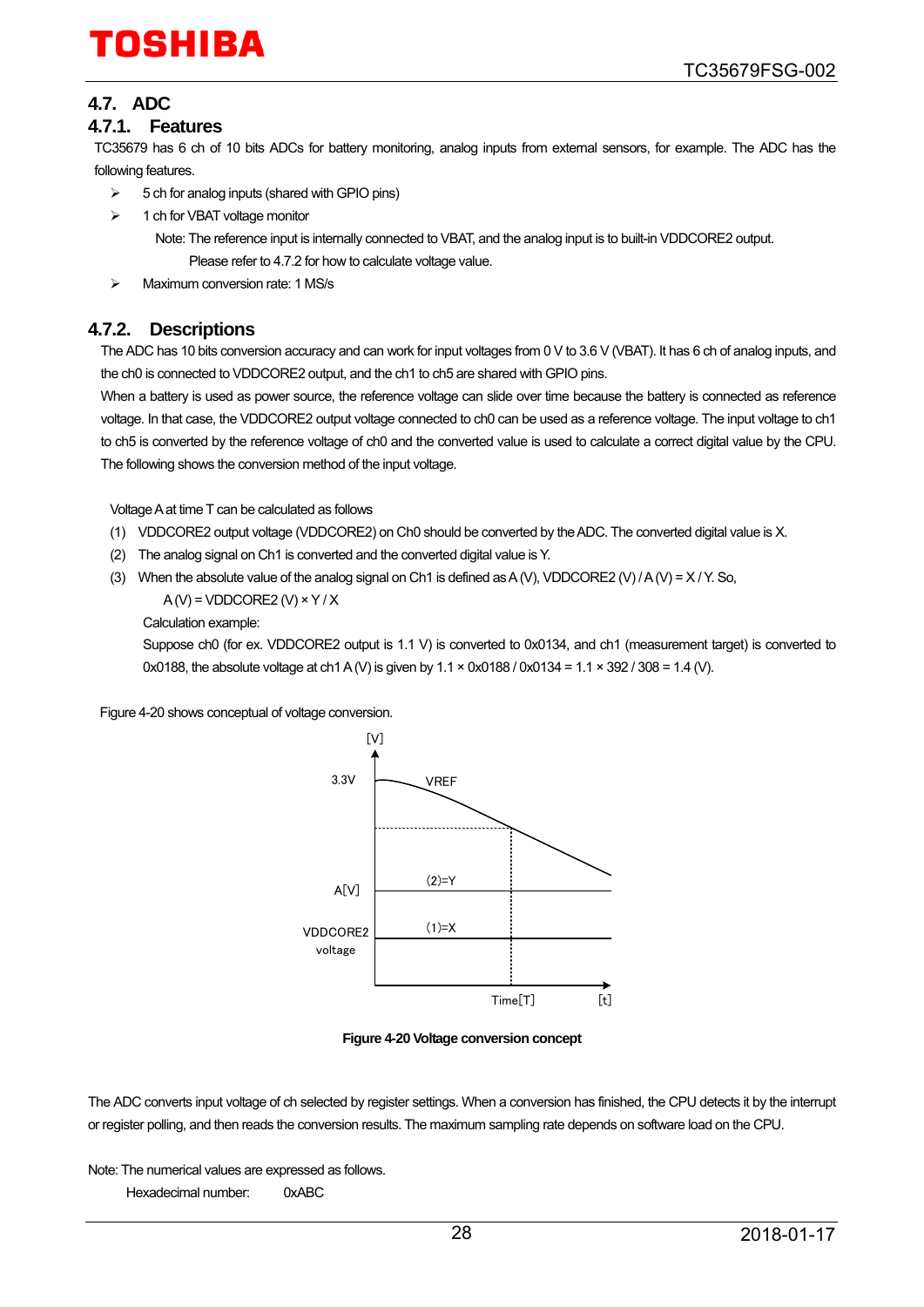# <span id="page-28-0"></span>**4.8. IC Reference Clock Interface**

#### <span id="page-28-1"></span>**4.8.1. Features**

TC35679 has the following features for IC reference clock interface.

 $\triangleright$  Clock frequency: 26 MHz (please adjust the accuracy to < 50 ppm at the temperature in use)

TC35679 doesn't require external feedback resistors and load capacitor because it has an internal feedback resistor and capacitor array between XOIN and XOOUT. Please adjust capacitor array based on PCB layout and assembly if necessary within the range of the crystal's specification.

### <span id="page-28-2"></span>**4.8.2. Crystal oscillator connection example**



**Figure 4-21 Crystal oscillator connection example**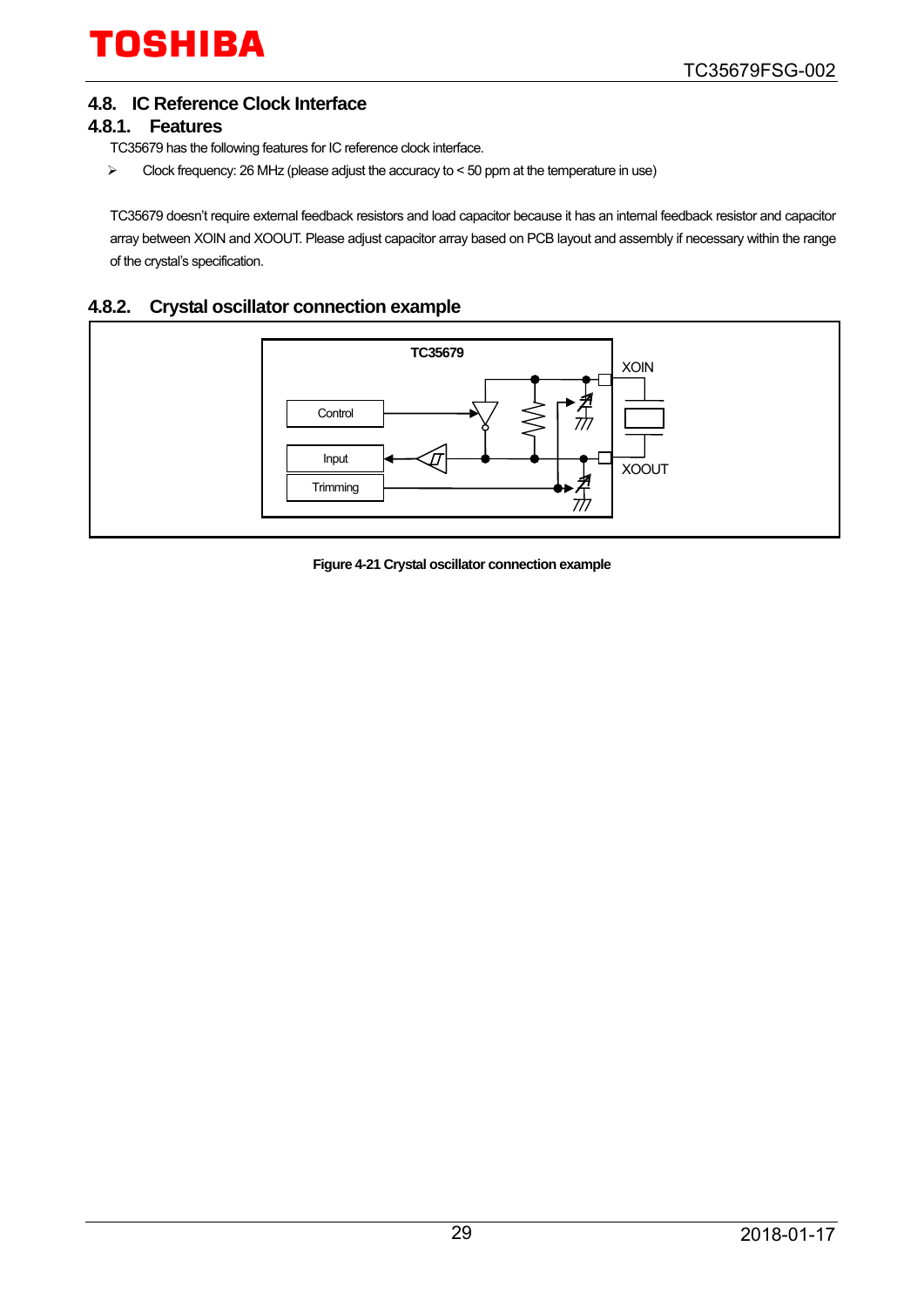### <span id="page-29-0"></span>**4.9. Sleep Clock Interface**

TC35679 has the following features for sleep clock interface.

- **•** Crystal oscillator can be connected.
- Clock frequency: 32.768 kHz (please adjust the frequency accuracy to < 500 ppm at the temperature in use)

Crystal oscillator is connected between SLPXOIN pin and SLPXOOUT pin. TC35679 doesn't require external feedback resistors and load capacitor because it has an internal feedback resistor and capacitor array between SLPXOIN pin and SLPXOOUT pin. Please adjust capacitor array based on PCB layout and assembly if necessary within the range of the crystal's specification. When an external oscillator is connected, connect it to SLPXOIN and SLPXOOUT should be connected to the GND. When oscillator is not used and do not supply a clock from the outside, these pins need to be connected to the GND.

### <span id="page-29-1"></span>**4.9.1. Crystal oscillator connection example**



**Figure 4-22 Crystal oscillator connection example**

#### <span id="page-29-2"></span>**4.9.2. External oscillator connection example**



**Figure 4-23 External oscillator connection example**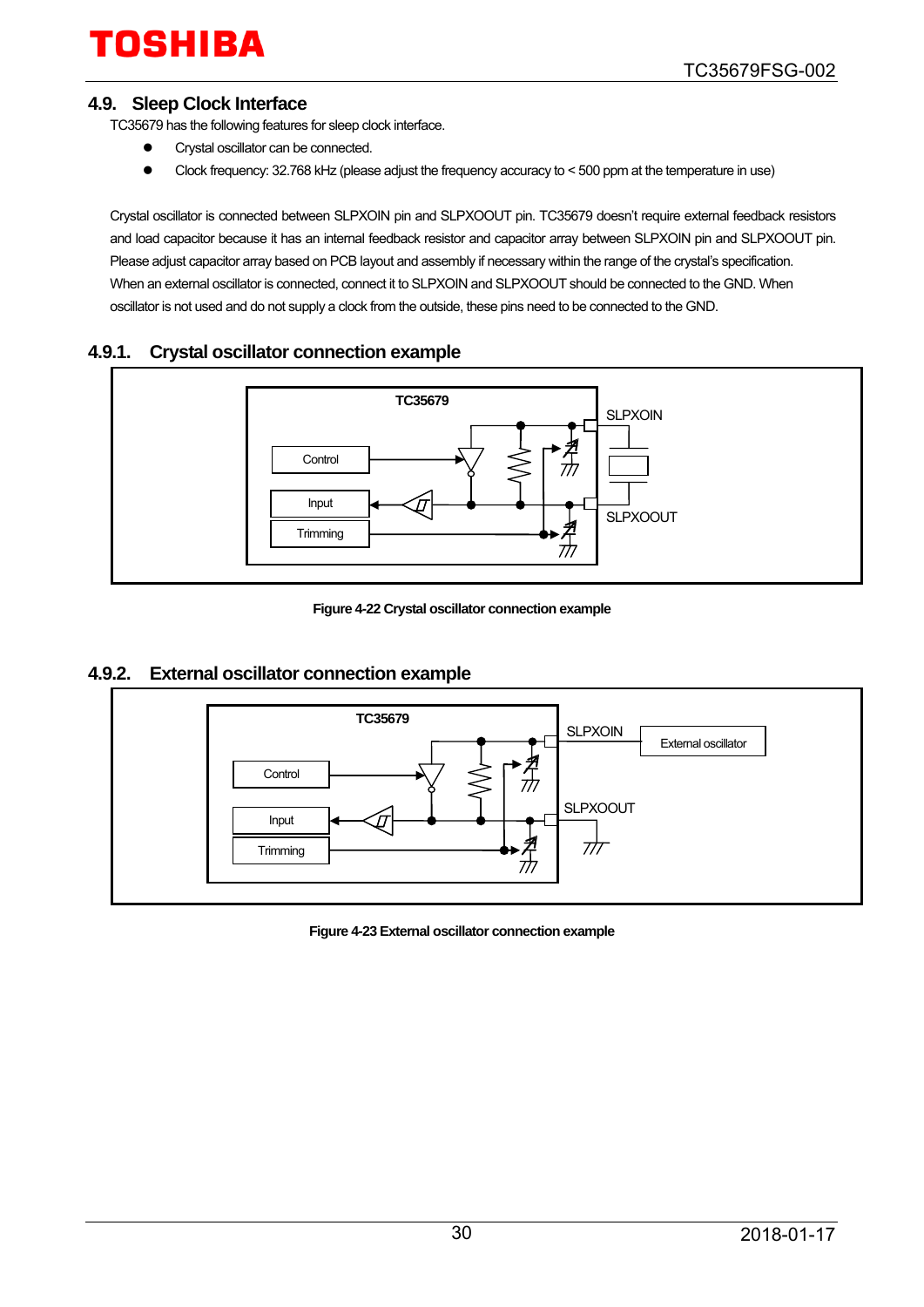### <span id="page-30-0"></span>**5. Electric Characteristics**

# <span id="page-30-1"></span>**5.1. Absolute Maximum Ratings**

Absolute maximum ratings must not be exceeded even for a moment. Voltages, currents, and temperatures that exceed the absolute maximum ratings can cause break-downs, degradations, and damages not only for ICs but also for other components and boards. Please make sure application designs not to exceed the absolute maximum ratings in any situation.

|                       |                               |        | Ratings               |      |  |  |  |  |  |
|-----------------------|-------------------------------|--------|-----------------------|------|--|--|--|--|--|
| Items                 | Symbols (Power supply system) | Min    | Max                   | Unit |  |  |  |  |  |
| Power supply          | <b>VBAT</b>                   | $-0.3$ | $+3.9$                | V    |  |  |  |  |  |
|                       | <b>VDDIO (Note1)</b>          |        |                       |      |  |  |  |  |  |
| Input voltage         | $V_{\text{IN}}$               | $-0.3$ | $VDDIO + 0.3 (Note2)$ | V    |  |  |  |  |  |
| Output voltage        | VOUT                          | $-0.3$ | $VDDIO + 0.3 (Note2)$ | V    |  |  |  |  |  |
| I/O pin Input current | <sup>I</sup> IN               | -10    | $+10$                 | mA   |  |  |  |  |  |
| Input power           | <b>RFIO</b>                   |        | $+6$                  | dBm  |  |  |  |  |  |
| Storage temperature   | Tstg                          | -40    | $+125$                | °C   |  |  |  |  |  |

#### **Table 5-1 Absolute maximum ratings (VSSX=VSSDC=VSSRFIO=VSSA=VSSD1=VSSD2=0 V)**

Note1: It is not supposed that VBAT is grounded while VDDIO is supplied. It can trigger current path from VDDIO to VBAT through internal circuitry, and may cause degradations and break-downs.

Note2: Keep VDDIO + 0.3 V < 3.9 V.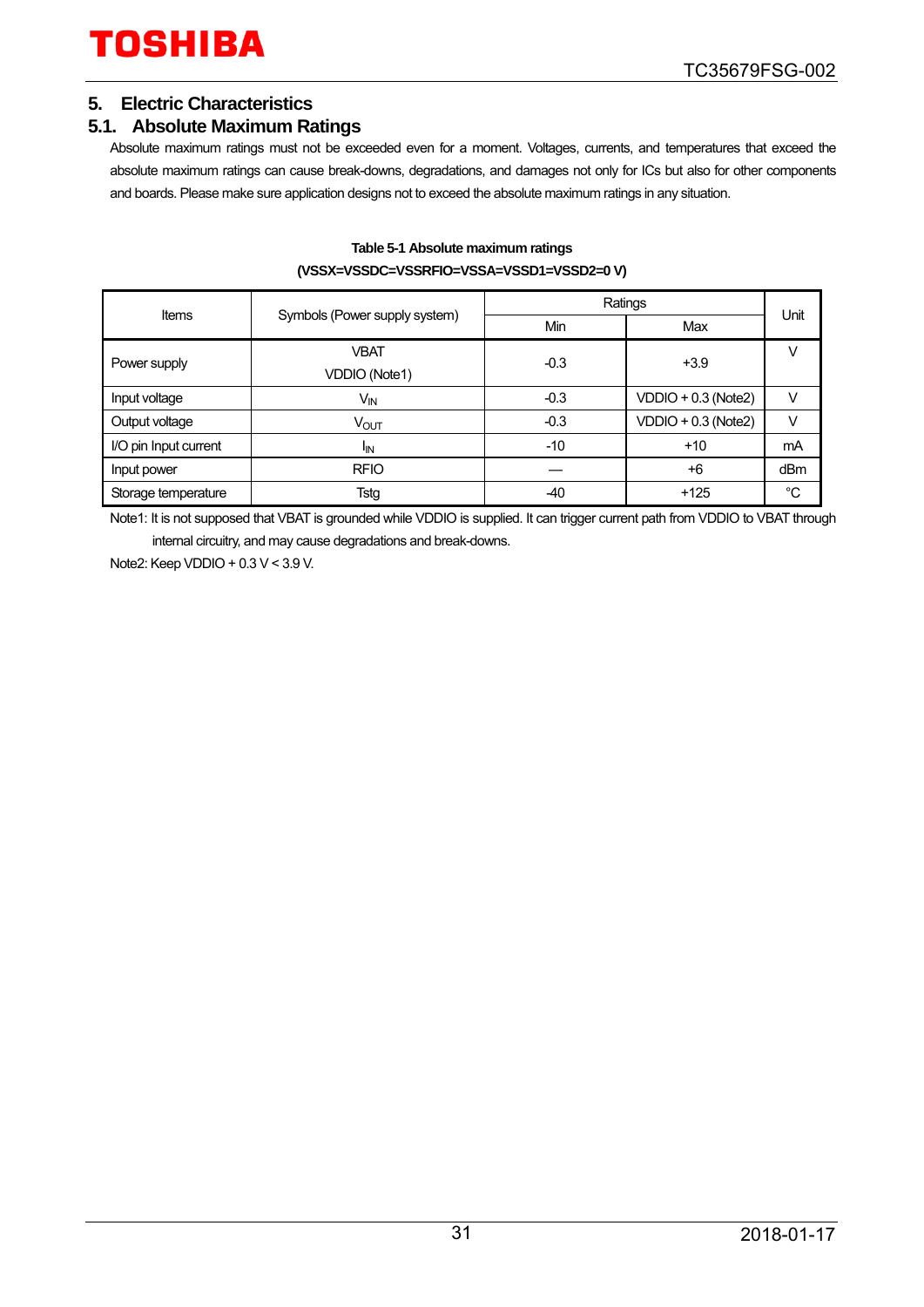### <span id="page-31-0"></span>**5.2. Operating Conditions**

TC35679 can operate normally with proven quality under the operating ranges. Any diversion from the operating ranges may cause false operation. Thus, please make sure application design to comply these operating ranges.

| (VSSX=VSSDC=VSSRFIC=VSSA=VSSDT=VSSDZ=U V) |                                          |                     |           |           |           |            |  |  |  |
|-------------------------------------------|------------------------------------------|---------------------|-----------|-----------|-----------|------------|--|--|--|
|                                           |                                          | Symbols             |           |           |           |            |  |  |  |
|                                           | Items                                    | (Pin names,         | Min       | Typ.      | Max       | Unit       |  |  |  |
|                                           |                                          | conditions)         |           |           |           |            |  |  |  |
|                                           | <b>VBAT Operating</b>                    |                     |           |           |           | $\vee$     |  |  |  |
|                                           | Voltage1(Note1)                          | VBATopr1            | 1.80      | 3.00      | 3.60      |            |  |  |  |
| Power<br>supply                           | <b>VDDIO Operating</b><br>Voltage(Note2) | <b>VDDIOopr</b>     | 1.80      | 3.00      | 3.60      | V          |  |  |  |
|                                           | <b>VDDCORE</b>                           | <b>VDDCORE1/</b>    |           | 1.1/1.2   |           |            |  |  |  |
|                                           | Voltage(Note2)                           | <b>VDDCORE2</b>     |           | (Note3)   |           | $\vee$     |  |  |  |
| RF frequency                              |                                          | Fc.                 | 2400      |           | 2483.5    | <b>MHz</b> |  |  |  |
| Clock frequencies                         |                                          | Reference clock Fck | 25.99870  | 26.00000  | 26.00130  | <b>MHz</b> |  |  |  |
|                                           |                                          | Sleep clock fslclk  | 32.751616 | 32.768000 | 32.784384 | kHz        |  |  |  |
|                                           | Ambient temp.                            | Ta                  | -40       | $+25$     | +85       | °C         |  |  |  |

#### **Table 5-2 Operating conditions (VSSX=VSSDC=VSSRFIO=VSSA=VSSD1=VSSD2=0 V)**

Note1: The VBAT pin has low voltage detection function and needs more than the minimum voltage of the VBATopr1 at the boot up.

Note2: Please refer to other documents (application note) for our connection examples.

Note3: During RF block operation and 26 MHz operation of CPU, this voltage is 1.2 V (typ.).

In other operation it becomes 1.1 V (typ.).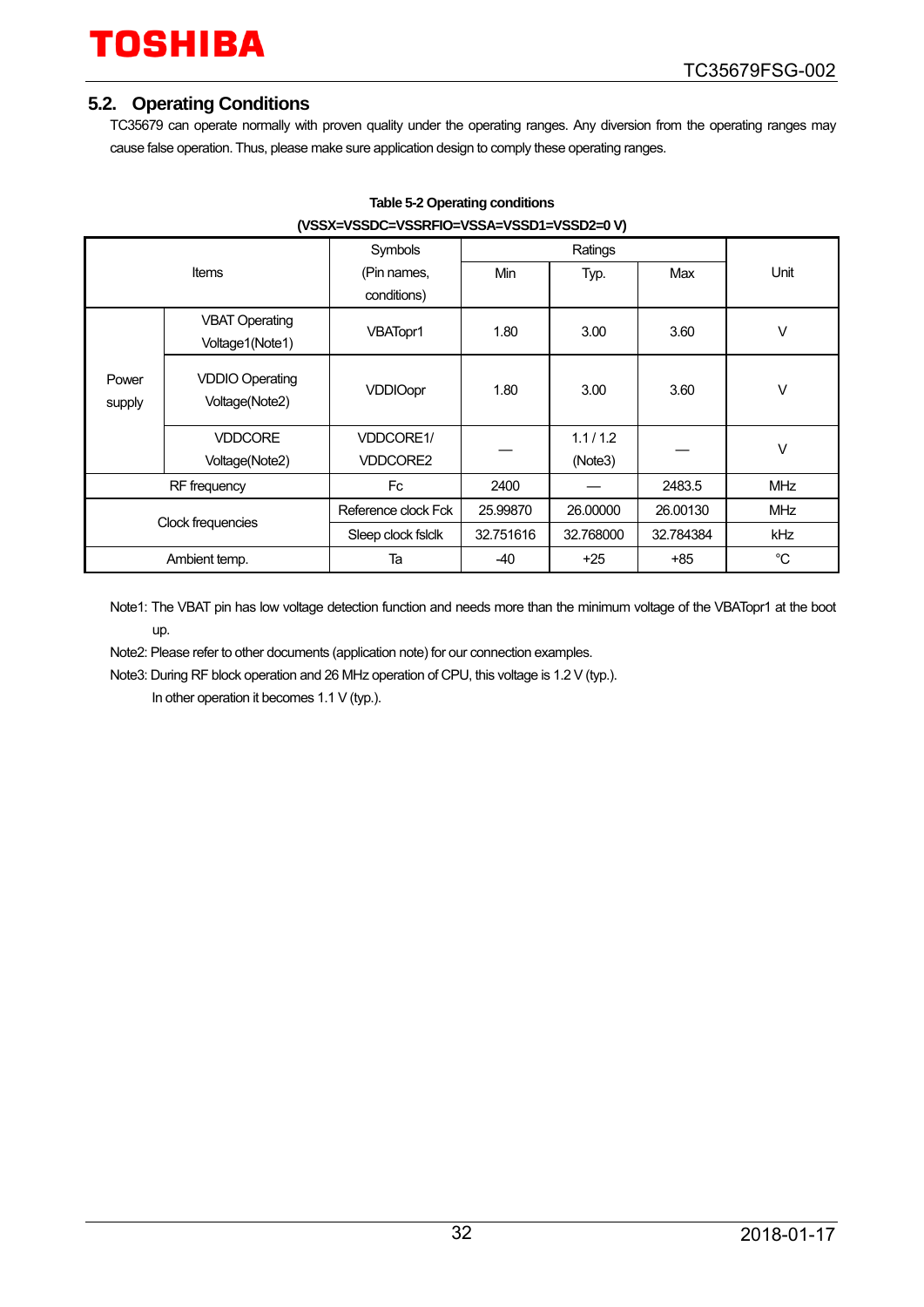### <span id="page-32-0"></span>**5.3. DC electric characteristics**

### <span id="page-32-1"></span>**5.3.1. Current Consumption (Design value)**

This section shows current consumption. When the operating temperature (Ta) is 25°C, and the operation of each power supply pin is in the recommendation connection state of our company, the current consumption is an average value.

| Table 5-3 Current consumption (VBAT = VDDIO1=VDDIO2 = 3.0 V) |  |
|--------------------------------------------------------------|--|
| (VSSX=VSSDC=VSSRFIO=VSSA=VSSD1=VSSD2=0 V)                    |  |

|                           |                         |                                    |             | <b>Pins</b> |      |     |      |
|---------------------------|-------------------------|------------------------------------|-------------|-------------|------|-----|------|
| <b>Items</b>              | Symbols                 | Conditions                         | (Note)      | Min         | Typ. | Max | Unit |
|                           | IDD <sub>DIG</sub>      |                                    |             |             |      |     |      |
| Digital operation         | (Active1)               |                                    |             |             | 0.7  |     |      |
| <b>RX</b>                 | IDD <sub>RX</sub>       |                                    | <b>VBAT</b> |             | 3.3  |     | mA   |
|                           | (Active2)               |                                    |             |             |      |     |      |
| <b>TX</b>                 | <b>IDD<sub>TX</sub></b> | Output Power=                      |             |             | 3.3  |     |      |
|                           | (Active3)               | $0$ dBm                            |             |             |      |     |      |
|                           |                         | 26 MHz crystal oscillator disabled |             |             |      |     |      |
| Low power mode            | IDDS1                   | 32 kHz crystal oscillator enabled  |             |             | 1.8  |     |      |
| <b>With Connection</b>    | (Sleep)                 | When 144 KB-RAM retention is       |             |             |      |     |      |
|                           |                         | performed                          |             |             |      |     |      |
|                           |                         | 26 MHz crystal oscillator disabled | <b>VBAT</b> |             |      |     |      |
| Low power mode            | <b>IDDS2</b>            | 32 kHz crystal oscillator enabled  |             |             | 1.3  |     | μA   |
| <b>Without Connection</b> | (Backup)                | When 64 KB-RAM retention is        |             |             |      |     |      |
|                           |                         | performed                          |             |             |      |     |      |
| Low power mode            | <b>IDDS</b>             | 26 MHz crystal oscillator disabled |             |             |      |     |      |
| <b>Without Connection</b> | (Deep Sleep)            | 32 kHz crystal oscillator disabled |             |             | 0.05 |     |      |

Note: Current consumption of IO part in Active operation can be changed by buffer setting.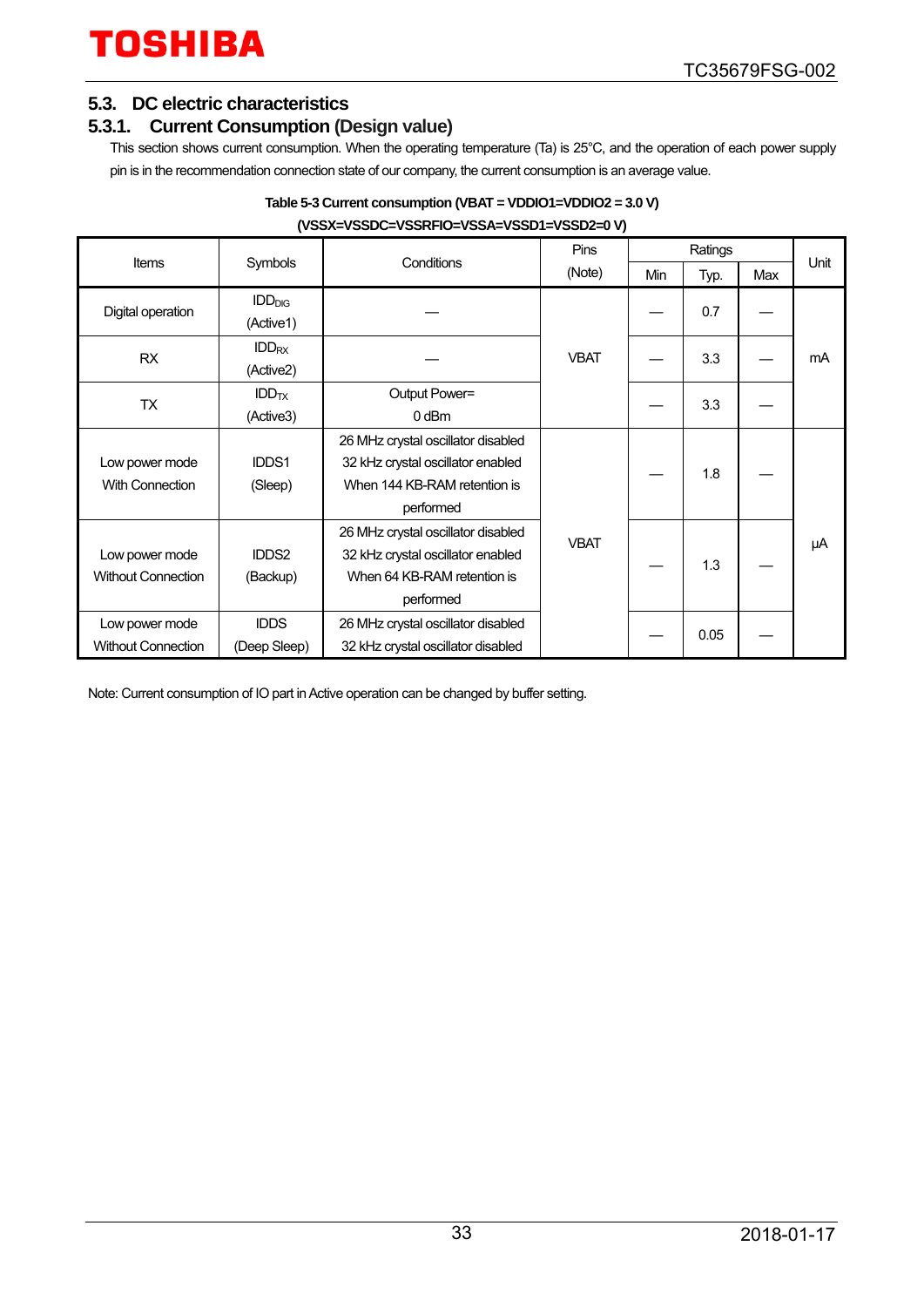<span id="page-33-0"></span>[Table 5-4](#page-33-0) shows DC electric characteristics for each pin at 25°C ambient temperature.

#### **(VSSX=VSSDC=VSSRFIO=VSSA=VSSD1=VSSD2=0 V)**

|                                          |                             | Condition                    |                    | Measuring Pin  |           |      |           |        |
|------------------------------------------|-----------------------------|------------------------------|--------------------|----------------|-----------|------|-----------|--------|
| Symbol<br>Item                           |                             | I/F Voltage                  | Other<br>Condition | (Note 1)       | Min       | Typ. | Max       | Unit   |
| <b>High Level</b><br>Input Voltage       | <b>VIH</b>                  | 3.0V                         | <b>LVCMOS</b>      | <b>VDDIO</b>   | 0.8×VDDIO |      |           | $\vee$ |
| Low Level<br>Input Voltage               | <b>VIL</b>                  | 3.0V                         | <b>LVCMOS</b>      | <b>VDDIO</b>   |           |      | 0.2×VDDIO |        |
| <b>High Level</b>                        | <b>IIH</b>                  |                              | Pull-down Off      |                | $-10$     |      | 10        |        |
| Input Current                            |                             | $VDDIO =$                    | Pull-down On       | <b>VDDIO</b>   | 10        |      | 200       | μA     |
| Low Level<br>IIL<br><b>Input Current</b> |                             | Input Voltage<br>of each pin | Pull-up Off        |                | $-10$     |      | 10        |        |
|                                          |                             |                              | Pull-up On         |                | $-200$    |      | $-10$     |        |
| <b>High Level</b><br>Output<br>Voltage   | <b>VOH</b>                  | 3.0V                         | $IOH = 1 mA$       | <b>VDDIO</b>   | VDDIO-0.6 |      |           | $\vee$ |
| Low Level<br>Output<br>Voltage           | <b>VOL</b>                  | 3.0V                         | $IOL = 1 mA$       | <b>VDDIO</b>   |           |      | 0.4       | $\vee$ |
| External<br>32 kHz Clock                 | <b>VIH</b><br><b>SLPCLK</b> | 3.0V                         |                    | <b>SLPXOIN</b> | 0.8×VDDIO |      |           | $\vee$ |
| Input level<br>(Note2)                   | <b>VIL</b><br><b>SLPCLK</b> | 3.0V                         |                    | <b>SLPXOIN</b> |           |      | 0.2×VDDIO | $\vee$ |

Note1: Please refer t[o Table 2-4 f](#page-10-1)or power supply line for each pin. It shows the power supply system of each functional pin.

Note 2: External oscillator is used for this case instead of crystal oscillator.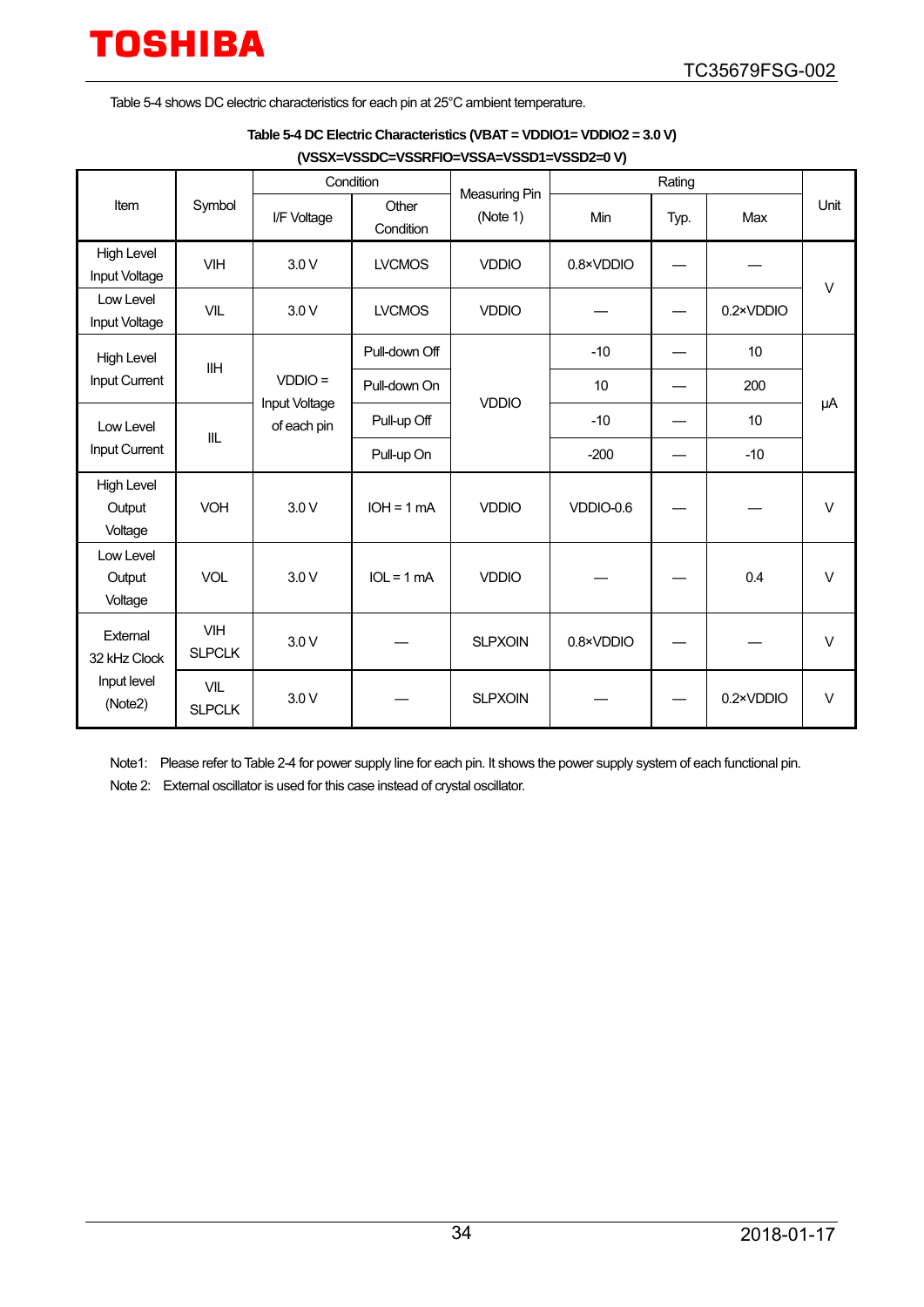### <span id="page-34-0"></span>**5.4. Built-in Regulator Characteristics**

**(VSSX=VSSDC=VSSRFIO=VSSA=VSSD1=VSSD2=0 V)**

| Item            | Symbol | Pin names and conditions |     | Unit    |     |  |
|-----------------|--------|--------------------------|-----|---------|-----|--|
|                 |        |                          | Min | Typ.    | Max |  |
| Output voltages | Vout1  | <b>VDDCORE1/</b>         |     | 1.1/1.2 |     |  |
|                 |        | <b>VDDCORE2</b>          |     | (Note)  |     |  |

Note: During RF block operation and 26 MHz operation of CPU, this voltage is 1.2 V (typ.).

In other operation it becomes 1.1 V (typ.).

### <span id="page-34-1"></span>**5.5. ADC Characteristics**

#### **Table 5-6 ADC characteristics (VBAT = 1.8 to 3.6 V) (VSSX=VSSDC=VSSRFIO=VSSA=VSSD1=VSSD2=0 V)**

| Item                     | Symbol | Condition |             | Unit |       |  |
|--------------------------|--------|-----------|-------------|------|-------|--|
|                          |        |           | Min         | Typ. | Max   |  |
| Analog reference voltage | VREFH  |           | 1.8         | 3.0  | 3.6   |  |
| Analog input voltage     | Vain   |           | <b>VSSD</b> |      | VREFH |  |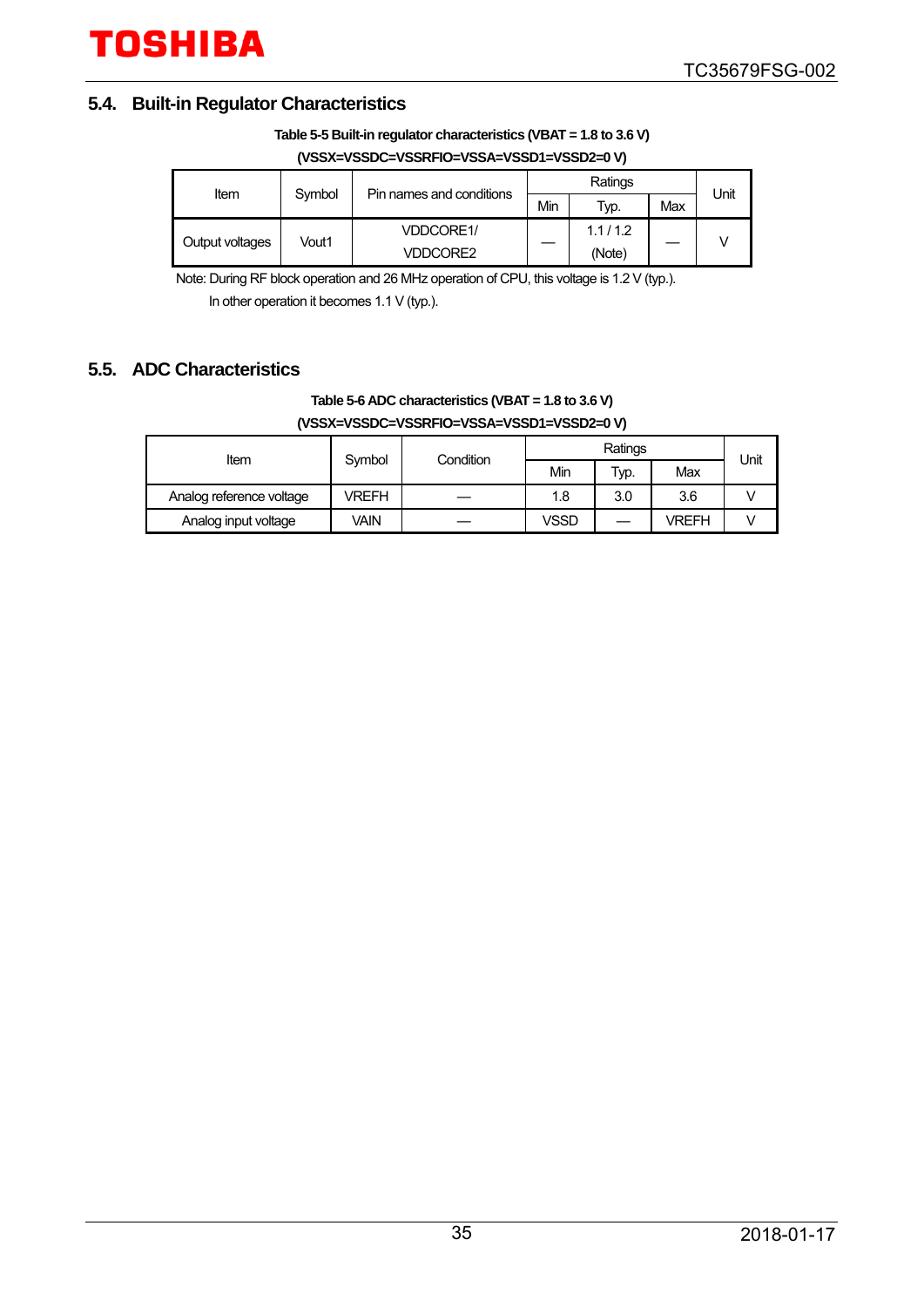### <span id="page-35-0"></span>**5.6. RF Characteristics**

The following conditions are applicable unless otherwise specified.

- $\triangleright$  Ta = 25°C
- $\triangleright$  VBAT = 3.0 V
- $\triangleright$  fx'tal = 26 MHz (Frequency accuracy is adjusted to  $\pm 2$  ppm at normal temperature)
- $\triangleright$  PAOUT= 0 dBm

[Table 5-7,](#page-35-1) [Table 5-8](#page-36-0) shows RF receiving characteristics and RF transmitting characteristics based on Bluetooth<sup>®</sup> Core Spec. V4.2 low energy.

<span id="page-35-1"></span>About some the characteristics data here are design values.

| Test Item                            | Packet<br>bit |          | ch.            |                  | Condition         |                          | Spec.                    |               |                 |
|--------------------------------------|---------------|----------|----------------|------------------|-------------------|--------------------------|--------------------------|---------------|-----------------|
|                                      |               |          |                |                  |                   | Min                      | Typ.                     | Max           | Unit            |
|                                      | 255           |          | 0,12,<br>19,39 | peak             |                   |                          |                          | Pavg+<br>3 dB | dB <sub>m</sub> |
| Output Power                         | octets        | PRBS9    |                |                  | average           | $\overline{\phantom{0}}$ | 0                        |               |                 |
|                                      |               |          |                | $-5$             | <b>MHz</b>        |                          | $-60$                    | $-30$         |                 |
|                                      |               |          |                | $-4$             | <b>MHz</b>        |                          | $-55$                    | $-30$         |                 |
|                                      |               |          |                | $-3$             | <b>MHz</b>        | $\overline{\phantom{0}}$ | $-53$                    | $-30$         |                 |
| <b>In-band Emissions</b>             | 255           | PRBS9    | 0,12,<br>19,39 | $-2$             | <b>MHz</b>        |                          | $-48$                    | $-20$         | dBm             |
|                                      | octets        |          |                | 2                | <b>MHz</b>        | $\overline{\phantom{0}}$ | $-50$                    | $-20$         |                 |
|                                      |               |          |                | 3                | <b>MHz</b>        | $\overline{\phantom{0}}$ | $-53$                    | $-30$         |                 |
|                                      |               |          |                | $\overline{4}$   | <b>MHz</b>        | $\overline{\phantom{0}}$ | $-56$                    | $-30$         |                 |
|                                      |               |          |                | 5                | <b>MHz</b>        |                          | $-60$                    | $-30$         |                 |
|                                      |               | 11110000 | 0,12,<br>19,39 |                  | Δf1avg (11110000) | 225                      | 249.3                    | 275           | kHz             |
| <b>Modulation</b><br>Characteristics | 255<br>octets | 10101010 |                |                  | Δf2max (99.9 %)   | 99.9                     | 100                      |               | $\%$            |
|                                      |               |          |                |                  | ∆f2avg /∆f1avg    | 0.8                      | 0.90                     |               | Ratio           |
| Carrier frequency                    | 255           | 10101010 |                |                  | average           | $\overline{\phantom{0}}$ | 4.4                      |               | kHz             |
| offset (CFO)                         | octets        |          |                |                  | worst             | $-150$                   | $\overline{\phantom{0}}$ | 150           |                 |
| Carrier frequency                    | 255           | 10101010 | 0, 12,         |                  | Absolute maximum  |                          | 4.9                      | 50            | kHz             |
| drift                                | octets        |          | 19,39          |                  |                   |                          |                          |               |                 |
| Carrier frequency                    | 255           | 10101010 |                | Absolute maximum |                   |                          | 4.9                      | 20            | $kHz/50 \mu s$  |
| drift Rate                           | octets        |          |                |                  |                   |                          |                          |               |                 |

#### **Table 5-7 RF Characteristics**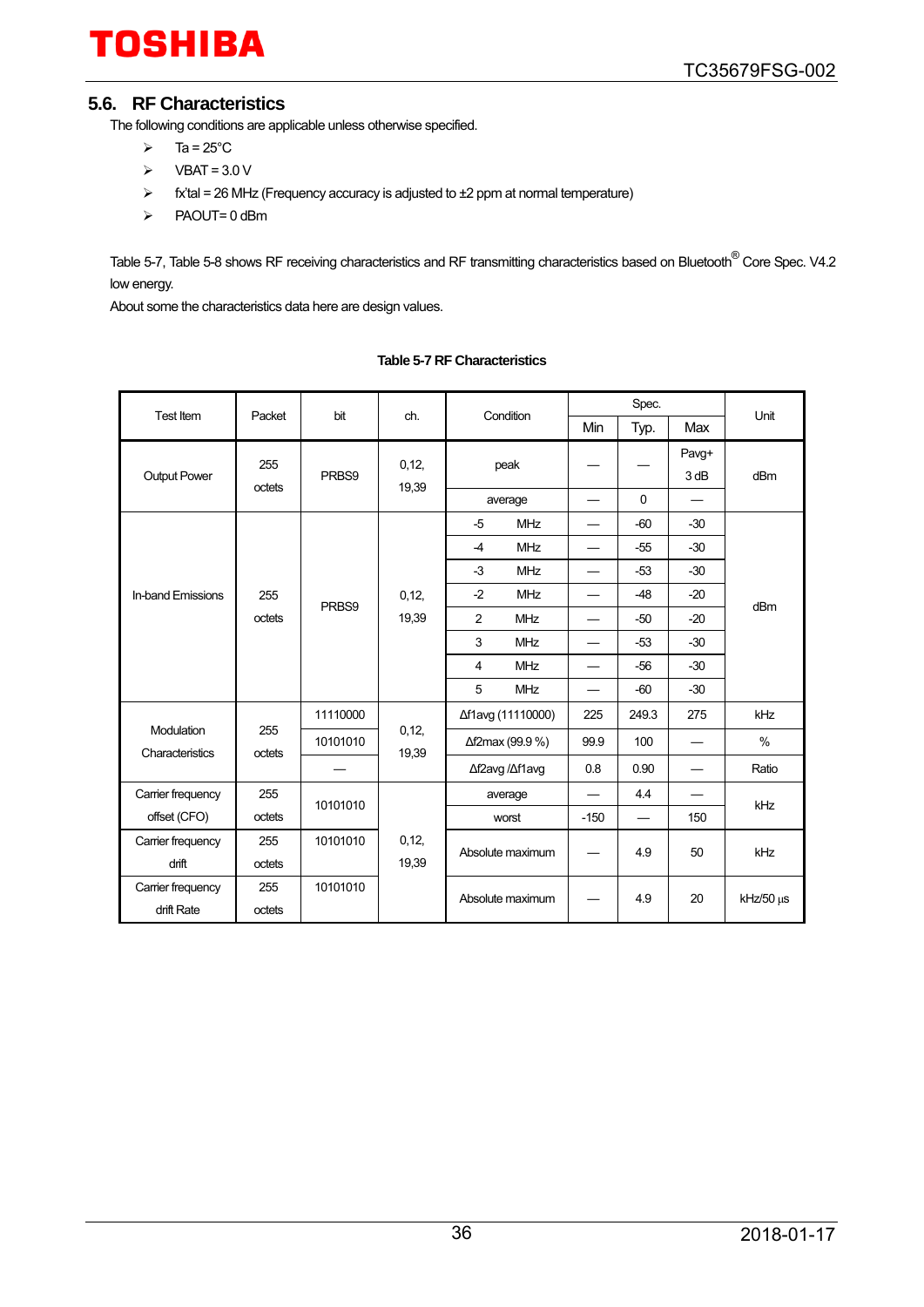<span id="page-36-0"></span>

| Test Item                      | Sub Item                   | Packet                                         | bit                            | ch.             | Condition                                  | Min                      | Typ.                     | Max                      | Unit |
|--------------------------------|----------------------------|------------------------------------------------|--------------------------------|-----------------|--------------------------------------------|--------------------------|--------------------------|--------------------------|------|
| Rx Sensitivity                 |                            | 37 octets                                      |                                | 0, 12,<br>19,3  | PER=30.8%<br>at 1500 packets<br>with dirty |                          | $-93.5$                  |                          | dBm  |
|                                |                            |                                                |                                |                 | $\le$ -7 MHz                               |                          | $-38$ or<br>less         |                          |      |
|                                |                            |                                                |                                |                 | <b>MHz</b><br>-6                           |                          | $-32$                    |                          |      |
|                                |                            |                                                |                                |                 | -5<br><b>MHz</b>                           |                          | $-26$                    |                          |      |
|                                |                            |                                                |                                |                 | <b>MHz</b><br>$-4$                         |                          | $-30$                    | $\overline{\phantom{0}}$ |      |
|                                |                            |                                                |                                |                 | -3<br><b>MHz</b>                           |                          | $-32$                    |                          |      |
|                                | PER=30.8%                  |                                                | D wave:                        | 0,2,12,         | $-2$<br><b>MHz</b>                         |                          | $-35$                    |                          |      |
| C/I and Receiver               | at 1500                    | 255 octets                                     | PRBS9<br>U wave:               | 19,37,          | MHz<br>$-1$                                | $\overline{\phantom{0}}$ | $-2$                     |                          | dB   |
| Selectivity<br>Performance     | packets                    |                                                | <b>GFSK</b>                    | 39              | $\pmb{0}$<br><b>MHz</b>                    |                          | 8                        |                          |      |
|                                | with dirty                 |                                                | PRBS15                         |                 | 1<br><b>MHz</b>                            | $\overline{\phantom{0}}$ | $-2$                     |                          |      |
|                                |                            |                                                |                                |                 | $\overline{2}$<br><b>MHz</b>               | $\overline{\phantom{0}}$ | $-30$                    | $\overline{\phantom{0}}$ |      |
|                                |                            |                                                |                                |                 | 3<br><b>MHz</b>                            |                          | $-38$                    |                          |      |
|                                |                            |                                                |                                |                 | 4<br><b>MHz</b>                            | $\overline{\phantom{0}}$ | $-40$                    | $\overline{\phantom{0}}$ |      |
|                                |                            |                                                |                                |                 | 5<br><b>MHz</b>                            |                          | -44                      |                          |      |
|                                |                            |                                                |                                |                 | $\geq 6$ MHz                               |                          | $-38$ or<br>less         |                          |      |
|                                |                            | 255 octets                                     | D wave:<br>PRBS9<br>U wave: CW | 12              | 30-2000 MHz                                | $-30$                    | $\overline{\phantom{0}}$ |                          |      |
| Blocking                       |                            |                                                |                                |                 | 2003-2399 MHz                              | $-35$                    |                          |                          | dBm  |
| Performance                    |                            |                                                |                                |                 | 2484-2997 MHz                              | $-35$                    |                          |                          |      |
|                                |                            |                                                |                                |                 | 3000 M-12.75 GHz                           | $-30$                    | $\overline{\phantom{0}}$ | $\overline{\phantom{0}}$ |      |
|                                | 1500 packets<br>255 octets |                                                | $f1 = -50$ dBm<br>with         |                 | -4 MHz                                     |                          |                          |                          |      |
| Intermodulation<br>Performance |                            | un-modulation<br>$f2 = -50$ dBm<br>with PRBS15 | 0, 12,<br>19,39                | +4 MHz          | 30.8                                       | 0                        |                          | $\%$                     |      |
| Maximum input<br>signal level  | <b>PER</b>                 | 255 octets                                     | PRBS9                          | 0, 12,<br>19,39 | $-10$ dBm                                  | 30.8                     | 0                        |                          | %    |
| PER Report<br>Integrity        | <b>PER</b>                 | 255 octets                                     | PRBS9                          | 0, 12,<br>19,39 | $-30$ dBm                                  | 50                       | 50                       | 65.4                     | $\%$ |

#### **Table 5-8 RF Characteristics**

Note: C/I characteristic and blocking characteristic has the relief specs of the logo attestation test of Bluetooth<sup>®</sup>maybe applied. The blocking characteristic measures D wave as 12 ch.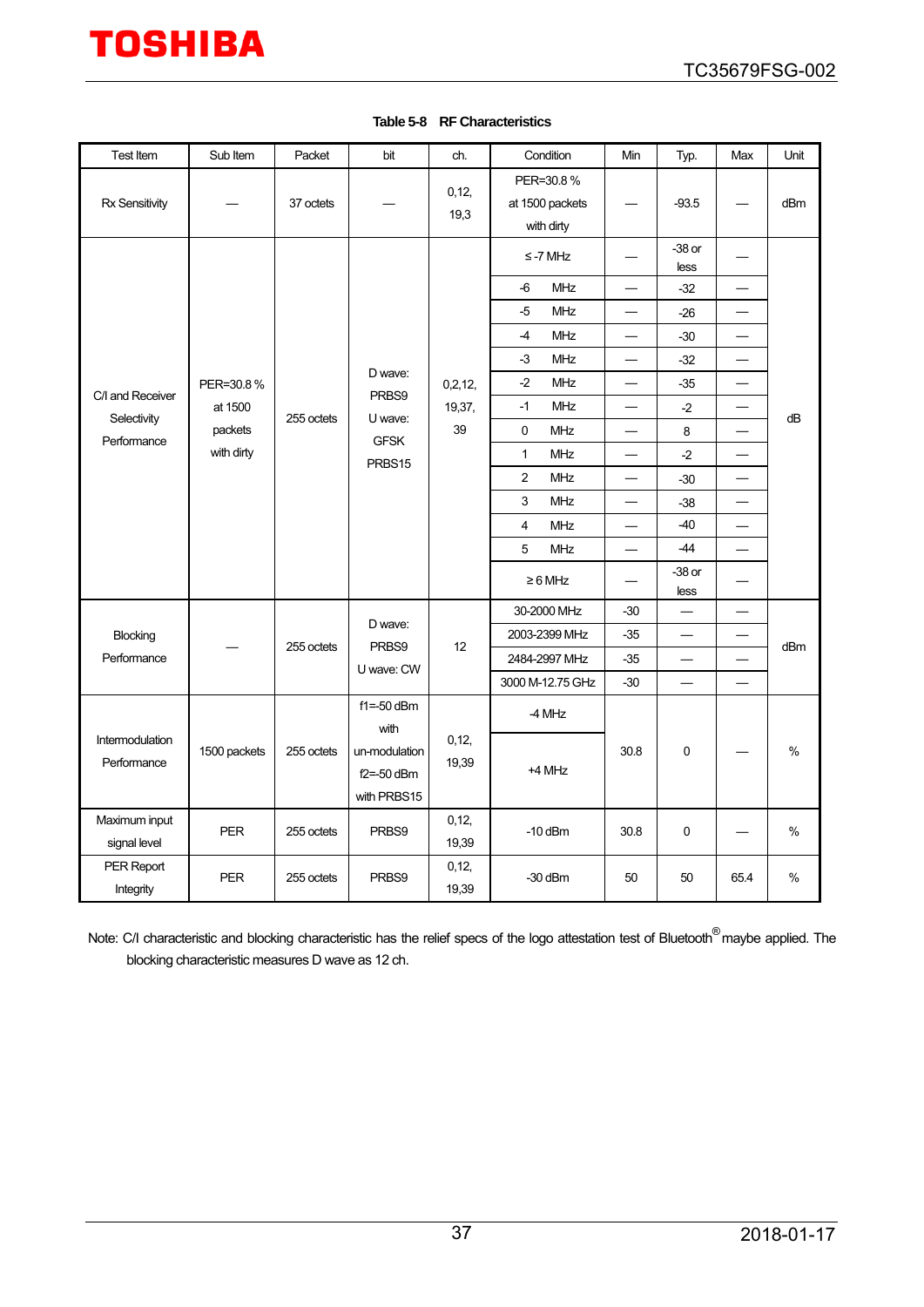### <span id="page-37-0"></span>**5.7. AC Interface Characteristics (Design value)**

#### <span id="page-37-1"></span>**5.7.1. UART Interface**

#### **Table 5-9 UART Interface AC characteristics**

| Symbols         | Items                                  | Min | Typ. | Max | Jnit |
|-----------------|----------------------------------------|-----|------|-----|------|
| <b>tCLDTDLY</b> | Transmit Data ON from CTSX Low level   | 192 |      |     | ns   |
| <b>tCHDTDLY</b> | Transmit Data OFF from CTSX High level |     |      | 2   | byte |
| <b>tRLDTDLY</b> | Received Data ON from RTSX Low level   |     |      |     | ns   |
| <b>tRHDTDLY</b> | Received Data OFF from RTSX High level |     |      | 8   | byte |



**Figure 5-1 UART Interface Timing Diagram**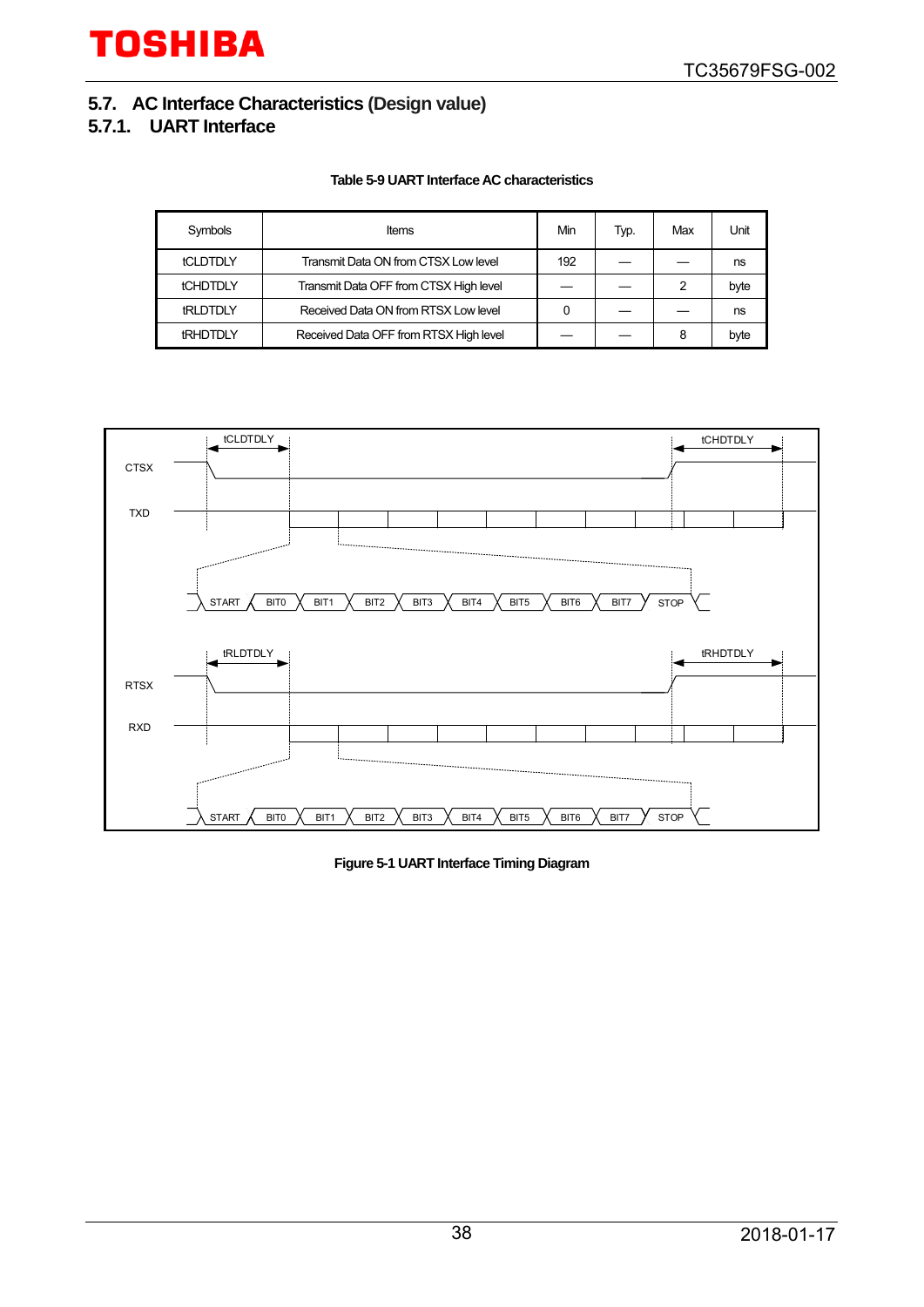# <span id="page-38-0"></span>**5.7.2.** I<sup>2</sup>C Interface

# <span id="page-38-1"></span>**5.7.2.1. Normal Mode**

#### **Table 5-10 I2 C Interface Normal mode AC Characteristics**

| Symbols      | <b>Items</b>                                              | Min  | Typ. | Max  | Unit |
|--------------|-----------------------------------------------------------|------|------|------|------|
| tDATS        | Data setup time                                           | 250  |      |      | ns   |
| <b>tDATH</b> | Data hold time                                            | 300  |      |      | ns   |
| tDATVD       | Data validity period                                      |      |      | 3450 | ns   |
| tACKVD       | ACK validity period                                       |      |      | 3450 | ns   |
| tSTAS        | Restart condition setup time                              | 4700 |      |      | ns   |
| <b>tSTAH</b> | Restart condition hold time                               | 4000 |      |      | ns   |
| tSTOS        | Stop condition setup time                                 | 4000 |      |      | ns   |
| <b>tBUF</b>  | Bus open period from stop condition to start<br>condition | 4700 |      |      | ns   |
| tr           | Rise up time                                              |      |      | 1000 | ns   |
| ff           | Fall down time                                            |      |      | 300  | ns   |
| <b>tHIGH</b> | Serial clock period of High                               | 4000 |      |      | ns   |
| tLOW         | Serial clock period of Low                                | 4700 |      |      | ns   |
| Cb           | Bus load capacitance                                      |      |      | 400  | pF   |



**Figure 5-2 I2 C Interface Normal mode Timing diagram**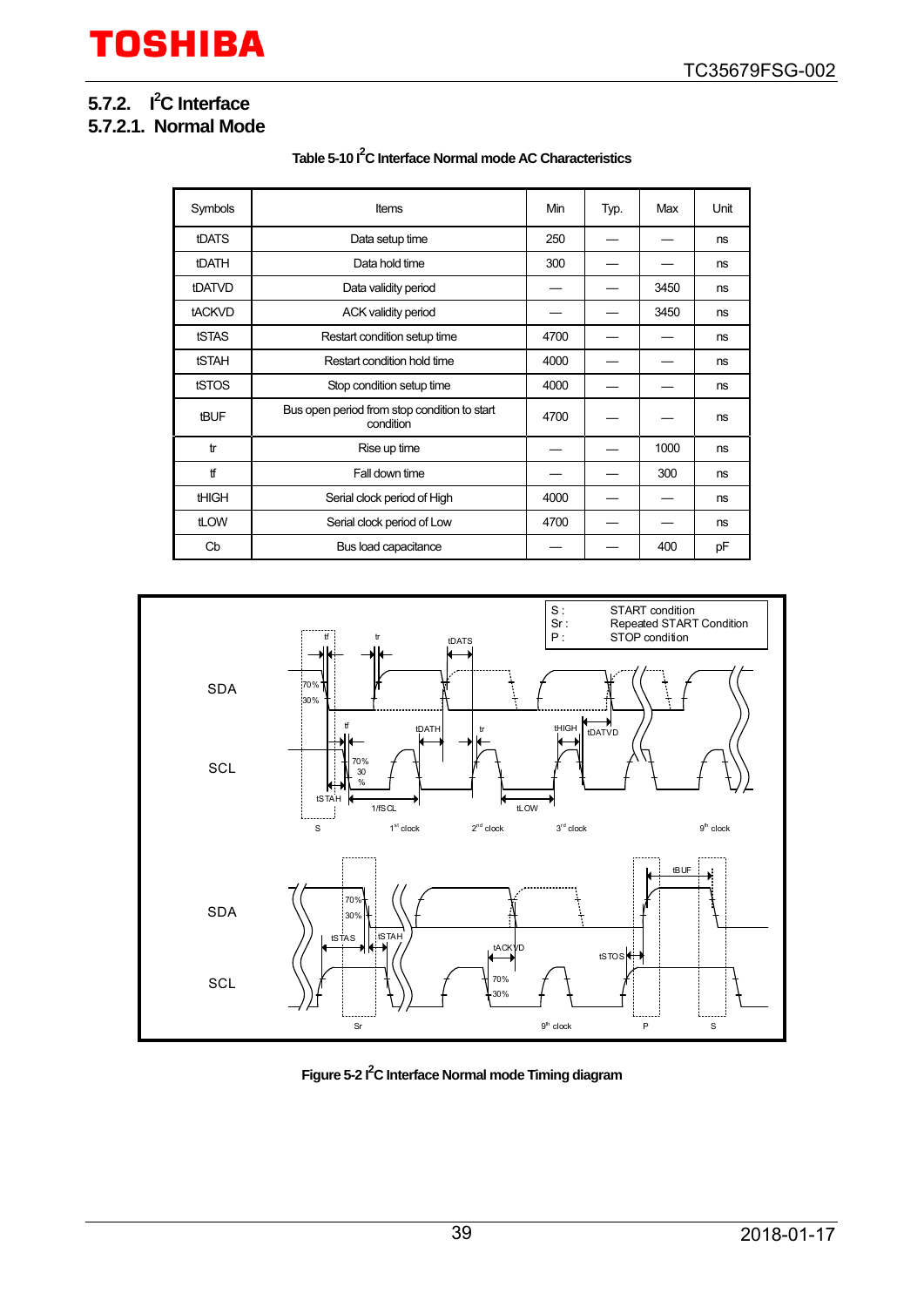### <span id="page-39-0"></span>**5.7.2.2. Fast mode**

| Symbols       | <b>Items</b>                                              | Min           | Typ. | Max | Unit |
|---------------|-----------------------------------------------------------|---------------|------|-----|------|
| <b>tDATS</b>  | Data setup time                                           | 100           |      |     | ns   |
| <b>tDATH</b>  | Data hold time                                            | 300           |      |     | ns   |
| <b>tDATVD</b> | Data validity period                                      |               |      | 900 | ns   |
| tACKVD        | <b>ACK validity period</b>                                |               |      | 900 | ns   |
| <b>tSTAS</b>  | Restart condition setup time                              | 600           |      |     | ns   |
| <b>tSTAH</b>  | Restart condition hold time                               | 600           |      |     | ns   |
| tSTOS         | Stop condition setup time                                 | 600           |      |     | ns   |
| tBUF          | Bus open period from stop condition to start<br>condition | 1300          |      |     | ns   |
| tr            | Rise up time                                              | $20 + 0.1$ Cb |      | 300 | ns   |
| tf            | Fall down time                                            | $20 + 0.1$ Cb |      | 300 | ns   |
| tSP           | Spike pulse width that can be removed                     | 0             |      | 50  | ns   |
| <b>tHIGH</b>  | Serial clock period of High                               |               | 1423 |     | ns   |
| tLOW          | Serial clock period of Low                                |               | 1423 |     | ns   |
| Cb            | Bus load capacitance                                      |               |      | 400 | pF   |

**Table 5-11 I2 C Interface Fast mode AC Characteristics**



**Figure 5-3 I2 C Interface Fast mode Timing diagram**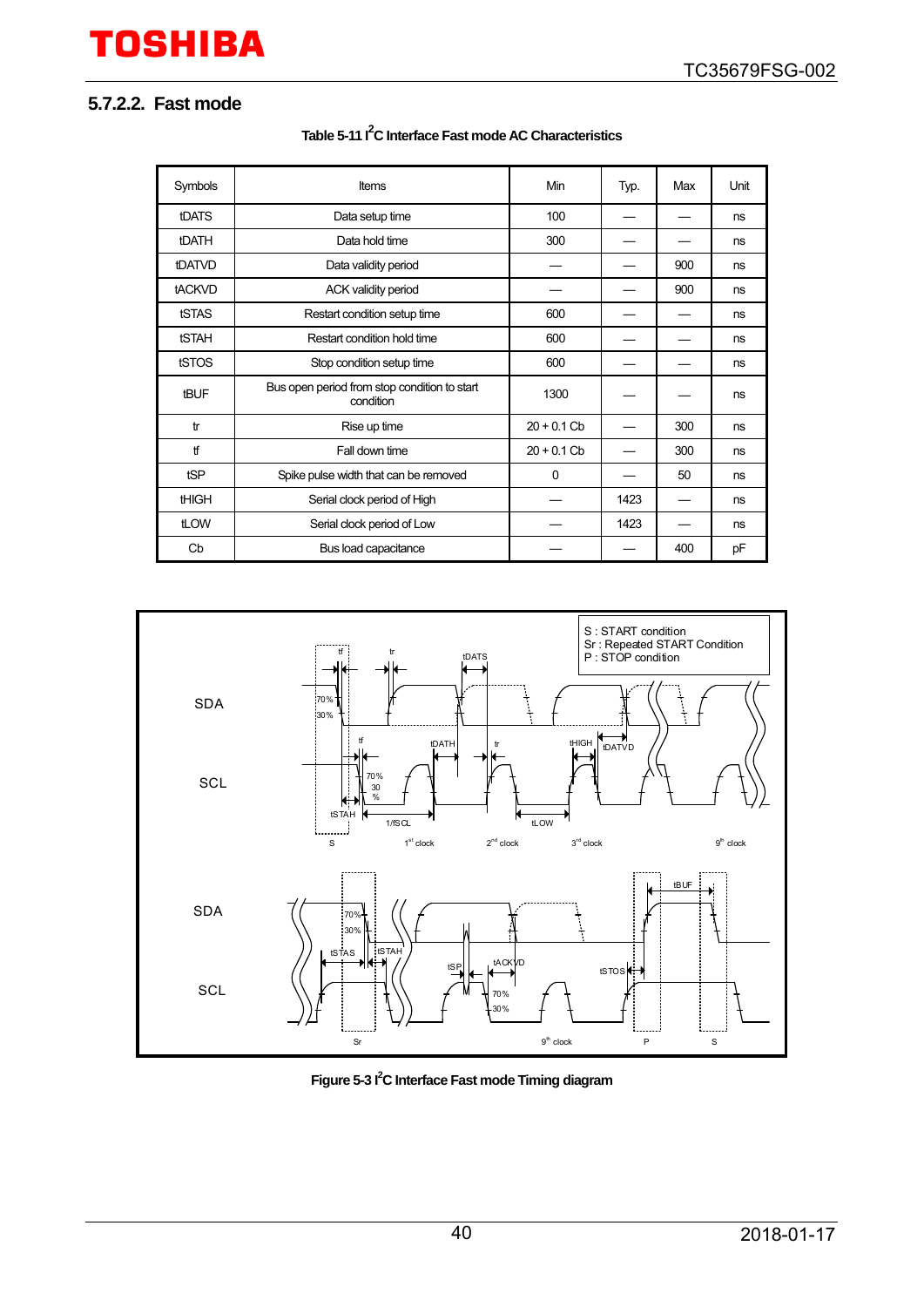### <span id="page-40-0"></span>**5.7.3. SPI Interface**

#### **Table 5-12 SPI Interface**

| Symbols           | Items                         | Min | Typ. | Max | Unit |
|-------------------|-------------------------------|-----|------|-----|------|
| <b>tSPICLKCYC</b> | SPI clock cycle               | 154 |      |     | ns   |
| <b>tSPICLKHPW</b> | SPI clock high pulse width    | 77  |      |     | ns   |
| <b>tSPICLKLPW</b> | SPI clock low pulse width     | 77  |      |     | ns   |
| <b>tSPICSS</b>    | SPI chip select setup time    | 38  |      |     | ns   |
| <b>tSPICSH</b>    | SPI chip select hold time     | 77  |      |     | ns   |
| tSPIIW            | SPI transfer idle pulse width | 54  |      |     | ns   |
| <b>tSPIAS</b>     | SPI address setup time        | 38  |      |     | ns   |
| <b>tSPIAH</b>     | SPI address hold time         | 77  |      |     | ns   |
| <b>tSPIDS</b>     | SPI data setup time           | 38  |      |     | ns   |
| tSPIDH            | SPI data hold time            | 77  |      |     | ns   |

Note: SPI Interface operates on the basis of 1/n frequency of half the frequency of ARM® Cortex®-M0 core clock (6.5 MHz for 13 MHz core clock)



**Figure 5-4 SPI Interface timing diagram**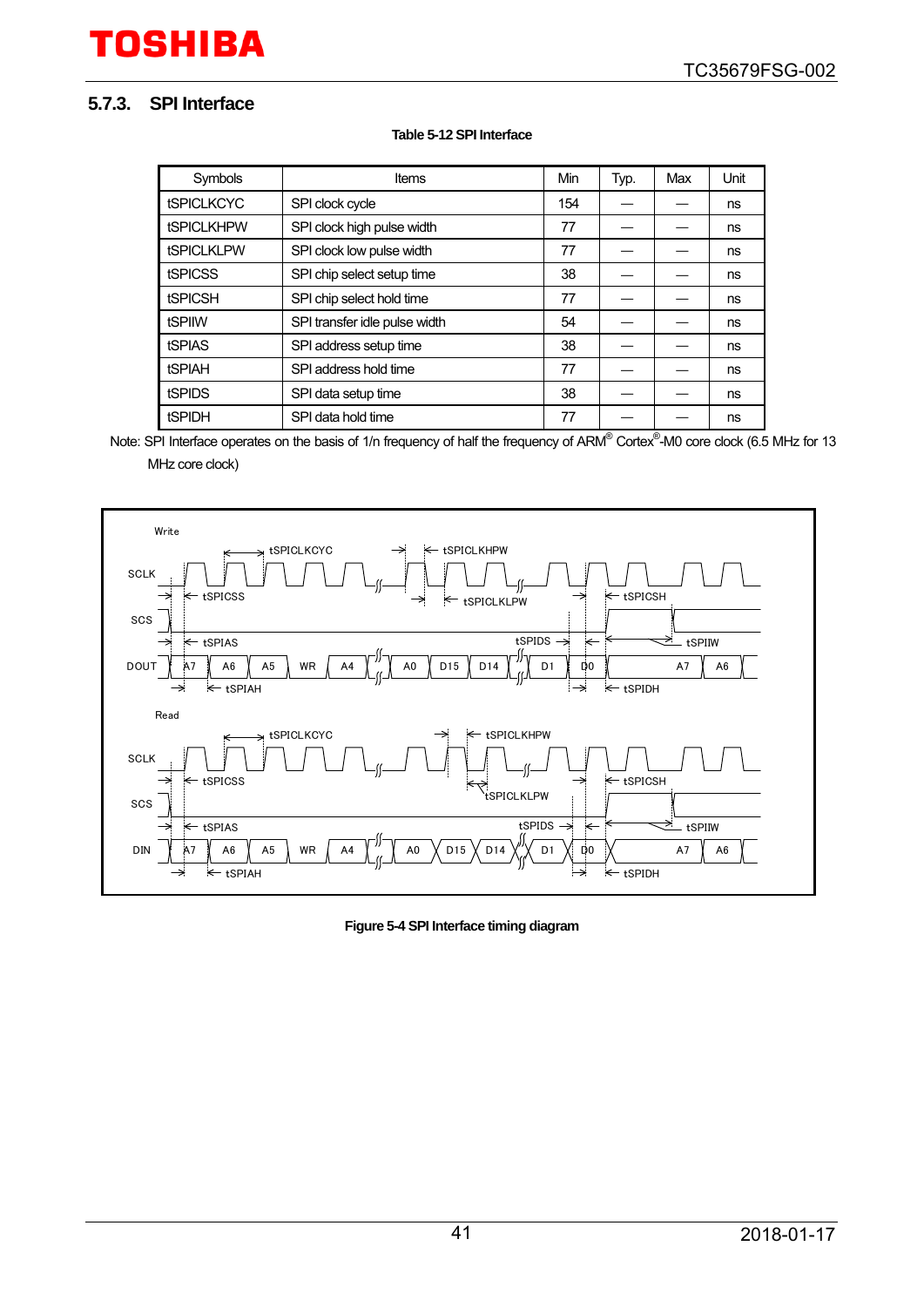#### <span id="page-41-0"></span>**6. System Configuration Example**

An example of system configuration is shown in the following figures.

#### <span id="page-41-1"></span>**6.1. In case of Host CPU connection**

- Host interface=UART and 26 MHz Reference Clock= XOSC Connection.
- XOSC (32.768 kHz) of the dotted line enclosure is unnecessary when the external input (HOST common use) is chosen.

The connections of GPIO and SWD are the example of when they are not in use.



#### **Figure 6-1 Example of TC35679FSG system configuration (HOST CPU connection)**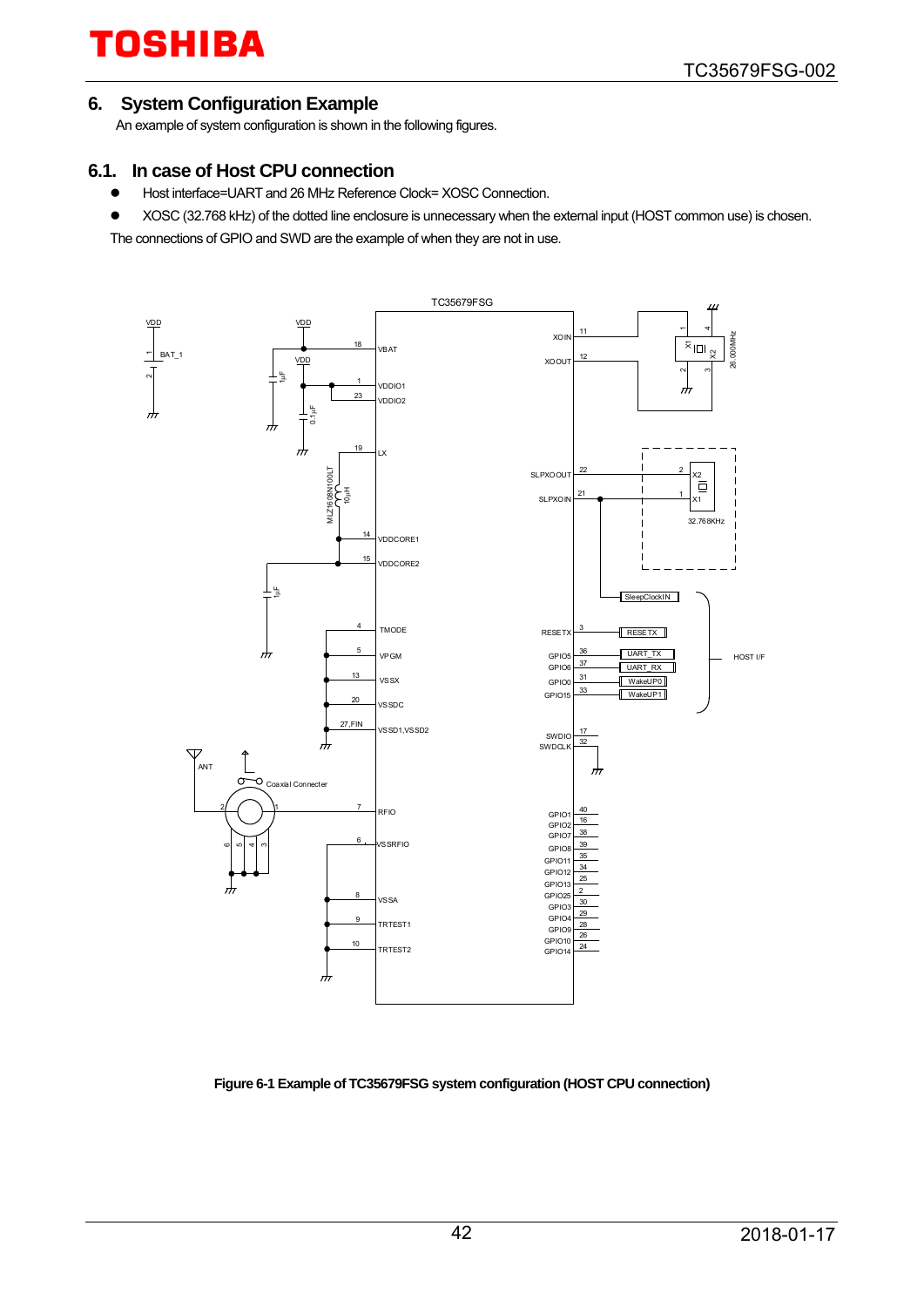### <span id="page-42-0"></span>**6.2. In case of Standalone**

- XOSC (32.768 kHz) of the dotted line enclosure is unnecessary when the external input is chosen.
- The connections of GPIO and SWD are the example of when they are not in use.



**Figure 6-2 Example of TC35679FSG system configuration (Stand-alone)**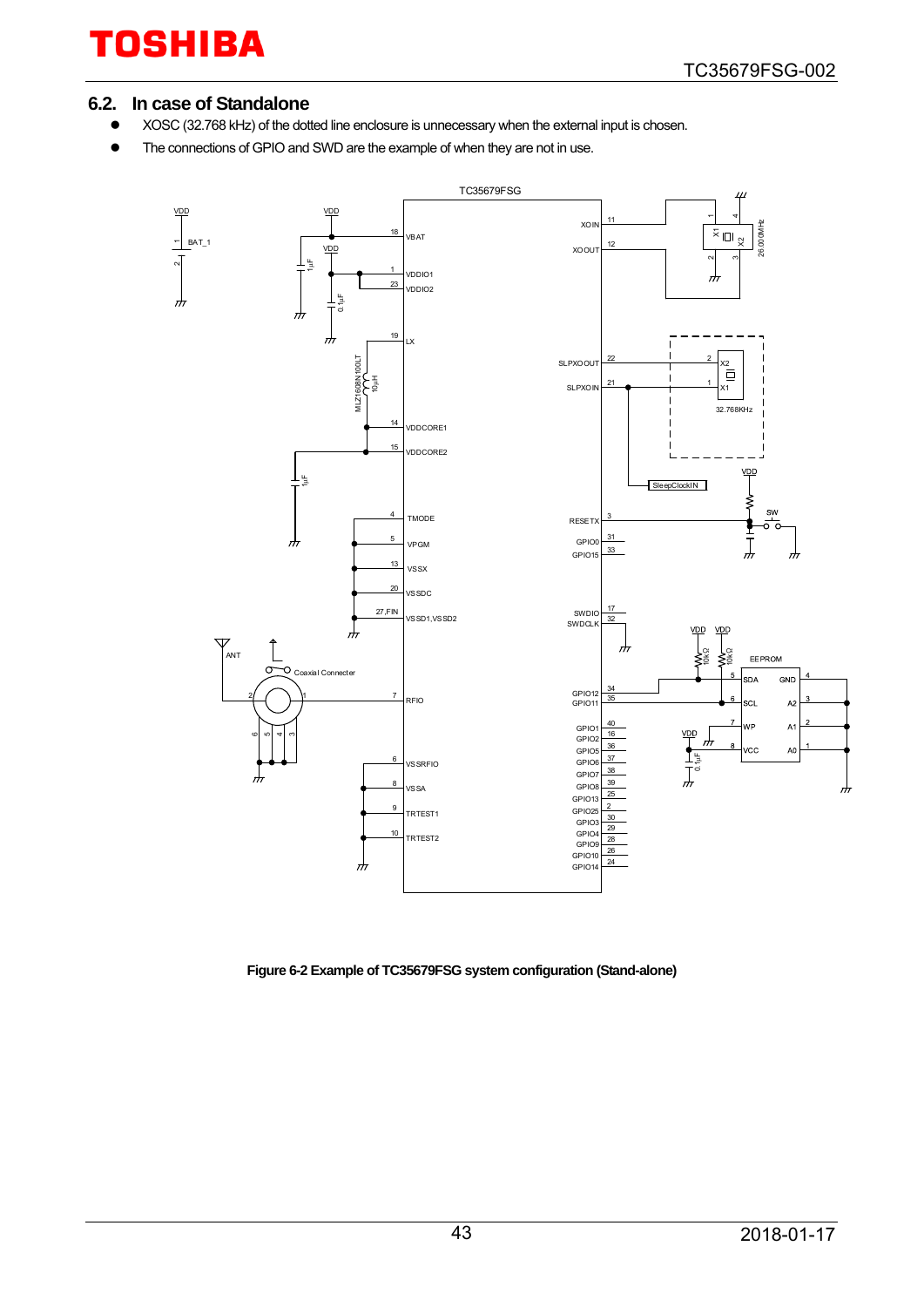#### <span id="page-43-0"></span>**7. Package outline**

Weight: 0.068 g (Typ.)

<span id="page-43-1"></span>**7.1. Outline dimensional drawing TC35679FSG-002 (P-VQFN40-0505-0.40-005/F01)**



**Figure 7-1 Package outline (P-VQFN40-0505-0.40-005/F01)**